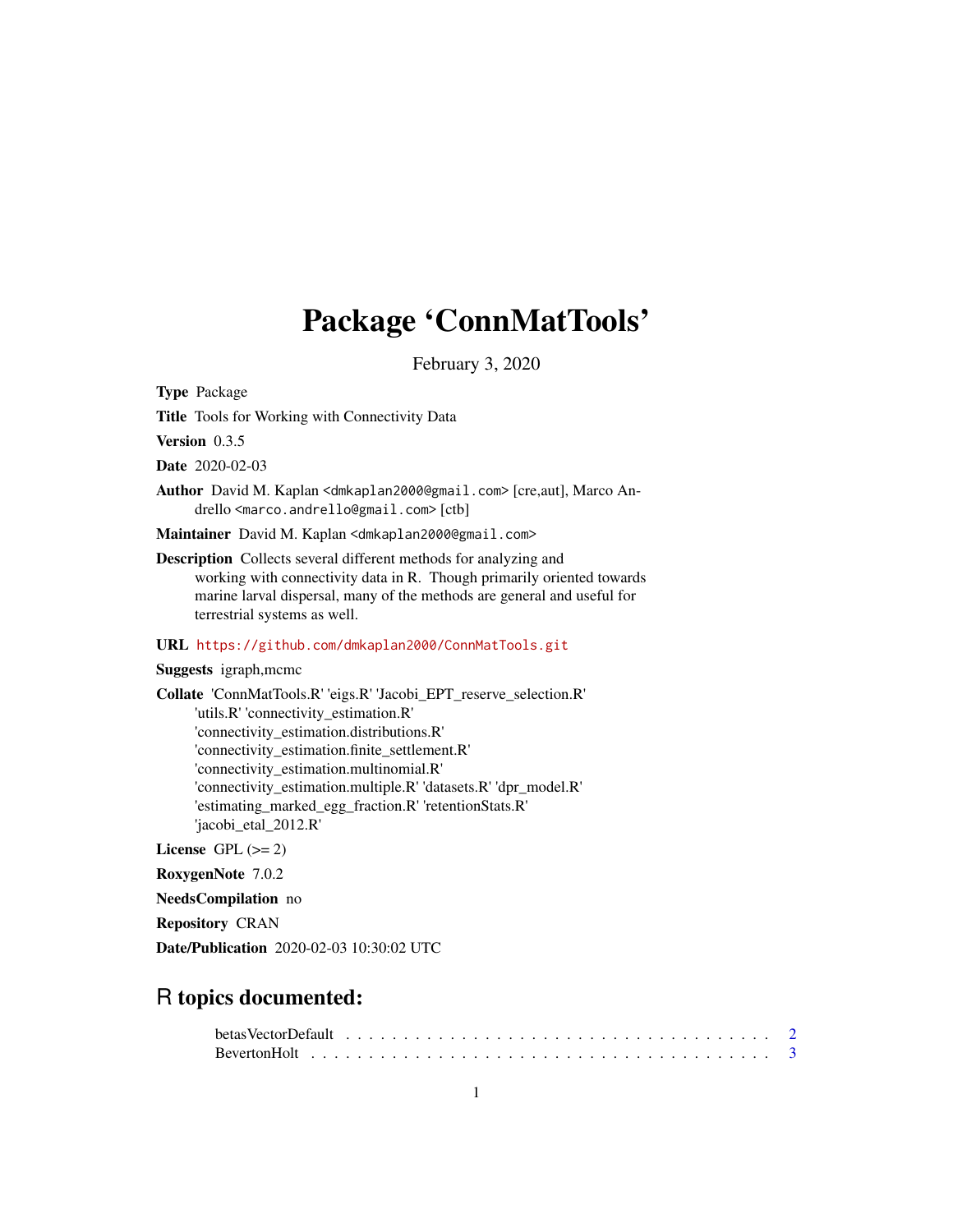<span id="page-1-0"></span>

| Index |                                                                                                                   | 54                  |
|-------|-------------------------------------------------------------------------------------------------------------------|---------------------|
|       |                                                                                                                   |                     |
|       |                                                                                                                   | 51<br>52            |
|       |                                                                                                                   | 50                  |
|       |                                                                                                                   | 49                  |
|       |                                                                                                                   | 48                  |
|       |                                                                                                                   | 47                  |
|       |                                                                                                                   | 46                  |
|       |                                                                                                                   | 45                  |
|       |                                                                                                                   | 42                  |
|       |                                                                                                                   | 41                  |
|       |                                                                                                                   | 40                  |
|       |                                                                                                                   | 39                  |
|       |                                                                                                                   | 37                  |
|       |                                                                                                                   | 35                  |
|       |                                                                                                                   | 34                  |
|       | $local Retention \dots \dots \dots \dots \dots \dots \dots \dots \dots \dots \dots \dots \dots \dots \dots \dots$ | 34                  |
|       |                                                                                                                   | 33                  |
|       |                                                                                                                   | 32                  |
|       |                                                                                                                   | 31                  |
|       | eigs                                                                                                              | 30                  |
|       |                                                                                                                   | 28                  |
|       |                                                                                                                   | 26                  |
|       |                                                                                                                   | 24                  |
|       |                                                                                                                   | 23                  |
|       |                                                                                                                   | 21                  |
|       |                                                                                                                   | 18                  |
|       |                                                                                                                   | 15                  |
|       |                                                                                                                   | 13                  |
|       |                                                                                                                   | 10                  |
|       |                                                                                                                   | $\overline{7}$      |
|       |                                                                                                                   | 6                   |
|       | chile.loco-<br><b>ConnMatTools</b>                                                                                | $\overline{4}$<br>5 |
|       |                                                                                                                   |                     |

<span id="page-1-1"></span>betasVectorDefault *Compute vector of beta values*

# Description

Helper function to compute a set of beta values using formula used in Jacobi et al. (2012).

# Usage

betasVectorDefault(n, steps = 10, cycles =  $3/4$ , coeff = 0.8, pwr = 3)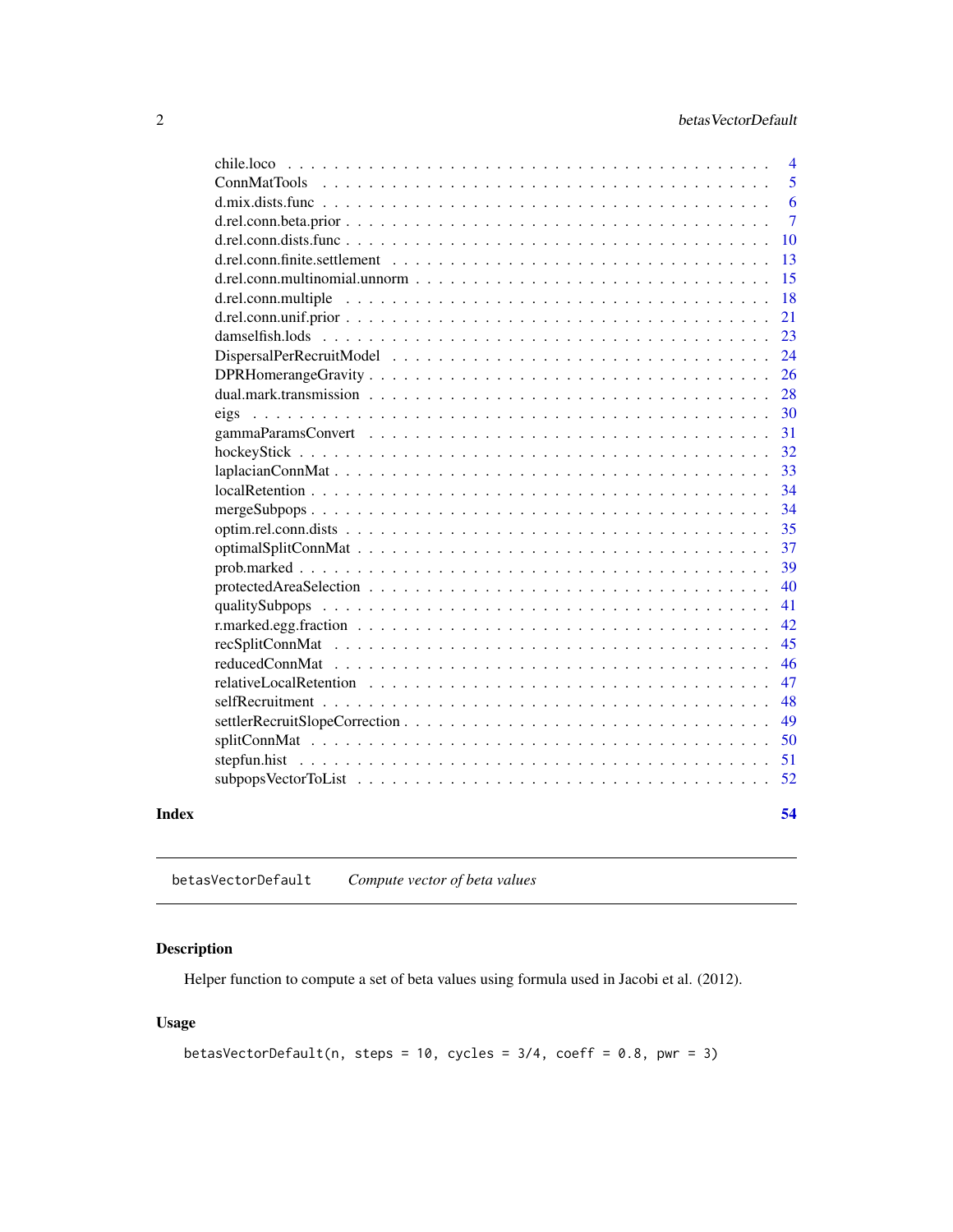# <span id="page-2-0"></span>BevertonHolt 3

# Arguments

| n      | numerator of formula from Jacobi et al. (2012). Normally will be the number of<br>columns in the connectivity matrix if one normalizes the columns (otherwise, it<br>would typically be N <sup>2</sup> / sum(conn.mat), where N is the number of columns of<br>conn.mat. |
|--------|--------------------------------------------------------------------------------------------------------------------------------------------------------------------------------------------------------------------------------------------------------------------------|
| steps  | number of beta values to return. Defaults to 10.                                                                                                                                                                                                                         |
| cycles | how many cycles of 2*pi to do.                                                                                                                                                                                                                                           |
| coeff  | coefficient in front of sine function                                                                                                                                                                                                                                    |
| pwr    | exponent in denominator                                                                                                                                                                                                                                                  |

# Value

vector of beta values

# Author(s)

David M. Kaplan <dmkaplan2000@gmail.com>

# References

Jacobi, M. N., Andre, C., Doos, K., and Jonsson, P. R. 2012. Identification of subpopulations from connectivity matrices. Ecography, 35: 1004-1016.

#### See Also

See also [optimalSplitConnMat](#page-36-1)

<span id="page-2-1"></span>BevertonHolt *Beverton-Holt settler-recruit relationship*

# Description

Calculates recruitment based on the settler-recruit relationship from Beverton & Holt (1957): slope \* settlers / (1+slope\*settlers/Rmax)

### Usage

BevertonHolt(S, slope =  $1/0.35$ , Rmax = 1)

# Arguments

|       | a vector of settlement values, 1 for each site.                                                  |
|-------|--------------------------------------------------------------------------------------------------|
| slope | slope at the origin of the settler-recruit relationship. Can be a vector of same<br>length as S. |
| Rmax  | maximum recruitment value.                                                                       |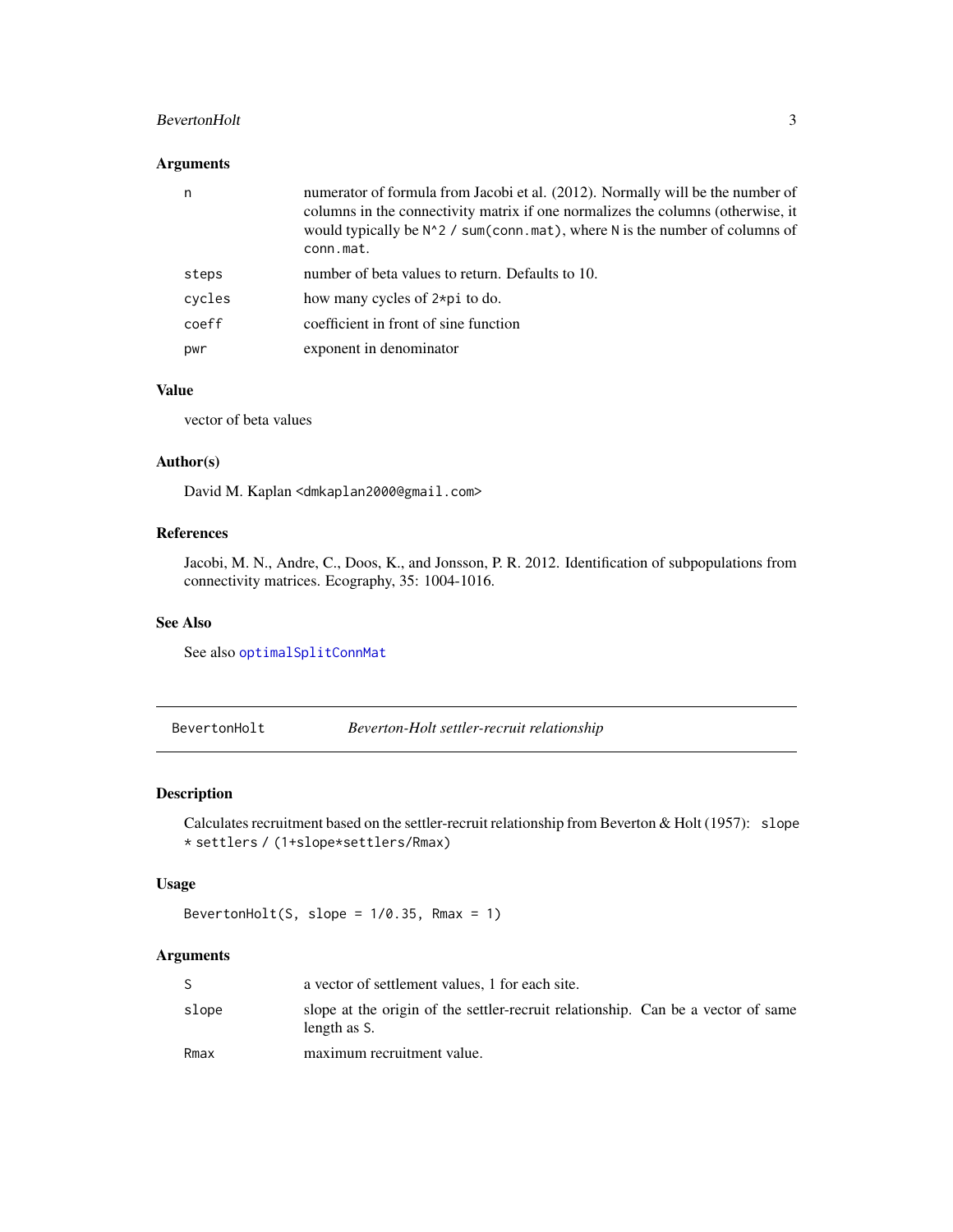# <span id="page-3-0"></span>Details

slope and Rmax can both either be scalars or vectors of the same length as S.

# Value

A vector of recruitment values.

#### Author(s)

David M. Kaplan <dmkaplan2000@gmail.com>

#### References

Beverton RJH, Holt SJ (1957) On the dynamics of exploited fish populations. H.M.S.O., London. 533 pp.

chile.loco *Connectivity matrix for loco (Concholepas concholepas) from Chile*

#### Description

Sample connectivity matrix representing potential larval dispersal of loco (Concholepas concholepas) from Chile. The matrix is for 89 sites along the coast of Chile and is derived from a theoretical larval transport model.

### Format

A square 89x89 matrix with real, positive elements.

#### Author(s)

David M. Kaplan <dmkaplan2000@gmail.com>

#### References

Garavelli L, Kaplan DM, Colas F, Stotz W, Yannicelli B, Lett C (2014) Identifying appropriate spatial scales for marine conservation and management using a larval dispersal model: The case of Concholepas concholepas (loco) in Chile. Progress in Oceanography 124:42-53. [doi:10.1016/j.pocean.2014.03.011](http://dx.doi.org/10.1016/j.pocean.2014.03.011)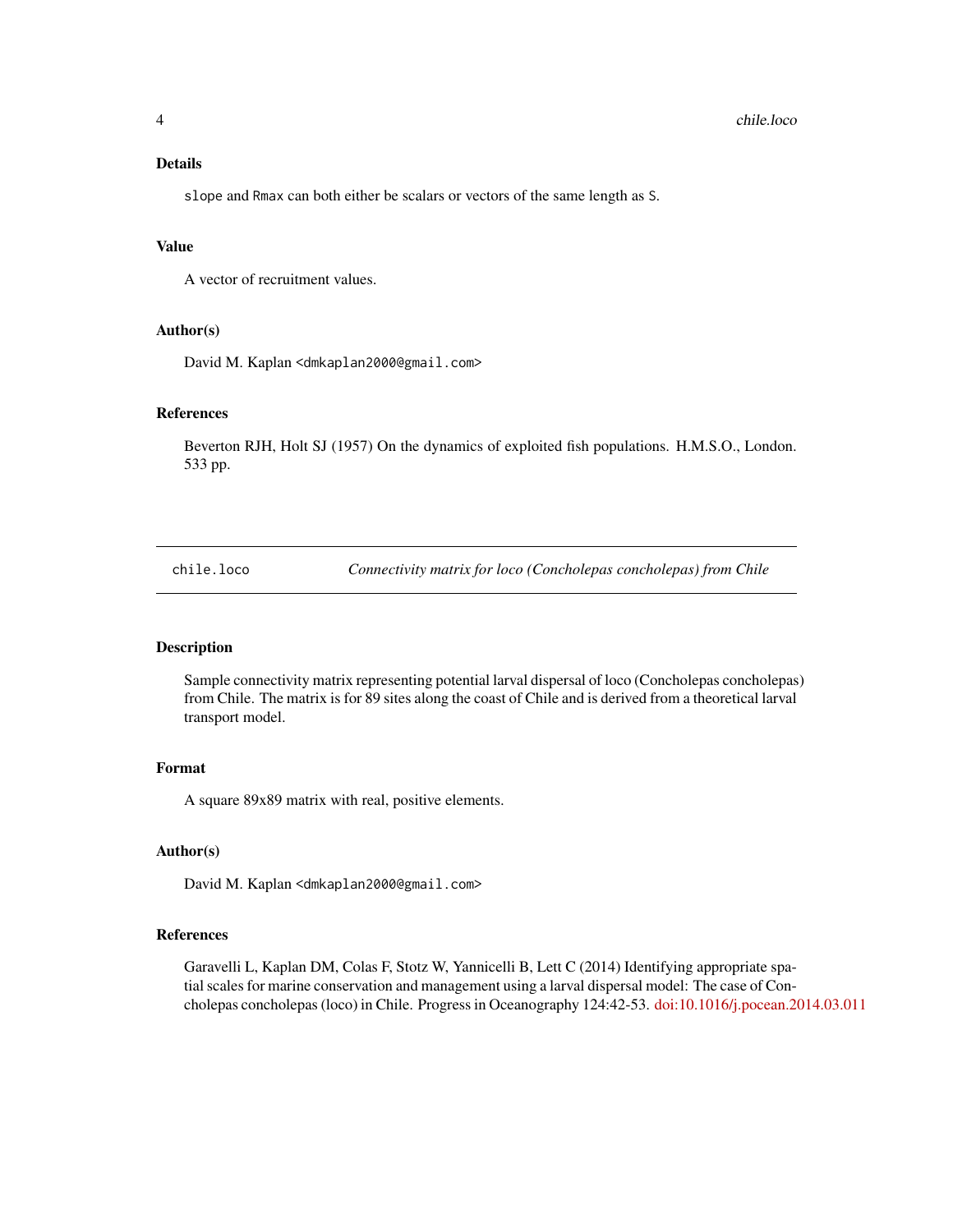<span id="page-4-0"></span>

#### Description

Tools for Working with Connectivity Data

#### Details

Collects several different methods for analyzing and working with connectivity data in R. Though primarily oriented towards marine larval dispersal, many of the methods are general and useful for terrestrial systems as well.

| Package:  | <b>ConnMatTools</b> |
|-----------|---------------------|
| Type:     | Package             |
| Version:  | 0.3.5               |
| Date:     | $2020 - 02 - 03$    |
| License:  | $GPL (=2)$          |
| LazyLoad: | no                  |

#### Author(s)

David M. Kaplan <dmkaplan2000@gmail.com>

Marco Andrello <marco.andrello@gmail.com>

#### References

Jacobi, M. N., and Jonsson, P. R. 2011. Optimal networks of nature reserves can be found through eigenvalue perturbation theory of the connectivity matrix. Ecological Applications, 21: 1861-1870.

Jacobi, M. N., Andre, C., Doos, K., and Jonsson, P. R. 2012. Identification of subpopulations from connectivity matrices. Ecography, 35: 1004-1016.

Gruss, A., Kaplan, D. M., and Lett, C. 2012. Estimating local settler-recruit relationship parameters for complex spatially explicit models. Fisheries Research, 127-128: 34-39.

Kaplan, D. M., Botsford, L. W., and Jorgensen, S. 2006. Dispersal per recruit: An efficient method for assessing sustainability in marine reserve networks. Ecological Applications, 16: 2248-2263.

Kaplan DM, Cuif M, Fauvelot C, Vigliola L, Nguyen-Huu T, Tiavouane J and Lett C (in press) Uncertainty in empirical estimates of marine larval connectivity. ICES Journal of Marine Science. doi:10.1093/icesjms/fsw182.

White, J. W. 2010. Adapting the steepness parameter from stock-recruit curves for use in spatially explicit models. Fisheries Research, 102: 330-334.

Gruss A, Kaplan DM, Hart DR (2011) Relative Impacts of Adult Movement, Larval Dispersal and Harvester Movement on the Effectiveness of Reserve Networks. PLoS ONE 6:e19960

Beverton RJH, Holt SJ (1957) On the dynamics of exploited fish populations. H.M.S.O., London. 533 pp.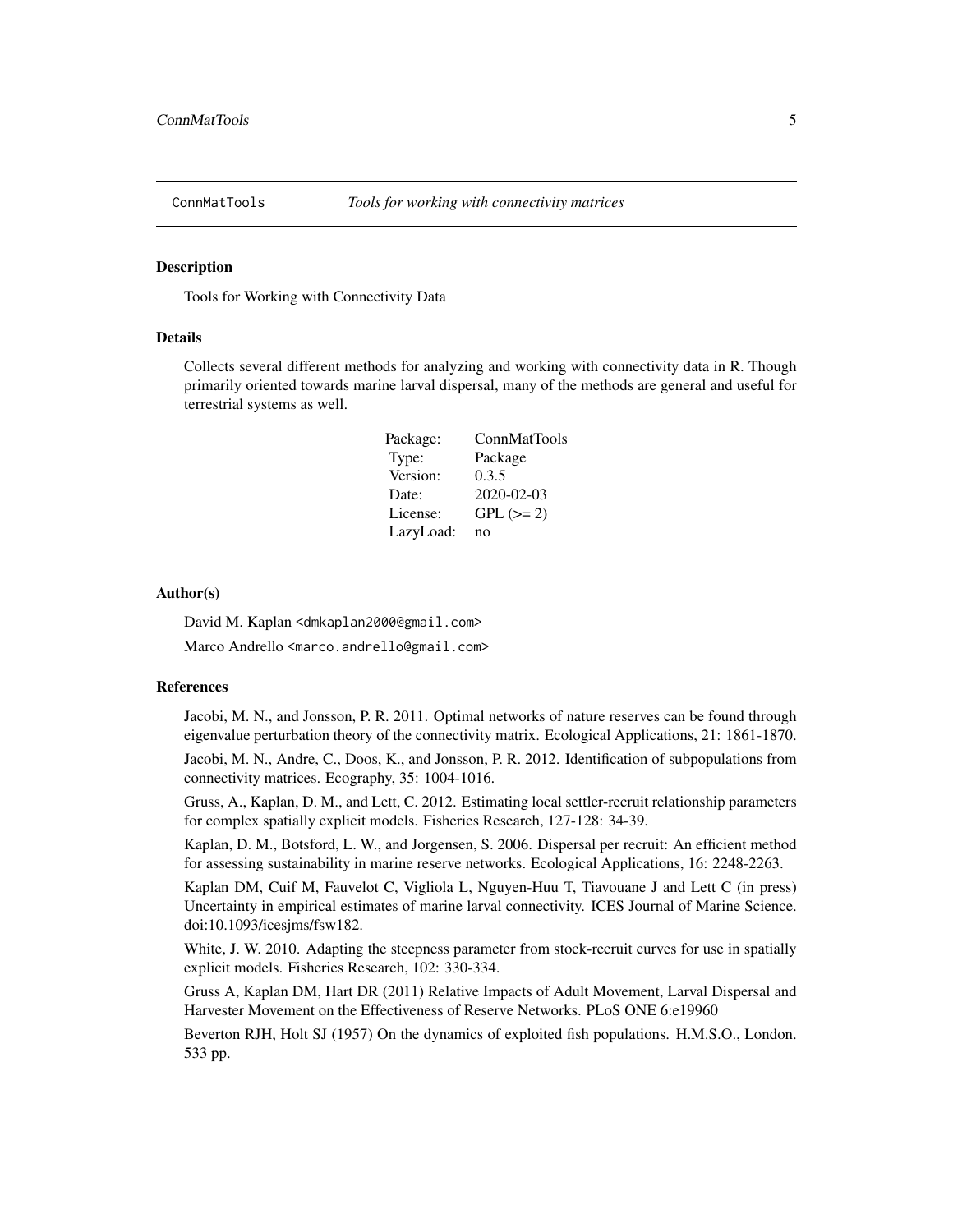# <span id="page-5-0"></span>See Also

See [optimalSplitConnMat](#page-36-1), [d.rel.conn.beta.prior](#page-6-1)

#### Examples

## Not run: optimalSplitConnMat(CM)

| d.mix.dists.func | Returns probability density function (PDF) for a mix of marked and |
|------------------|--------------------------------------------------------------------|
|                  | unmarked individuals                                               |

# Description

This function returns a probability density function (PDF) for scores for a mix of marked and unmarked individuals with known fraction of marked individuals. The distributions for marked individuals and for unmarked individuals must be known.

# Usage

d.mix.dists.func(d.unmarked, d.marked)

#### Arguments

| d.unmarked | A function representing the PDF of unmarked individuals. Must be normalized<br>so that it integrates to 1 for the function to work properly. |
|------------|----------------------------------------------------------------------------------------------------------------------------------------------|
| d.marked   | A function representing the PDF of marked individuals. Must be normalized so<br>that it integrates to 1 for the function to work properly.   |

#### Value

A function representing the PDF of observations drawn from the mixed distribution of marked and unmarked individuals. The function takes two arguments: p.marked, the fraction of marked individuals in the distribution; and obs, a vector of observed score values.

#### Author(s)

David M. Kaplan <dmkaplan2000@gmail.com>

#### References

Kaplan DM, Cuif M, Fauvelot C, Vigliola L, Nguyen-Huu T, Tiavouane J and Lett C (in press) Uncertainty in empirical estimates of marine larval connectivity. ICES Journal of Marine Science. doi:10.1093/icesjms/fsw182.

#### See Also

See also [d.rel.conn.dists.func](#page-9-1), [optim.rel.conn.dists](#page-34-1).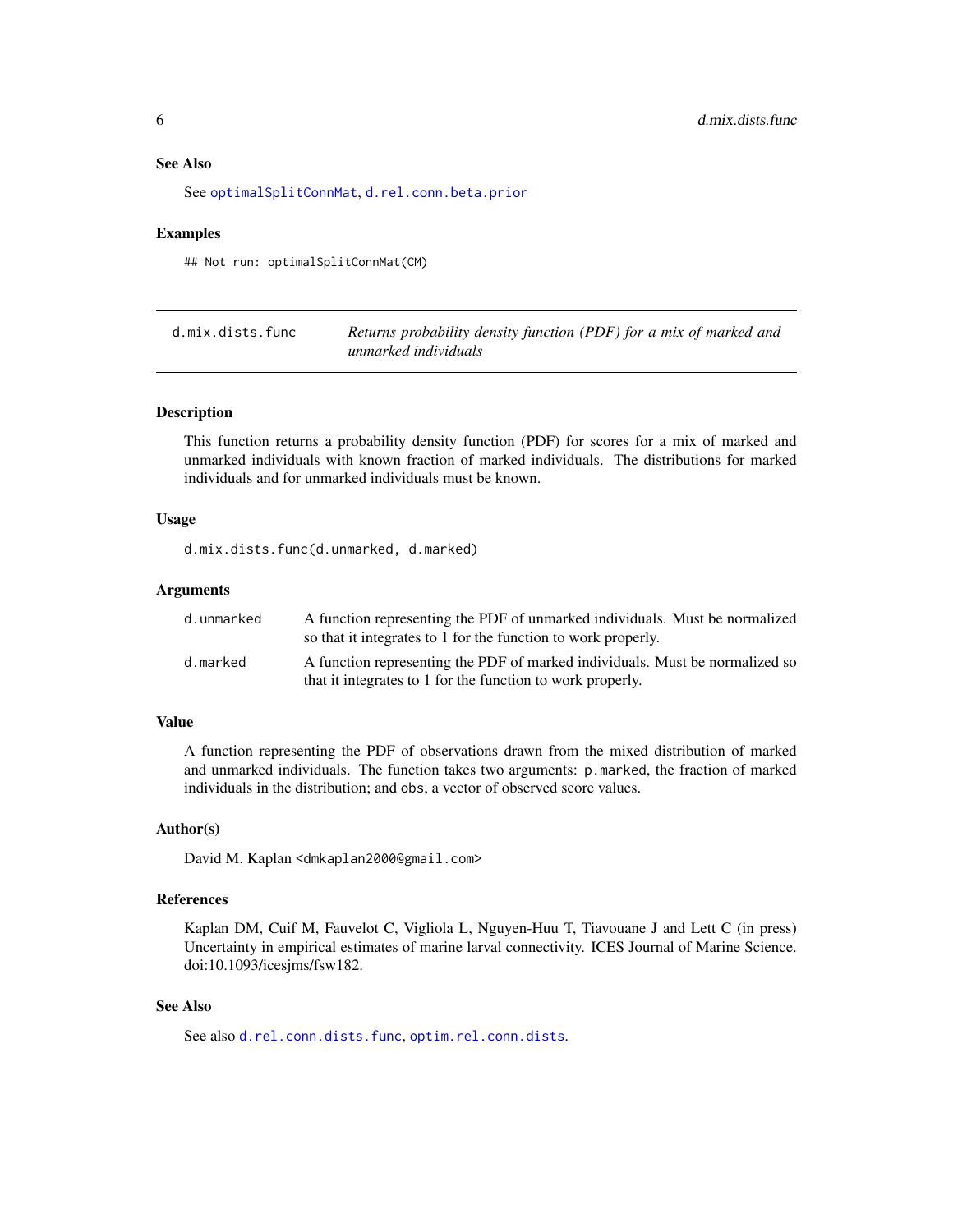<span id="page-6-1"></span><span id="page-6-0"></span>d.rel.conn.beta.prior *Estimate the probability distribution of relative connectivity values assuming a Beta-distributed prior*

# <span id="page-6-2"></span>Description

These functions calculate the probability density function (d.rel.conn.beta.prior), the probability distribution function (aka the cumulative distribution function; p.rel.conn.beta.prior) and the quantile function (q.rel.conn.beta.prior) for the relative (to all settlers at the destination site) connectivity value for larval transport between a source and destination site given a known fraction of marked individuals (i.e., eggs) in the source population. A non-uniform prior is used for the relative connectivity value.

#### Usage

```
d.rel.conn.beta.prior(
 phi,
 p,
 k,
 n,
 prior.shape1 = 0.5,
 prior.shape2 = prior.shape1,
 prior.func = function(phi) dbeta(phi, prior.shape1, prior.shape2),
  ...
\lambdap.rel.conn.beta.prior(
 phi,
 p,
 k,
 n,
 prior.shape1 = 0.5,
 prior.shape2 = prior.shape1,
 prior.func = function(phi) dbeta(phi, prior.shape1, prior.shape2),
  ...
\lambdaq.rel.conn.beta.prior.func(
 p,
 k,
 n,
 prior.shape1 = 0.5,
 prior.shape2 = prior.shape1,
 prior.func = function(phi) dbeta(phi, prior.shape1, prior.shape2),
 N = 1000,
  ...
)
```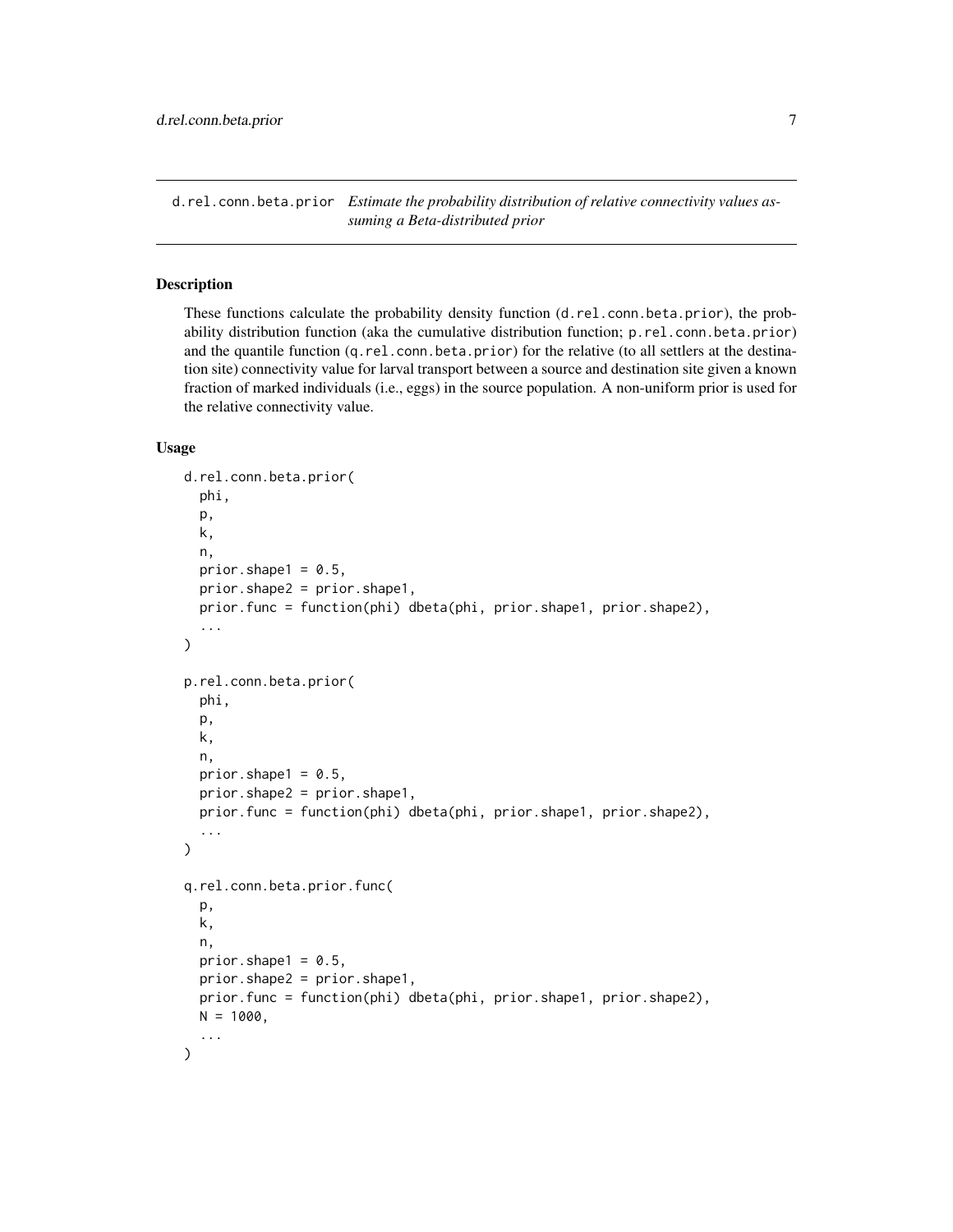```
q.rel.conn.beta.prior(
  q,
 p,
 k,
 n,
 prior.shape1 = 0.5,
 prior.shape2 = prior.shape1,
 prior.func = function(phi) dbeta(phi, prior.shape1, prior.shape2),
 N = 1000,
  ...
\mathcal{E}
```
#### Arguments

| phi          | Vector of fractions of individuals (i.e., eggs) from the source population settling<br>at the destination population                                                                                                                              |
|--------------|---------------------------------------------------------------------------------------------------------------------------------------------------------------------------------------------------------------------------------------------------|
| p            | Fraction of individuals (i.e., eggs) marked in the source population                                                                                                                                                                              |
| k            | Number of marked settlers found in sample                                                                                                                                                                                                         |
| n            | Total number of settlers collected                                                                                                                                                                                                                |
| prior.shape1 | First shape parameter for Beta distributed prior. Defaults to 0.5.                                                                                                                                                                                |
| prior.shape2 | Second shape parameter for Beta distributed prior. Defaults to being the same<br>as prior. shape1.                                                                                                                                                |
| prior.func   | Function for prior distribution. Should take one parameter, phi, and return a<br>probability. Defaults to function(phi) dbeta(phi, prior.shape1, prior.shape2).<br>If this is specified, then inputs prior. shape1 and prior. shape2 are ignored. |
| $\ddotsc$    | Extra arguments for the integrate function used for normalization of probabil-<br>ity distributions.                                                                                                                                              |
| N            | Number of points at which to estimate cumulative probability function for re-<br>verse approximation of quantile distribution. Defaults to 1000.                                                                                                  |
| q            | Vector of quantiles                                                                                                                                                                                                                               |
|              |                                                                                                                                                                                                                                                   |

#### Details

The prior distribution for relative connectivity phi defaults to a Beta distribution with both shape parameters equal to 0.5. This is the Reference or Jeffreys prior for a binomial distribution parameter. Both shape parameters equal to 1 corresponds to a uniform prior.

Estimations of the probability distribution are based on numerical integration using the [integrate](#page-0-0) function, and therefore are accurate to the level of that function. Some modification of the default arguments to that function may be necessary to acheive good results for certain parameter values.

#### Value

Vector of probabilities or quantiles, or a function in the case of [q.rel.conn.beta.prior.func](#page-6-2).

<span id="page-7-0"></span>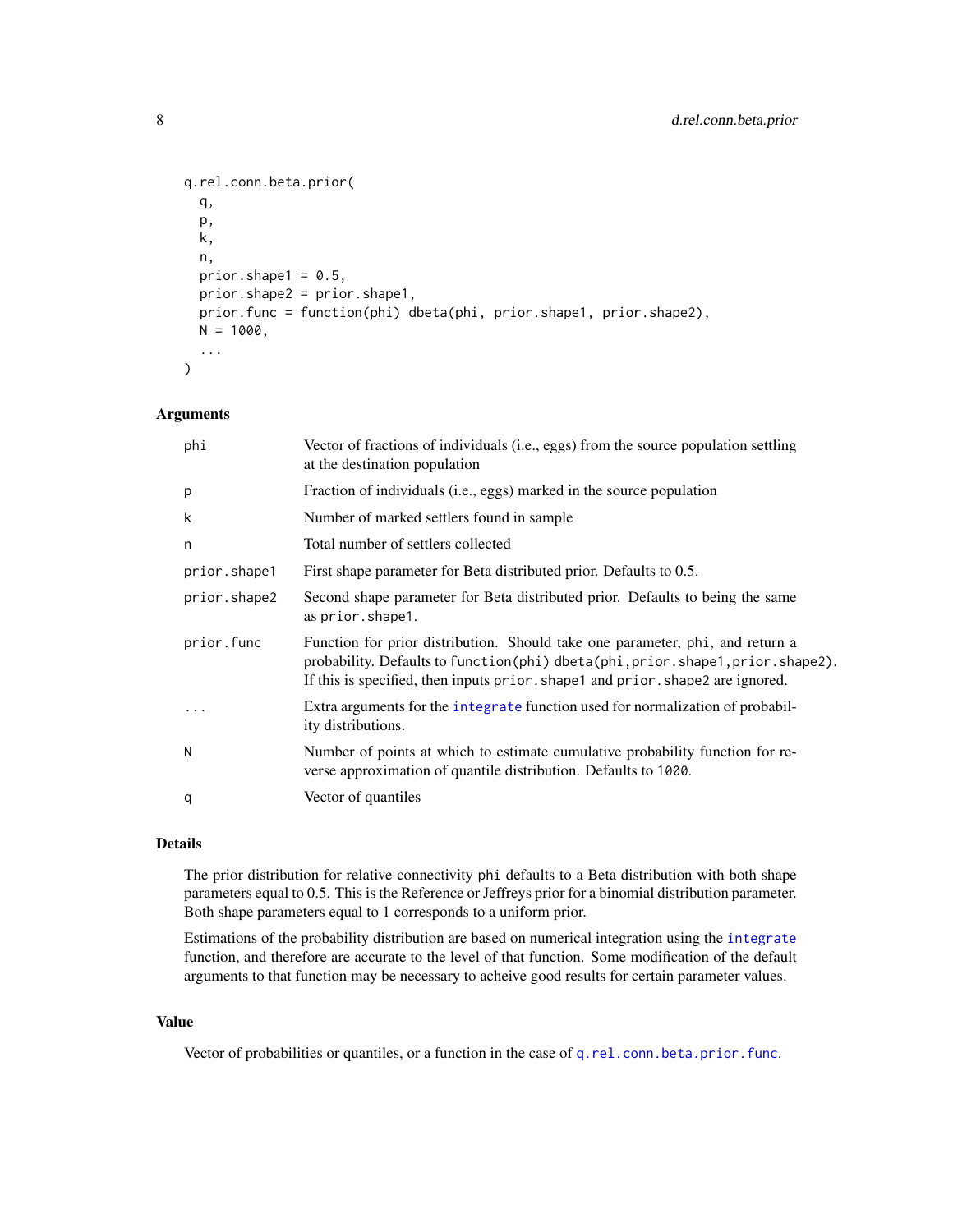# <span id="page-8-0"></span>d.rel.conn.beta.prior 9

#### Functions

- d.rel.conn.beta.prior: Returns the probability density for relative connectivity between a pair of sites
- p.rel.conn.beta.prior: Returns the cumulative probability distribution for relative connectivity between a paire of sites
- q.rel.conn.beta.prior.func: Returns a function to estimate quantiles for the probability distribution function for relative connectivity between a pair of sites.
- q.rel.conn.beta.prior: Estimates quantiles for the probability distribution function for relative connectivity between a pair of sites

### Author(s)

David M. Kaplan <dmkaplan2000@gmail.com>

#### References

Kaplan DM, Cuif M, Fauvelot C, Vigliola L, Nguyen-Huu T, Tiavouane J and Lett C (in press) Uncertainty in empirical estimates of marine larval connectivity. ICES Journal of Marine Science. doi:10.1093/icesjms/fsw182.

#### See Also

```
Other connectivity estimation: d.rel.conn.dists.func(), d.rel.conn.finite.settlement(),
d.rel.conn.multinomial.unnorm(d.rel.conn.multiple(d.rel.conn.unif.prior(), dual.mark.transmission
optim.rel.conn.dists(), r.marked.egg.fraction()
```
#### Examples

library(ConnMatTools)

```
k <- 10 # Number of marked settlers among sample
n.obs <- 87 # Number of settlers in sample
```

```
p <- 0.4 # Fraction of eggs that was marked
phi <- seq(0.001,1-0.001,length.out=101) # Values for relative connectivity
```

```
# Probability distribution assuming infinite settler pool and uniform prior
drc <- d.rel.conn.unif.prior(phi,p,k,n.obs)
qrc \leq q.rel.conn.unif.prior(c(0.025,0.975),p,k,n.obs) # 95% confidence interval
```

```
# Probability distribution assuming infinite settler pool and using reference/Jeffreys prior
drp <- d.rel.conn.beta.prior(phi,p,k,n.obs)
prp <- p.rel.conn.beta.prior(phi,p,k,n.obs)
qrp \leq q.rel.conn.beta.prior(c(0.025,0.975),p,k,n.obs) # 95% confidence interval
```

```
# Make a plot of different distributions
# black = Jeffreys prior; red = uniform prior
# Jeffreys prior draws distribution slightly towards zero
plot(phi,drp,type="l",main="Probability of relative connectivity values",
     xlab=expression(phi),ylab="Probability density")
```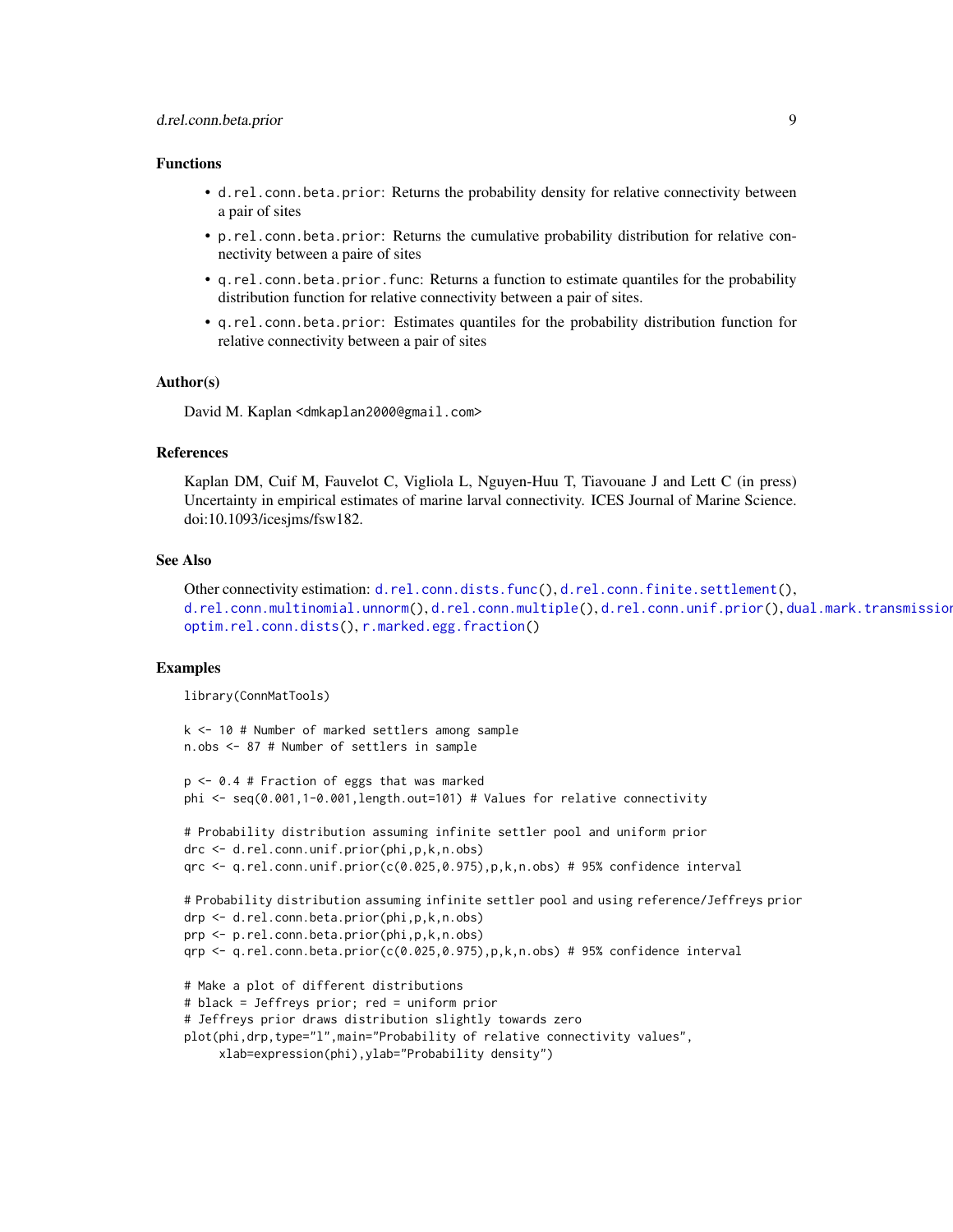```
lines(phi,drc,col="red")
abline(v=qrp,col="black",lty="dashed")
abline(v=qrc,col="red",lty="dashed")
```
<span id="page-9-1"></span>d.rel.conn.dists.func *Functions for estimating the probability distribution for relative connectivity given a pair of distributions for scores for marked and unmarked individuals*

# Description

These functions return functions that calculate the probability density function (d.rel.conn.dists.func), the probability distribution function (aka the cumulative distribution function; p.rel.conn.dists.func) and the quantile function (q.rel.conn.dists.func) for relative connectivity given a set of observed score values, distributions for unmarked and marked individuals, and an estimate of the fraction of all eggs marked at the source site, p.

# Usage

```
d.rel.conn.dists.func(
  obs,
  d.unmarked,
  d.marked,
  p = 1,
  N = max(100, min(5000, 2 * length(obs))).prior.shape1 = 0.5,
  prior.shape2 = prior.shape1,
  prior.func = function(phi) dbeta(phi, prior.shape1, prior.shape2),
  ...
\mathcal{L}p.rel.conn.dists.func(
  obs,
  d.unmarked,
  d.marked,
  p = 1,
 N = max(100, min(5000, 2 * length(obs))),
  prior.shape1 = 0.5,
  prior.shape2 = prior.shape1,
  prior.func = function(phi) dbeta(phi, prior.shape1, prior.shape2),
  ...
\mathcal{L}q.rel.conn.dists.func(
  obs,
  d.unmarked,
  d.marked,
```
<span id="page-9-0"></span>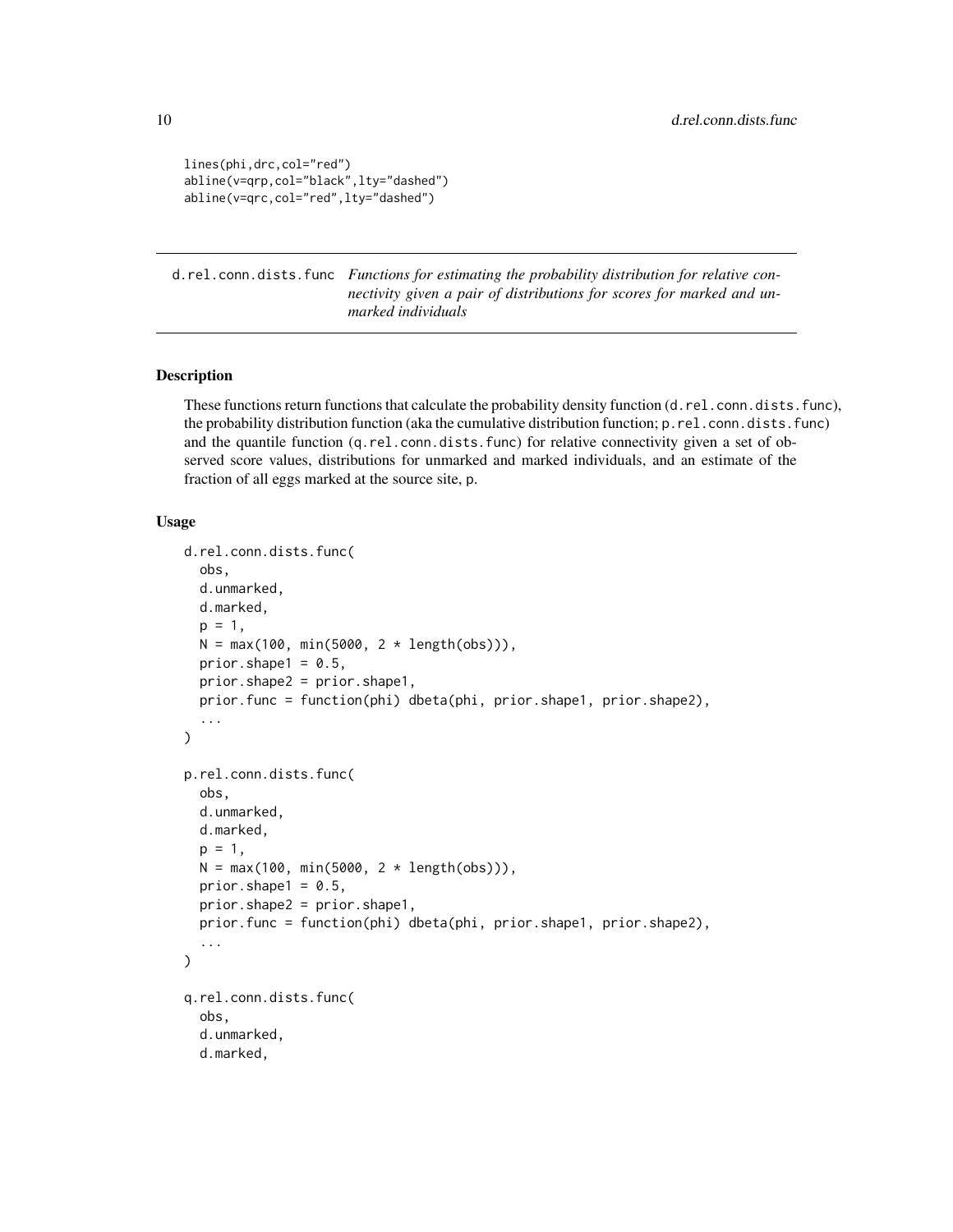```
p = 1,
 N = max(100, min(5000, 2 * length(obs))),
 prior.shape1 = 0.5,
 prior.shape2 = prior.shape1,
 prior.func = function(phi) dbeta(phi, prior.shape1, prior.shape2),
  ...
)
```
#### Arguments

| obs          | Vector of observed score values for potentially marked individuals                                                                                                                                                                                |
|--------------|---------------------------------------------------------------------------------------------------------------------------------------------------------------------------------------------------------------------------------------------------|
| d.unmarked   | A function representing the PDF of unmarked individuals. Must be normalized<br>so that it integrates to 1 for the function to work properly.                                                                                                      |
| d.marked     | A function representing the PDF of marked individuals. Must be normalized so<br>that it integrates to 1 for the function to work properly.                                                                                                        |
| p            | Fraction of individuals (i.e., eggs) marked in the source population. Defaults to<br>1.                                                                                                                                                           |
| N            | number of steps between 0 and 1 at which to approximate likelihood function<br>as input to approxfun. Defaults to $2*length(obs)$ so long as that number is<br>comprised between 100 and 5000.                                                    |
| prior.shape1 | First shape parameter for Beta distributed prior. Defaults to 0.5.                                                                                                                                                                                |
| prior.shape2 | Second shape parameter for Beta distributed prior. Defaults to being the same<br>as prior.shape1.                                                                                                                                                 |
| prior.func   | Function for prior distribution. Should take one parameter, phi, and return a<br>probability. Defaults to function(phi) dbeta(phi, prior.shape1, prior.shape2).<br>If this is specified, then inputs prior. shape1 and prior. shape2 are ignored. |
| $\ddotsc$    | Additional arguments for the integrate function.                                                                                                                                                                                                  |

# Details

The normalization of the probability distribution is carried out using a simple, fixed-step trapezoidal integration scheme. By default, the number of steps between relative connectivity values of 0 and 1 defaults to 2\*length(obs) so long as that number is comprised between 100 and 5000.

#### Value

A function that takes one argument (the relative connectivity for d.rel.conn.dists.func and p.rel.conn.dists.func; the quantile for q.rel.conn.dists.func) and returns the probability density, cumulative probability or score value, respectively. The returned function accepts both vector and scalar input values.

# Functions

- d.rel.conn.dists.func: Returns a function that is PDF for relative connectivity
- p.rel.conn.dists.func: Returns a function that is cumulative probability distribution for relative connectivity
- q.rel.conn.dists.func: Returns a function that is quantile function for relative connectivity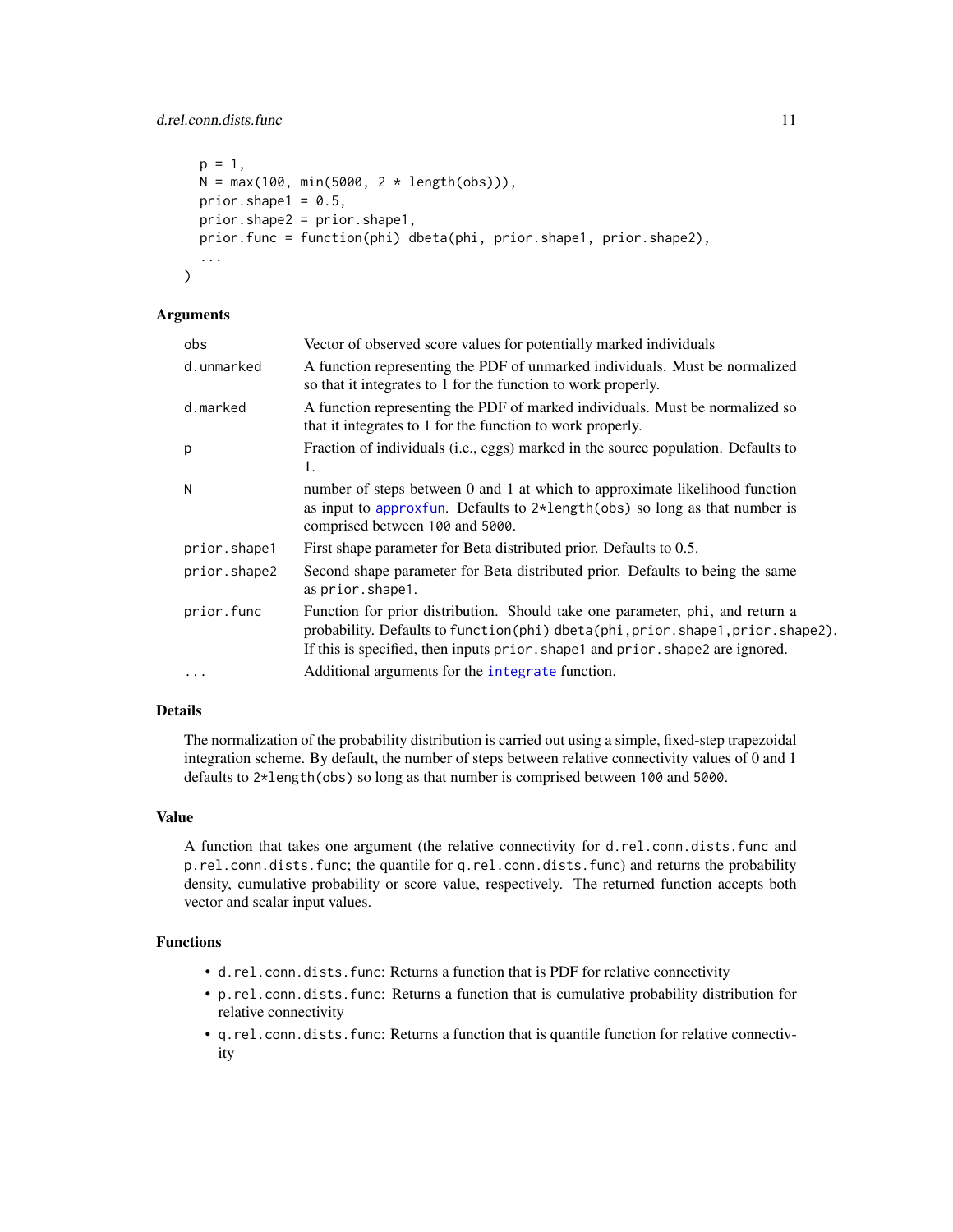#### <span id="page-11-0"></span>Author(s)

David M. Kaplan <dmkaplan2000@gmail.com>

#### References

Kaplan DM, Cuif M, Fauvelot C, Vigliola L, Nguyen-Huu T, Tiavouane J and Lett C (in press) Uncertainty in empirical estimates of marine larval connectivity. ICES Journal of Marine Science. doi:10.1093/icesjms/fsw182.

# See Also

```
d.rel.conn.beta.prior(d.rel.conn.finite.settlement(),
d.rel.conn.multinomial.unnorm(d.rel.conn.multiple(d.rel.conn.unif.prior(), dual.mark.transmission
optim.rel.conn.dists(), r.marked.egg.fraction()
```
# Examples

```
library(ConnMatTools)
data(damselfish.lods)
# Histograms of simulated LODs
1 \le - seq(-1, 30, 0.5)
h.in <- hist(damselfish.lods$in.group,breaks=l)
h.out <- hist(damselfish.lods$out.group,breaks=l)
# PDFs for marked and unmarked individuals based on simulations
d.marked <- stepfun.hist(h.in)
d.unmarked <- stepfun.hist(h.out)
# Fraction of adults genotyped at source site
p.addults < -0.25# prior.shape1=1 # Uniform prior
prior.shape1=0.5 # Jeffreys prior
# Fraction of eggs from one or more genotyped parents
p <- dual.mark.transmission(p.adults)$p
# PDF for relative connectivity
D <- d.rel.conn.dists.func(damselfish.lods$real.children,
                           d.unmarked,d.marked,p,
                           prior.shape1=prior.shape1)
# Estimate most probable value for relative connectivity
phi.mx <- optim.rel.conn.dists(damselfish.lods$real.children,
                                    d.unmarked,d.marked,p)$phi
# Estimate 95% confidence interval for relative connectivity
Q <- q.rel.conn.dists.func(damselfish.lods$real.children,
                           d.unmarked,d.marked,p,
                           prior.shape1=prior.shape1)
```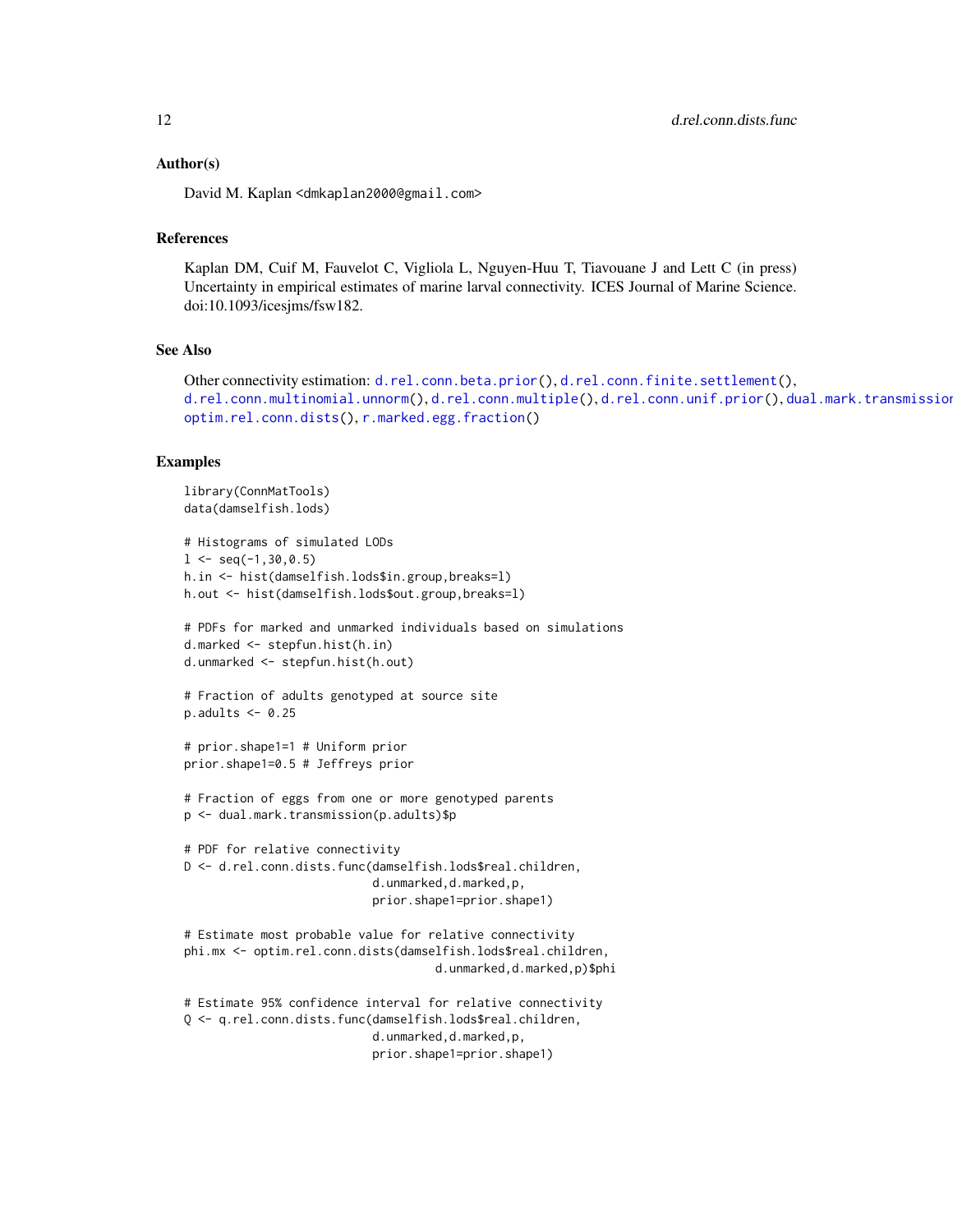# <span id="page-12-0"></span>d.rel.conn.finite.settlement 13

```
# Plot it up
phi <- seq(0,1,0.001)
plot(phi,D(phi),type="l",
    xlim=c(0,0.1),
     main="PDF for relative connectivity",
     xlab=expression(phi),
    ylab="Probability density")
abline(v=phi.mx,col="green",lty="dashed")
abline(v=Q(c(0.025,0.975)),col="red",lty="dashed")
```

```
d.rel.conn.finite.settlement
```
*Estimate the probability distribution for the number of settlers originating at a site given a sample from a finite settler pool*

### Description

These functions calculate the probability mass function (d.rel.conn.finite.settlement), the cumulative distribution function (p.rel.conn.finite.settlement) and the quantile function (q.rel.conn.finite.settl for the true number of settlers at a site that originated in a particular site given a known fraction of marked eggs among the eggs originating at the source site, a sample of settlers at the destination site, a known fraction of which are marked, and a finite settler pool of known size.

#### Usage

```
d.rel.conn.finite.settlement(
  n.origin,
  p,
  k,
  n.obs,
  n.settlers,
  prior.n.origin = 1
\lambdap.rel.conn.finite.settlement(
  n.origin,
  p,
  k,
  n.obs,
  n.settlers,
  prior.n.origin = 1
)
```
q.rel.conn.finite.settlement(q, p, k, n.obs, n.settlers, prior.n.origin = 1)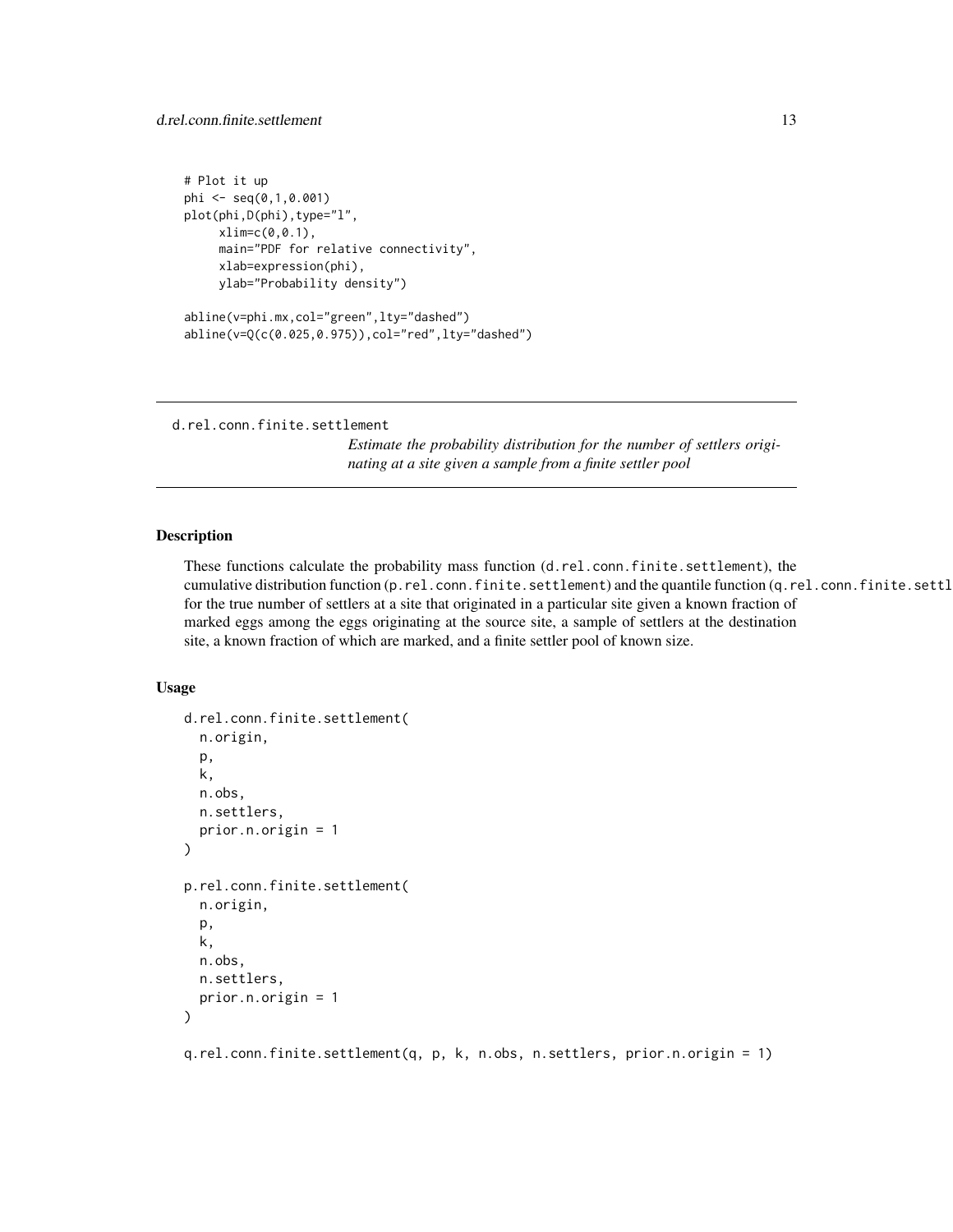#### <span id="page-13-0"></span>Arguments

| n.origin   | Vector of integers of possible numbers of settlers in the cohort that originated at<br>the site of marking. All values should be integers $\leq n$ settlers.                                               |
|------------|------------------------------------------------------------------------------------------------------------------------------------------------------------------------------------------------------------|
| p          | Fraction of individuals (i.e., eggs) marked in the source population                                                                                                                                       |
| k          | Number of marked settlers in sample.                                                                                                                                                                       |
| n.obs      | Total number of settlers collected                                                                                                                                                                         |
| n.settlers | Total number of settlers at the destination site from which the $n.$ obs $(\leq n.$ settlers)<br>settlers are collected                                                                                    |
|            | prior.n.origin A prior probability mass function for the number of settlers in the cohort origi-<br>nating at the site of marking. Must be a scalar or a vector of length n. settlers+1.<br>Defaults to 1. |
| q          | Vector of quantiles                                                                                                                                                                                        |

#### Details

The relative connectivity between the source and destination sites is calculated as n. origin/n. settlers.

#### Value

A vector of probabilities or quantiles.

# Functions

- d.rel.conn.finite.settlement: Returns the probability mass function for the numbers of settlers in the cohort that originated at the source site (i.e., site of marking).
- p.rel.conn.finite.settlement: Returns the cumulative distribution function for the numbers of settlers in the cohort that originated at the source site (i.e., site of marking).
- q.rel.conn.finite.settlement: Returns quantiles of the cumulative distribution function for the numbers of settlers in the cohort that originated at the source site (i.e., site of marking).

#### Author(s)

David M. Kaplan <dmkaplan2000@gmail.com>

#### References

Kaplan DM, Cuif M, Fauvelot C, Vigliola L, Nguyen-Huu T, Tiavouane J and Lett C (in press) Uncertainty in empirical estimates of marine larval connectivity. ICES Journal of Marine Science. doi:10.1093/icesjms/fsw182.

#### See Also

Other connectivity estimation: [d.rel.conn.beta.prior\(](#page-6-1)), [d.rel.conn.dists.func\(](#page-9-1)), d.rel.conn.multinomial.unno [d.rel.conn.multiple\(](#page-17-1)), [d.rel.conn.unif.prior\(](#page-20-1)), [dual.mark.transmission\(](#page-27-1)), [optim.rel.conn.dists\(](#page-34-1)), [r.marked.egg.fraction\(](#page-41-1))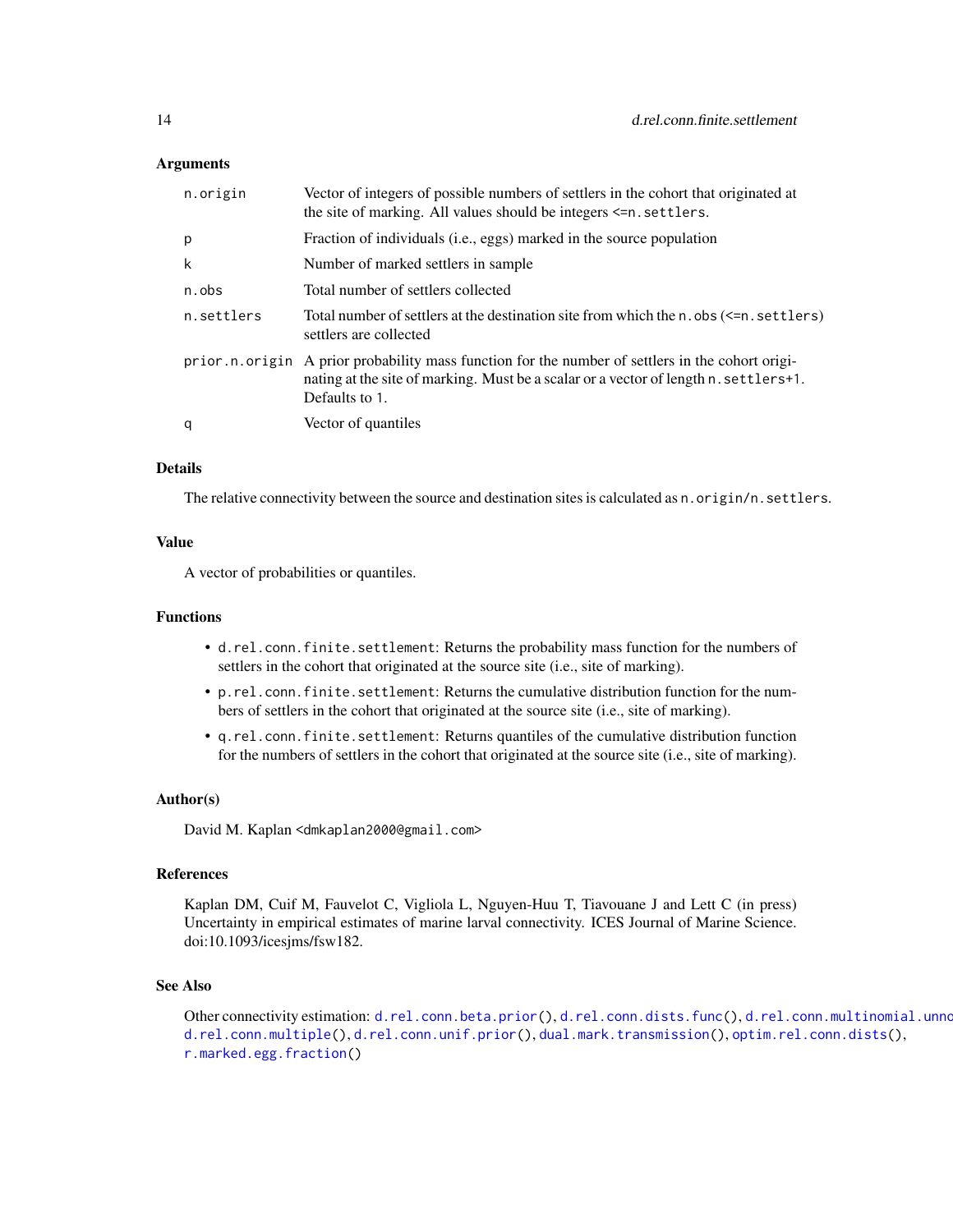#### <span id="page-14-0"></span>Examples

library(ConnMatTools)

```
k <- 10 # Number of marked settlers among sample
n.obs <- 87 # Number of settlers in sample
n.settlers <- 100 # Total size of settler pool
p <- 0.4 # Fraction of eggs that was marked
phi \leq seq(0,1, length.out=101) # Values for relative connectivity
# Probability distribution assuming infinite settler pool and uniform prior
drc <- d.rel.conn.unif.prior(phi,p,k,n.obs)
prc <- p.rel.conn.unif.prior(phi,p,k,n.obs)
qrc <- q.rel.conn.unif.prior(c(0.025,0.975),p,k,n.obs) # 95% confidence interval
# Test with finite settlement function and large (approx. infinite) settler pool
# Can be a bit slow for large settler pools
dis <- d.rel.conn.finite.settlement(0:(7*n.obs),p,k,n.obs,7*n.obs)
# Quantiles
qis <- q.rel.conn.finite.settlement(c(0.025,0.975),p,k,n.obs,7*n.obs)
# Finite settler pool
dfs <- d.rel.conn.finite.settlement(0:n.settlers,p,k,n.obs,n.settlers)
# Quantiles for the finite settler pool
qfs <- q.rel.conn.finite.settlement(c(0.025,0.975),p,k,n.obs,n.settlers)
# Make a plot of different distributions
plot(phi,drc,type="l",main="Probability of relative connectivity values",
     xlab=expression(phi),ylab="Probability density")
lines(phi,prc,col="blue")
lines((0:(7*n.obs))/(7*n.obs),dis*(7*n.obs),col="black",lty="dashed")
lines((0:n.settlers)/n.settlers,dfs*n.settlers,col="red",lty="dashed")
abline(v=qrc,col="black")
abline(v=qis/(7*n.obs),col="black",lty="dashed")
abline(v=qfs/n.settlers,col="red",lty="dashed")
```
<span id="page-14-1"></span>d.rel.conn.multinomial.unnorm

*Calculates unnormalized probability density for relative connectivity values from multiple distinct sites*

#### **Description**

This functions calculates the unnormalized probability density function for the relative (to all settlers at the destination site) connectivity value for larval transport between multiple source sites to a destination site. An arbitrary number of source sites can be evaluated.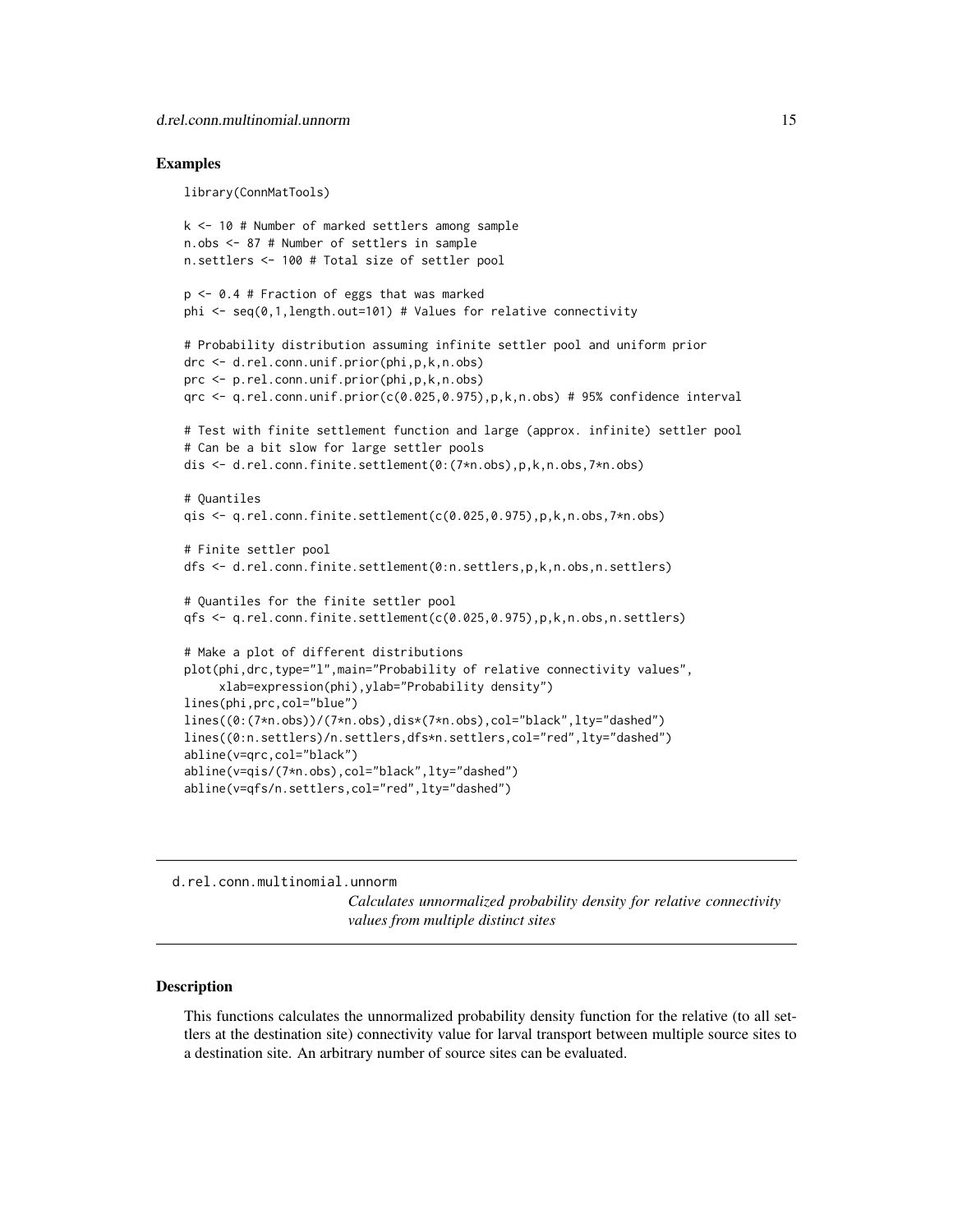# Usage

```
d.rel.conn.multinomial.unnorm(
  phis,
  ps,
  ks,
  n.sample,
  log = FALSE,
  dirichlet.prior.alphas = 1/(length(phis) + 1)
)
```
# Arguments

| phis                   | Vector of fractions of individuals (i.e., eggs) from the source populations settling<br>at the destination population                                                                                                                                                                                                      |
|------------------------|----------------------------------------------------------------------------------------------------------------------------------------------------------------------------------------------------------------------------------------------------------------------------------------------------------------------------|
| ps                     | Vector of fractions of individuals (i.e., eggs) marked in each of the source pop-<br>ulations                                                                                                                                                                                                                              |
| ks                     | Vector of numbers of marked settlers from each source population found in the<br>sample                                                                                                                                                                                                                                    |
| n.sample               | Vector of total numbers of settlers collected                                                                                                                                                                                                                                                                              |
| log                    | Boolean indicating whether or not to return the log probability density. Defaults<br>to FALSE.                                                                                                                                                                                                                             |
| dirichlet.prior.alphas |                                                                                                                                                                                                                                                                                                                            |
|                        | Parameter value for a Dirichlet prior distribution for the phis. Can be a sin-<br>gle value for a Dirichlet prior with uniform parameters, or a vector of length $=$<br>length(phis)+1. Defaults to $1/(\text{length}(phis)+1)$ , the value for the "refer-<br>ence distance" non-informative prior of Berger et al. 2015. |

# Details

As this function returns the unnormalized probability density, it must be normalized somehow to be produce a true probability density. This can be acheived using a variety of approaches, including brute force integration of the unnormalized probability density and MCMC algorithms.

# Value

The unnormalized probability density value. If log=TRUE, then the logarithm of the probability density value will be returned.

#### Author(s)

David M. Kaplan <dmkaplan2000@gmail.com>

# References

Kaplan DM, Cuif M, Fauvelot C, Vigliola L, Nguyen-Huu T, Tiavouane J and Lett C (in press) Uncertainty in empirical estimates of marine larval connectivity. ICES Journal of Marine Science. doi:10.1093/icesjms/fsw182.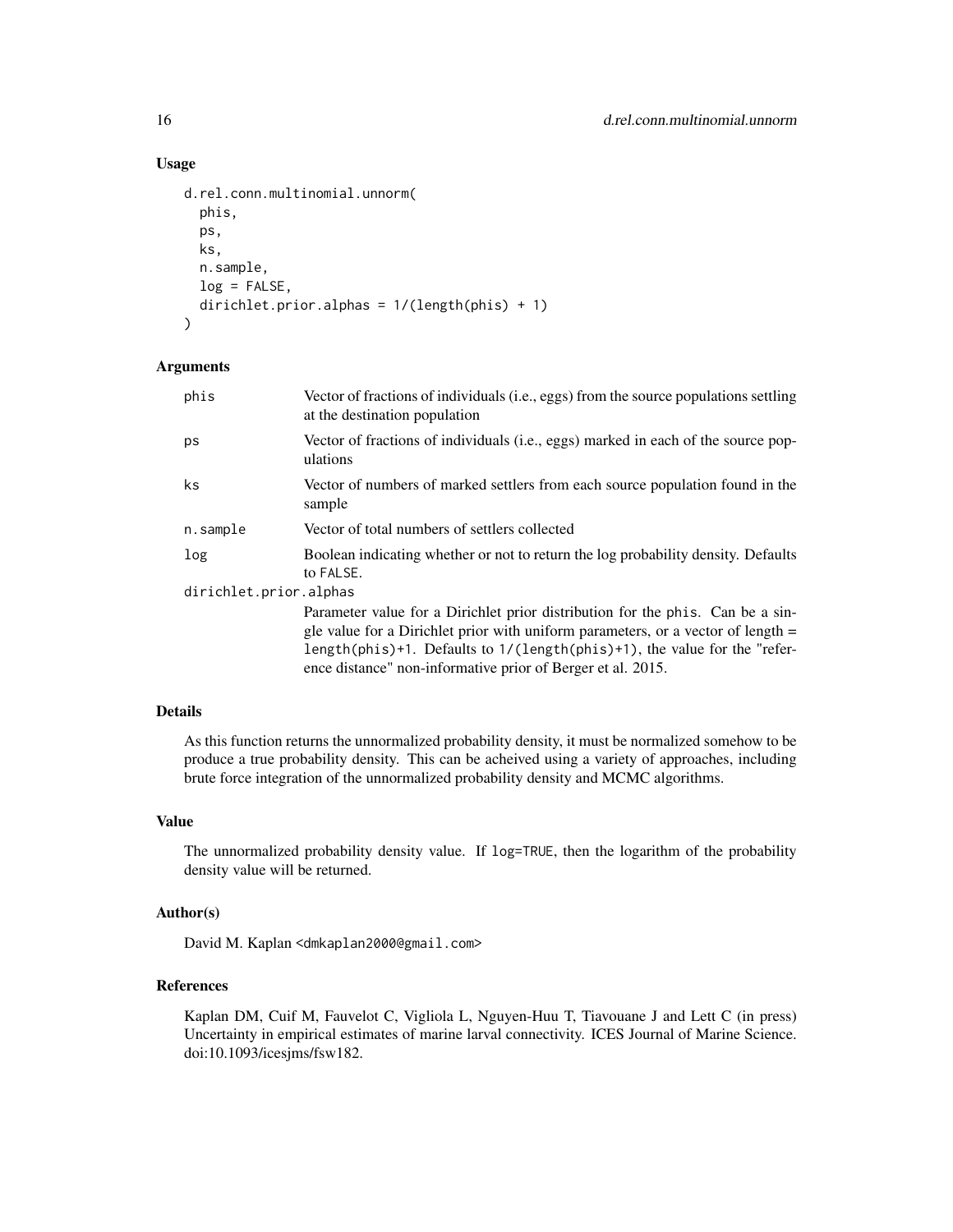# <span id="page-16-0"></span>d.rel.conn.multinomial.unnorm 17

Berger JO, Bernardo JM, Sun D (2015) Overall Objective Priors. Bayesian Analysis 10:189-221. doi:10.1214/14-BA915

#### See Also

Other connectivity estimation: [d.rel.conn.beta.prior\(](#page-6-1)), [d.rel.conn.dists.func\(](#page-9-1)), d.rel.conn.finite.settlement [d.rel.conn.multiple\(](#page-17-1)), [d.rel.conn.unif.prior\(](#page-20-1)), [dual.mark.transmission\(](#page-27-1)), [optim.rel.conn.dists\(](#page-34-1)), [r.marked.egg.fraction\(](#page-41-1))

#### Examples

library(ConnMatTools)

```
ps \leq c(0.7, 0.5) # Fraction of eggs "marked" at each source site
ks \leq c(4,5) # Number of marked settlers among sample from each source site
n.sample <- 20 # Total sample size. Must be >= sum(ks)
phis0 = runif(3, min=0.05)phis0 = phis0 / sum(phys0)phis0 = phiso[1:2] # Don't include relative connectivity of unknown sites
nbatch=1e4
library(mcmc)
ans = metrop(d.rel.conn.multinomial.unnorm,
             initial=phis0,nbatch=nbatch,scale=0.1,
             log=TRUE,ps=ps,ks=ks,n.sample=n.sample)
# A more serious test would adjust blen and scale to improve results, and would repeat
# multiple times to get results from multiple MCMC chains.
# Plot marginal distribution of relative connectivity from first site
h=hist(ans$batch[,1],xlab="Rel. Conn., Site 1",
       main="Relative Connectivity for Source Site 1")
# For comparison, add on curve that would correspond to single site calculation
phi = seq(0, 1, length.out=40)d1 = d.rel.conn.beta.prior(phi,ps[1],ks[1],n.sample)
lines(phi,d1*nbatch*diff(h$breaks)[1],col="red",lwd=5)
# Image plot of bivariate probability density
t=table(cut(ans$batch[,1],phi),cut(ans$batch[,2],phi))
image(t,col=heat.colors(12)[12:1],xlab="Rel. Conn., Site 1",ylab="Rel. Conn., Site 2")
# Add line indicate region above which one can never find results as that would
# lead to a total connectivity great than 1
abline(1,-1,col="black",lty="dashed",lwd=3)
```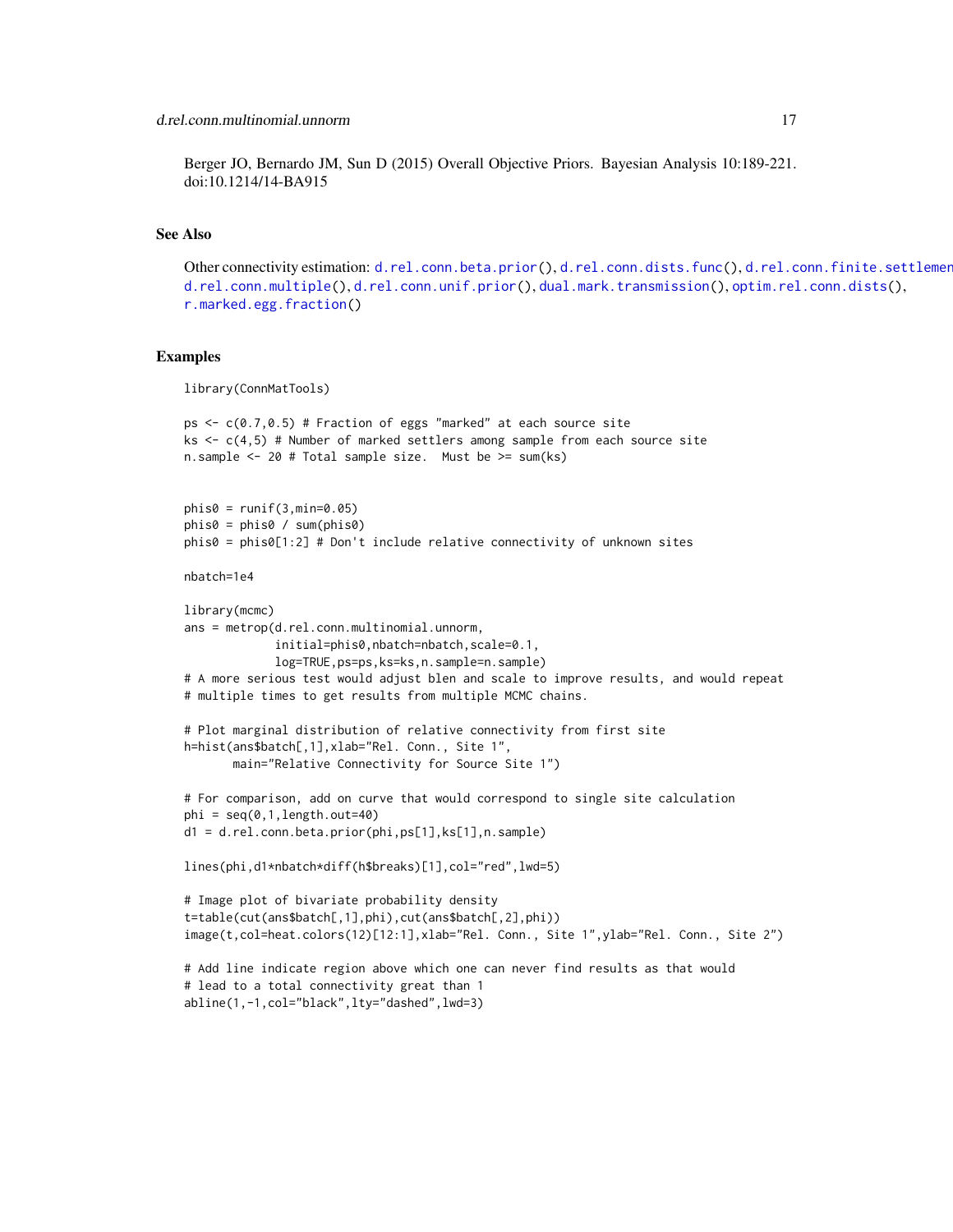<span id="page-17-1"></span><span id="page-17-0"></span>d.rel.conn.multiple *Functions for estimating the probability distribution of relative connectivity values as a weighted sum over possible input parameters*

# <span id="page-17-2"></span>Description

These functions calculate the probability density function (d.rel.conn.multiple), the probability distribution function (aka the cumulative distribution function; p.rel.conn.multiple) and the quantile function (q.rel.conn.multiple) for the relative (to all settlers at the destination site) connectivity value for larval transport between a source and destination site. This version allows one to input multiple possible fractions of individuals (i.e., eggs) marked at the source site, multiple possible numbers of settlers collected and multiple possible marked individuals observed in the sample. This gives one the possibility to produce ensemble averages over different input parameter values with different probabilities of being correct.

#### Usage

```
d.rel.conn.multiple(
  phi,
  ps,
  ks,
  ns,
  weights = 1,
  d.rel.conn = d.rel.conn.beta.prior,
  ...
)
p.rel.conn.multiple(
  phi,
  ps,
  ks,
  ns,
  weights = 1,
  p.rel.conn = p.rel.conn.beta.prior,
  ...
)
q.rel.conn.multiple.func(
  ps,
  ks,
  ns,
  weights = 1,
  p.rel.conn = p.rel.conn.beta.prior,
  N = 1000.
  ...
)
```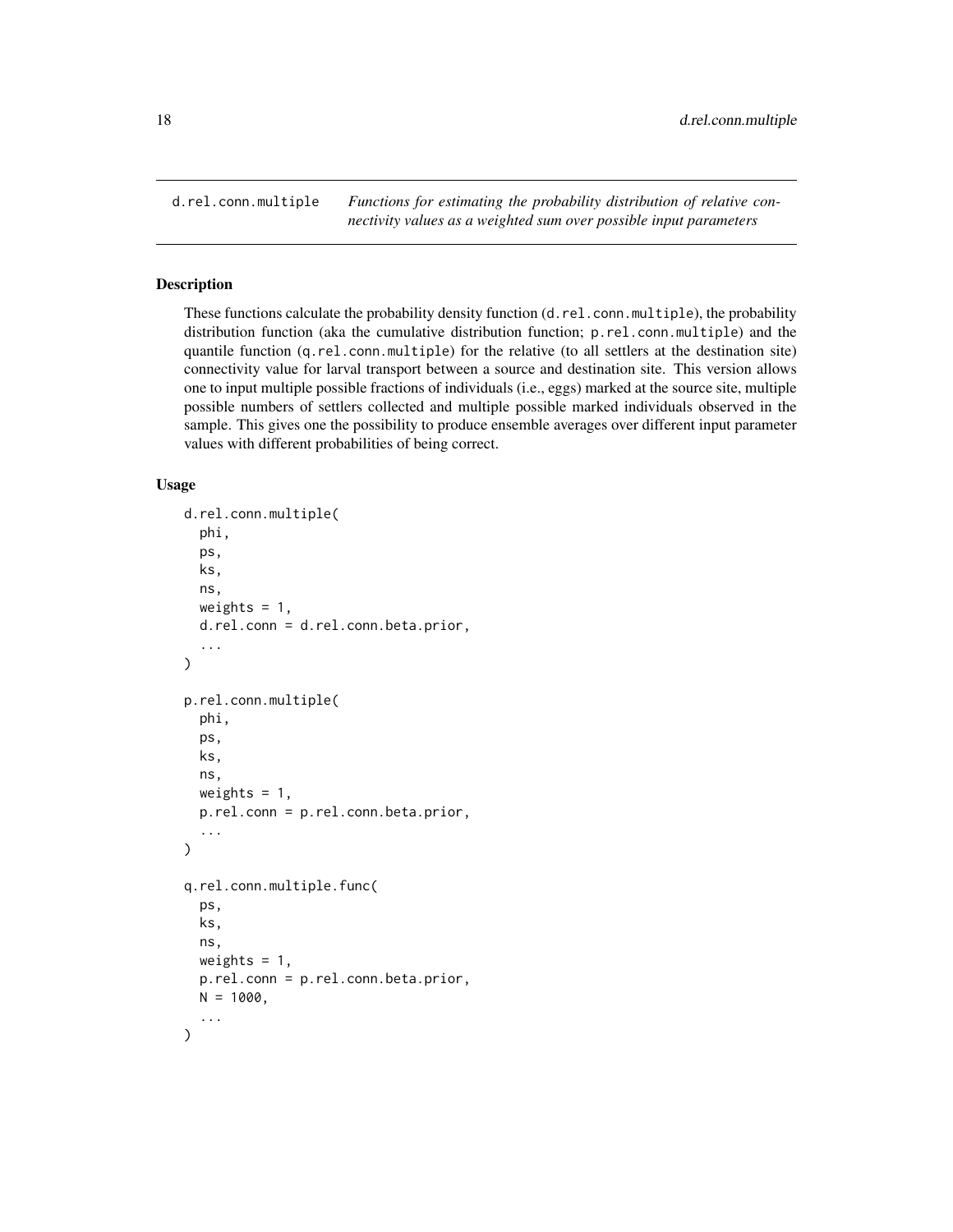# <span id="page-18-0"></span>d.rel.conn.multiple 19

```
q.rel.conn.multiple(
 q,
 ps,
 ks,
 ns,
 weights = 1,
 p.rel.conn = p.rel.conn.beta.prior,
 N = 1000,
  ...
)
```
# Arguments

| phi        | Vector of fractions of individuals (i.e., eggs) from the source population settling<br>at the destination population                                                                          |
|------------|-----------------------------------------------------------------------------------------------------------------------------------------------------------------------------------------------|
| ps         | Vector of fractions of individuals (i.e., eggs) marked in the source population                                                                                                               |
| ks         | Vector of numbers of marked settlers found in sample                                                                                                                                          |
| ns         | Vector of total numbers of settlers collected                                                                                                                                                 |
| weights    | Vector of weights for each set of p, k and n values                                                                                                                                           |
| d.rel.conn | Function to use to calculate probability density for individual combinations of<br>ps, ks and ns. Defaults to d. rel. conn. beta. prior. Could also be d. rel. conn. unif. prior.             |
| $\cdots$   | Additional arguments for the function d. rel. conn or p. rel. conn                                                                                                                            |
| p.rel.conn | Function to use to calculate cumulative probability distribution for individual<br>combinations of ps, ks and ns. Defaults to p.rel.conn.beta.prior. Could<br>also be p. rel.conn.unif.prior. |
| N          | Number of points at which to estimate cumulative probability function for re-<br>verse approximation of quantile distribution. Defaults to 1000.                                              |
| q          | Vector of quantiles                                                                                                                                                                           |

# Details

If ps, ks, ns and weights can be scalars or vectors of the same length (or lengths divisible into that of the largest input parameter). weights are normalized to sum to 1 before being used to sum probabilities from each individual set of input parameters.

#### Value

Vector of probabilities or quantiles, or a function in the case of [q.rel.conn.multiple.func](#page-17-2)

# Functions

- d.rel.conn.multiple: Estimates quantiles for the probability distribution function for relative connectivity between a pair of sites for multiple possible p, k and n values.
- p.rel.conn.multiple: Estimates the cumulative probability distribution for relative connectivity between a paire of sites for multiple possible p, k and n values.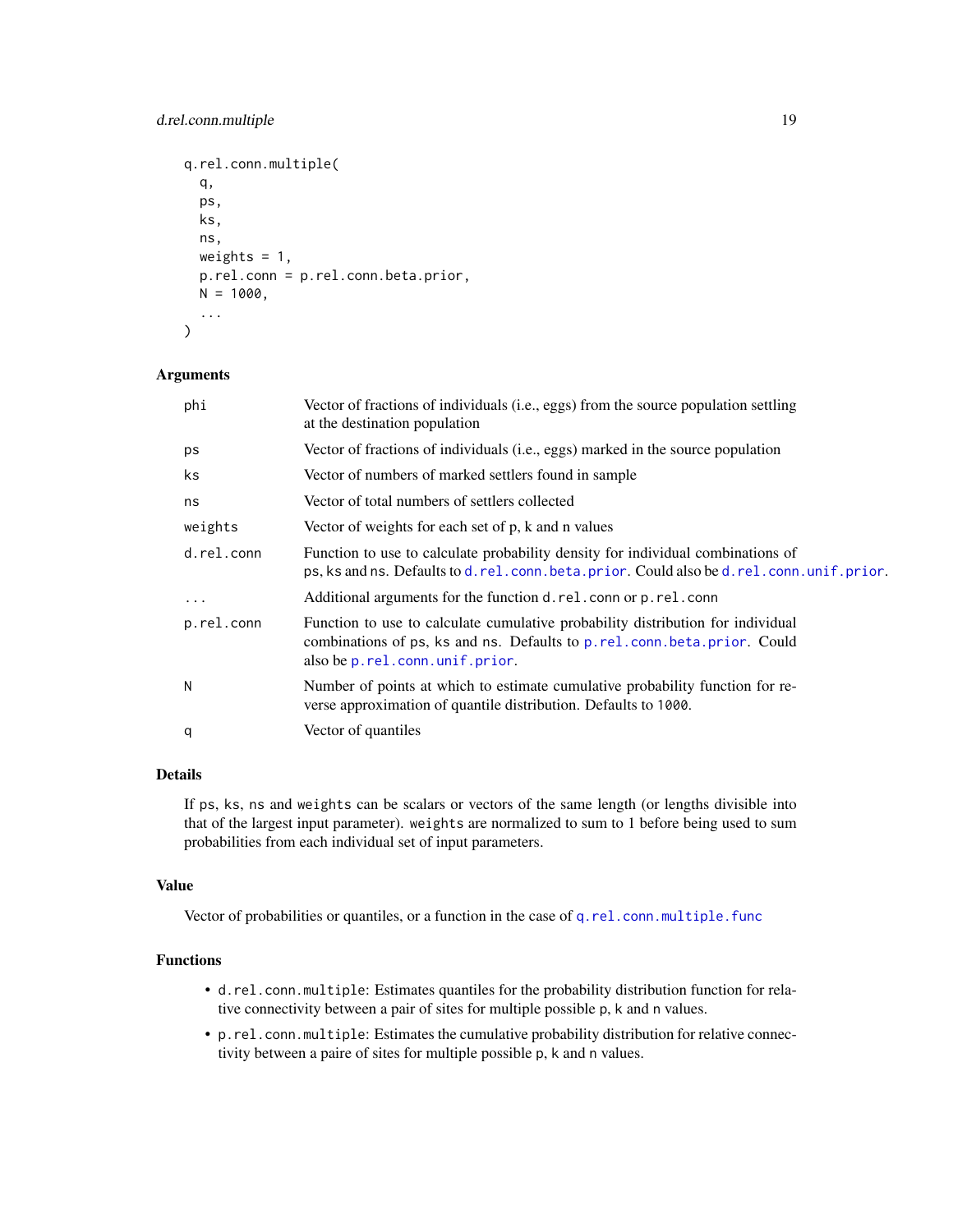- <span id="page-19-0"></span>• q.rel.conn.multiple.func: Returns a function to estimate quantiles for the probability distribution function for relative connectivity between a pair of sites for multiple possible p, k and n values.
- q.rel.conn.multiple: Estimates quantiles for the probability distribution function for relative connectivity between a pair of sites for multiple possible p, k and n values.

#### Author(s)

David M. Kaplan <dmkaplan2000@gmail.com>

#### References

Kaplan DM, Cuif M, Fauvelot C, Vigliola L, Nguyen-Huu T, Tiavouane J and Lett C (in press) Uncertainty in empirical estimates of marine larval connectivity. ICES Journal of Marine Science. doi:10.1093/icesjms/fsw182.

# See Also

```
d.rel.conn.beta.prior(d.rel.conn.dists.func(), d.rel.conn.finite.settlement
d.rel.conn.multinomial.unnorm(), d.rel.conn.unif.prior(), dual.mark.transmission(),
optim.rel.conn.dists(), r.marked.egg.fraction()
```
#### Examples

library(ConnMatTools)

```
# p values have uniform probability between 0.1 and 0.4
p <- seq(0.1,0.8,length.out=100)
# Weights the same for all except first and last, which are halved
w \leq rep(1, length(p))w[1]<-0.5
w[length(w)]<-0.5
n <- 20 # Sample size
k <- 2 # Marked individuals in sample
# phi values to use for plotting distribution
phi \leq - seq(0,1,0.01)
prior.shape1 = 1 # Uniform prior
# prior.shape1 = 0.5 # Jeffreys prior
# Plot distribution
plot(phi,d.rel.conn.multiple(phi,p,k,n,w,prior.shape1=prior.shape1),
     main="Probability density for relative connectivity",
     xlab=expression(phi),
     ylab="Probability density",
     type="l")
```
# Add standard distributions for max and min p values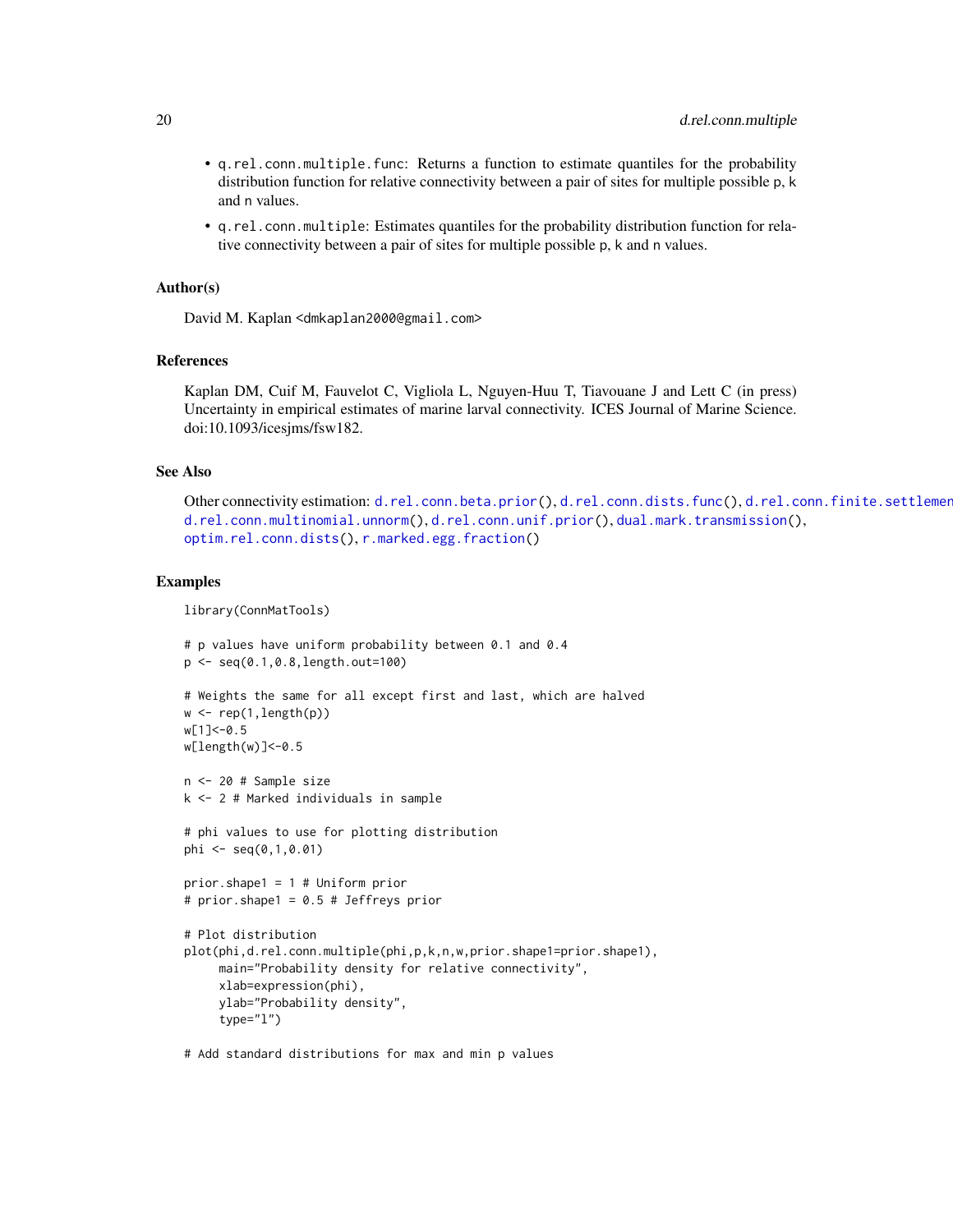```
lines(phi,d.rel.conn.beta.prior(phi,min(p),k,n,prior.shape1=prior.shape1),
      col="red",lty="dashed")
lines(phi,d.rel.conn.beta.prior(phi,max(p),k,n,prior.shape1=prior.shape1),
     col="red",lty="dashed")
# Add some quantiles
q = q.rel.conn.multiple(c(0.025,0.25,0.5,0.75,0.975),
                        p,k,n,w,prior.shape1=prior.shape1)
abline(v=q,col="green")
```
<span id="page-20-1"></span>d.rel.conn.unif.prior *Estimate the probability distribution of relative connectivity values assuming a uniform prior distribution*

#### <span id="page-20-2"></span>Description

These functions calculate the probability density function (d.rel.conn.unif.prior), the probability distribution function (aka the cumulative distribution function; p.rel.conn.unif.prior) and the quantile function (q.rel.conn.unif.prior) for the relative (to all settlers at the destination site) connectivity value for larval transport between a source and destination site given a known fraction of marked individuals (i.e., eggs) in the source population. A uniform prior is used for the relative connectivity value.

#### Usage

```
d.rel.conn.unif.prior(phi, p, k, n, log = FALSE, ...)
p.rel.conn.unif.prior(phi, p, k, n, log = FALSE, ...)
q.rel.conn.unif.prior(q, p, k, n, log = FALSE, ...)
```
# **Arguments**

| phi      | Vector of fractions of individuals (i.e., eggs) from the source population settling<br>at the destination population                       |
|----------|--------------------------------------------------------------------------------------------------------------------------------------------|
| p        | Fraction of individuals (i.e., eggs) marked in the source population                                                                       |
| k        | Number of marked settlers found in sample                                                                                                  |
| n        | Total number of settlers collected                                                                                                         |
| log      | If TRUE, returns natural logarithm of probabilities, except for q. rel. conn. unif. prior,<br>which expects log of probabilities as inputs |
| $\ddots$ | Extra arguments to Beta distribution functions. See dbeta for details. For expert<br>use only.                                             |
| q        | Vector of quantiles                                                                                                                        |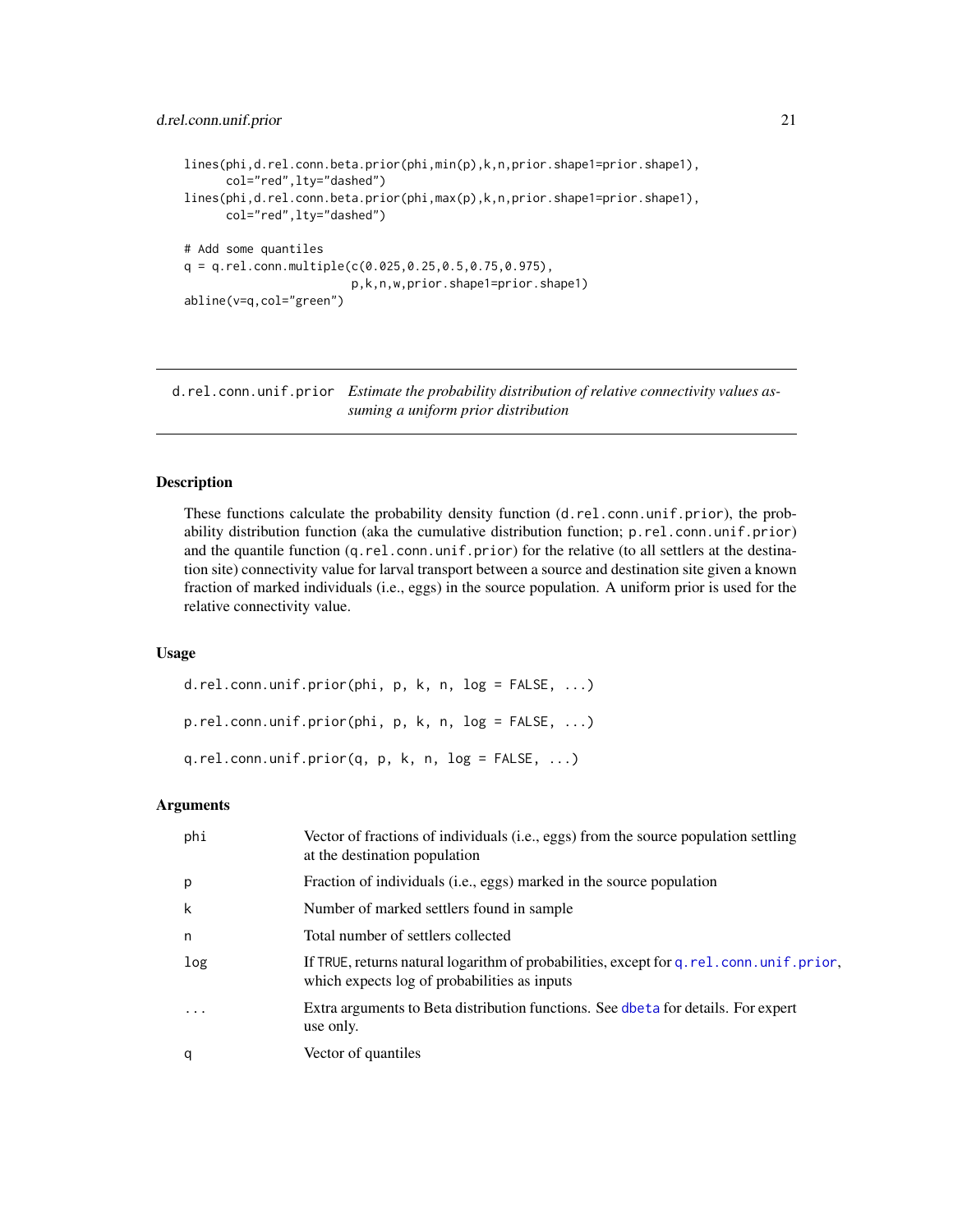#### <span id="page-21-0"></span>Details

Estimations of the probability distribution are derived from the Beta distribution (see [dbeta](#page-0-0)) and should be exact to great precision.

#### Value

Vector of probabilities or quantiles.

### Functions

- d.rel.conn.unif.prior: Returns the probability density for relative connectivity between a pair of sites
- p.rel.conn.unif.prior: Returns the cumulative probability distribution for relative connectivity between a paire of sites
- q.rel.conn.unif.prior: Estimates quantiles for the probability distribution function for relative connectivity between a pair of sites

#### Author(s)

David M. Kaplan <dmkaplan2000@gmail.com>

#### References

Kaplan DM, Cuif M, Fauvelot C, Vigliola L, Nguyen-Huu T, Tiavouane J and Lett C (in press) Uncertainty in empirical estimates of marine larval connectivity. ICES Journal of Marine Science. doi:10.1093/icesjms/fsw182.

#### See Also

```
d.rel.conn.beta.prior(d.rel.conn.dists.func(), d.rel.conn.finite.settlement
d.rel.conn.multinomial.unnorm(), d.rel.conn.multiple(), dual.mark.transmission(),
optim.rel.conn.dists(), r.marked.egg.fraction()
```
#### Examples

library(ConnMatTools)

```
k <- 10 # Number of marked settlers among sample
n.obs <- 87 # Number of settlers in sample
n.settlers <- 100 # Total size of settler pool
```

```
p <- 0.4 # Fraction of eggs that was marked
phi <- seq(0,1,length.out=101) # Values for relative connectivity
```

```
# Probability distribution assuming infinite settler pool and uniform prior
drc <- d.rel.conn.unif.prior(phi,p,k,n.obs)
prc <- p.rel.conn.unif.prior(phi,p,k,n.obs)
qrc <- q.rel.conn.unif.prior(c(0.025,0.975),p,k,n.obs) # 95% confidence interval
```
# Test with finite settlement function and large (approx. infinite) settler pool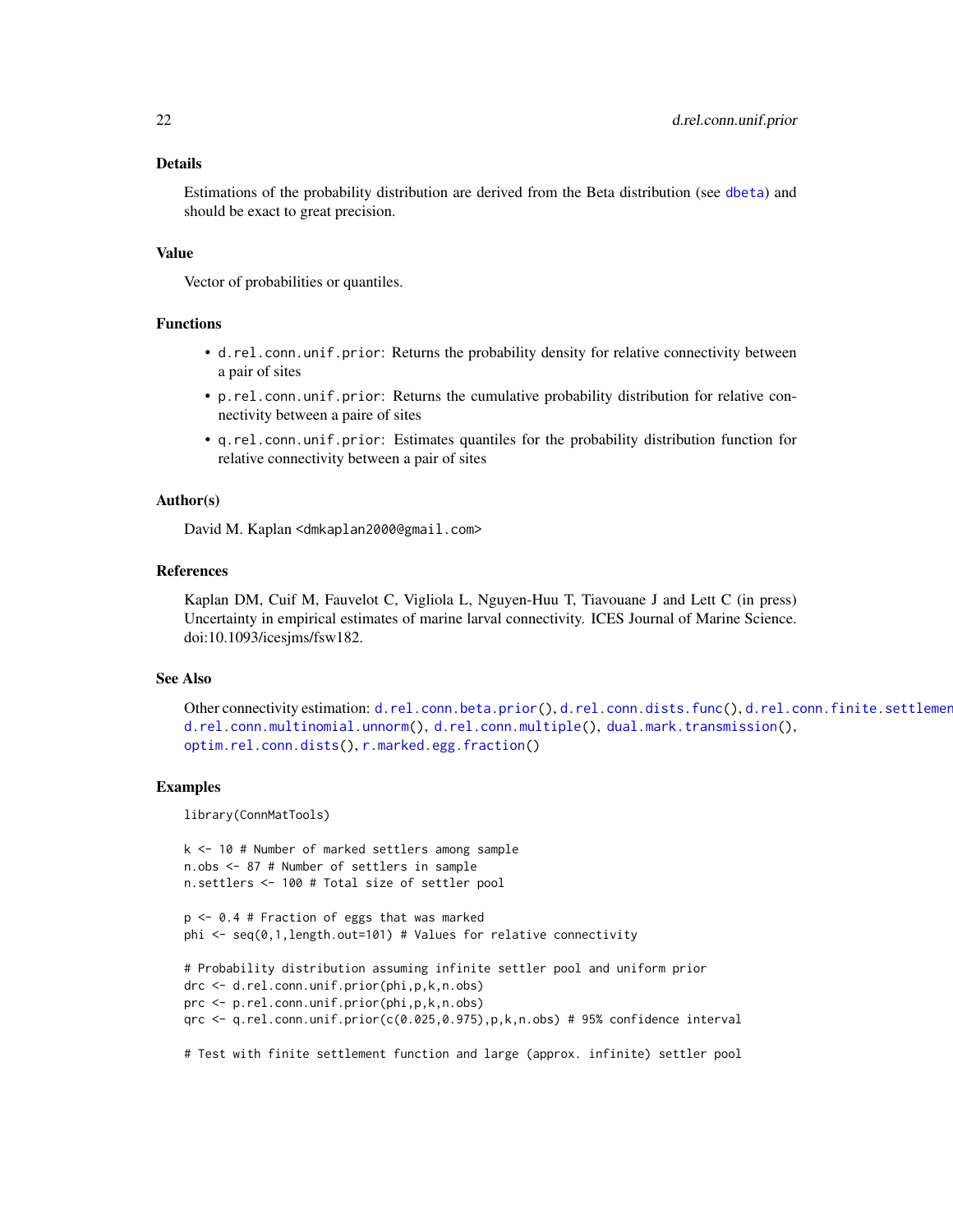```
# Can be a bit slow for large settler pools
dis <- d.rel.conn.finite.settlement(0:(7*n.obs),p,k,n.obs,7*n.obs)
# Quantiles
qis <- q.rel.conn.finite.settlement(c(0.025,0.975),p,k,n.obs,7*n.obs)
# Finite settler pool
dfs <- d.rel.conn.finite.settlement(0:n.settlers,p,k,n.obs,n.settlers)
# Quantiles for the finite settler pool
qfs <- q.rel.conn.finite.settlement(c(0.025,0.975),p,k,n.obs,n.settlers)
# Make a plot of different distributions
plot(phi,drc,type="l",main="Probability of relative connectivity values",
     xlab=expression(phi),ylab="Probability density")
lines(phi,prc,col="blue")
lines((0:(7*n.obs))/(7*n.obs),dis*(7*n.obs),col="black",lty="dashed")
lines((0:n.settlers)/n.settlers,dfs*n.settlers,col="red",lty="dashed")
abline(v=qrc,col="black")
abline(v=qis/(7*n.obs),col="black",lty="dashed")
abline(v=qfs/n.settlers,col="red",lty="dashed")
```
damselfish.lods *Sample LOD score data for simulated and real parent-child pairs*

# Description

This dataset contains both simulated and real 'log of the odds ratio' (LOD) scores for potential parent-child pairs of humbug damselfish (*Dascyllus aruanus*) from New Caledonia. Data was gen-erated using [FaMoz.](http://www.pierroton.inra.fr/genetics/labo/Software/Famoz/index.html) In all cases, results are for the potential parent with the highest LOD score for a given larval fish (child). Simulated data is based on artificial children generated from either real potential parent-pairs (the 'in' group) or artificial parents generated from observed allelic frequencies (the 'out' group).

# Format

A list with 3 elements:

- in.group 5000 maximum LOD scores for simulated children from random crossing of real potential parents
- out.group 5000 maximum LOD scores for simulated children from random crossing of artificial potential parents based on observed allelic frequencies
- real.children Maximum LOD scores for 200 real juvenile fish

# Author(s)

David M. Kaplan <dmkaplan2000@gmail.com>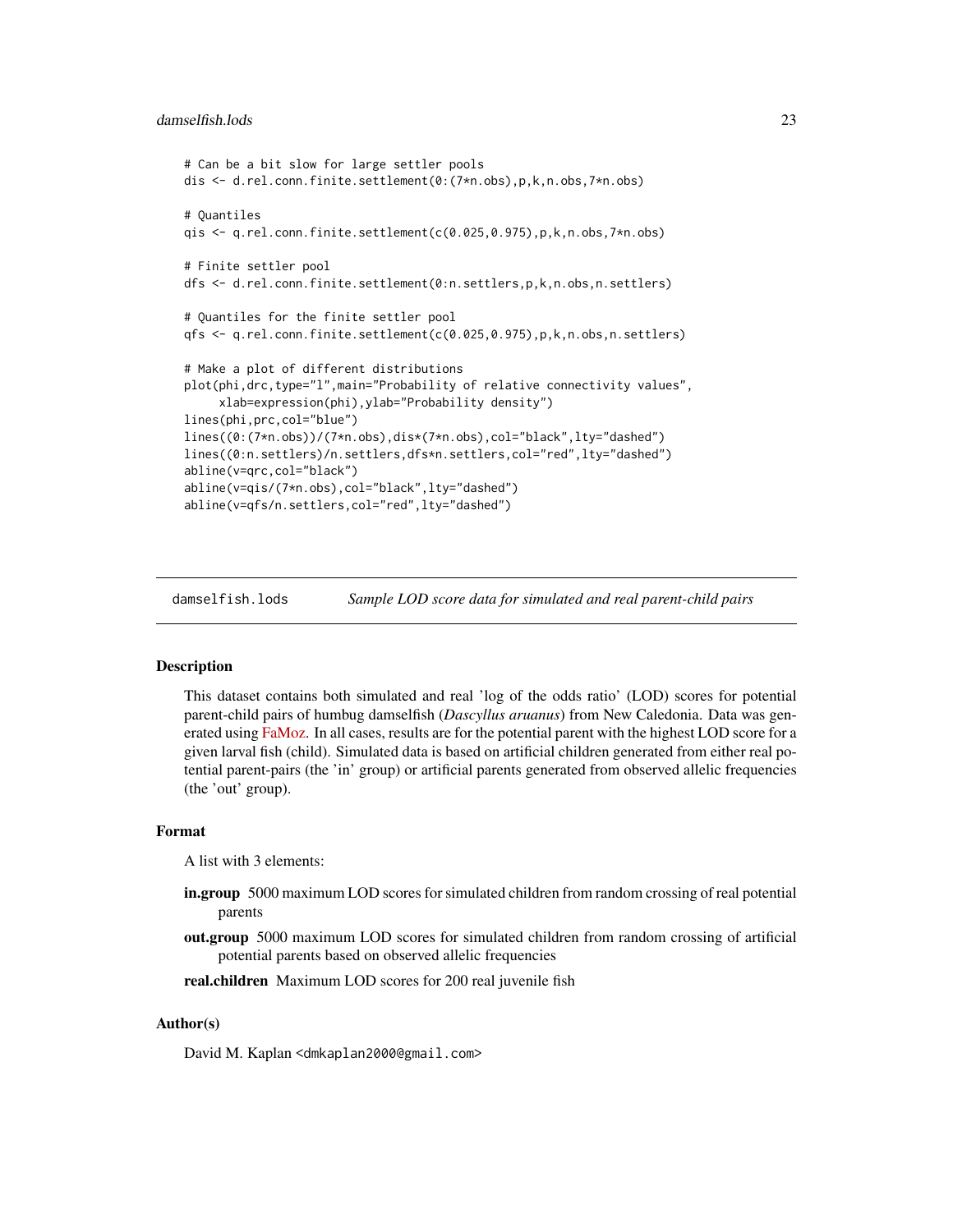# References

Gerber S, Chabrier P, Kremer A (2003) FAMOZ: a software for parentage analysis using dominant, codominant and uniparentally inherited markers. Molecular Ecology Notes 3:479-481. [doi:10.1046/j](http://dx.doi.org/10.1046/j.1471-8286.2003.00439.x).1471- [8286.2003.00439.x](http://dx.doi.org/10.1046/j.1471-8286.2003.00439.x)

Kaplan et al. (submitted) Uncertainty in marine larval connectivity estimation

# See Also

See also [d.rel.conn.dists.func](#page-9-1)

<span id="page-23-1"></span>DispersalPerRecruitModel

*Population dynamics model based on lifetime-egg-production*

# Description

This function implements the marine population dynamics model described in Kaplan et al. (2006). This model is most appropriate for examining equilibrium dynamics of age-structured populations or temporal dynamics of semelparous populations.

# Usage

```
DispersalPerRecruitModel(
 LEP,
 conn.mat,
 recruits0,
  timesteps = 10,
  settler.recruit.func = hockeyStick,
  ...
)
```
# Arguments

| a vector of lifetime-egg-production (LEP; also known as eggs-per-recruit (EPR))<br>for each site.            |  |  |
|--------------------------------------------------------------------------------------------------------------|--|--|
| a square connectivity matrix. $dim(conn.mat) = rep(length(LEP), 2)$                                          |  |  |
| a vector of initial recruitment values for each site.                                                        |  |  |
| a vector of timesteps at which to record egg production, settlement and recruit-                             |  |  |
| ment.                                                                                                        |  |  |
| settler.recruit.func                                                                                         |  |  |
| a function to calculate recruitment from the number of settlers at each site. De-<br>faults to hockey Stick. |  |  |
| additional arguments to settler.recruit.func. Typically Rmax and slope.                                      |  |  |
|                                                                                                              |  |  |

<span id="page-23-0"></span>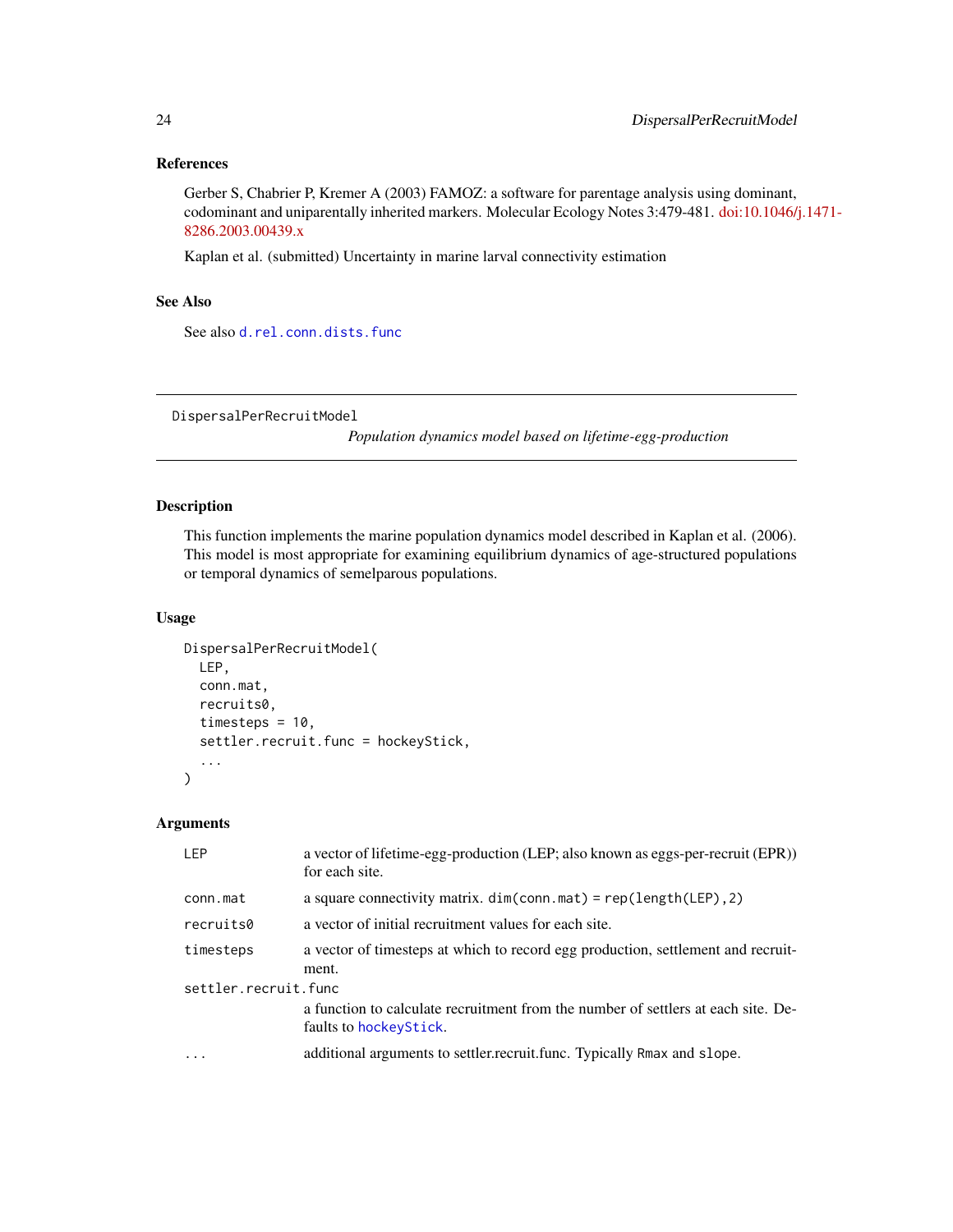# <span id="page-24-0"></span>DispersalPerRecruitModel 25

# Value

A list with the following elements:

| eggs     | egg production for the timesteps in timesteps |
|----------|-----------------------------------------------|
| settlers | Similar for settlement                        |
| recruits | Similar for recruitment                       |

# Author(s)

David M. Kaplan <dmkaplan2000@gmail.com>

# References

Kaplan, D. M., Botsford, L. W., and Jorgensen, S. 2006. Dispersal per recruit: An efficient method for assessing sustainability in marine reserve networks. Ecological Applications, 16: 2248-2263.

#### See Also

See also [BevertonHolt](#page-2-1), [hockeyStick](#page-31-1)

# Examples

```
library(ConnMatTools)
data(chile.loco)
```

```
# Get appropriate collapse slope
# critical.FLEP=0.2 is just an example
slope <- settlerRecruitSlopeCorrection(chile.loco,critical.FLEP=0.2)
# Make the middle 20 sites a reserve
# All other sites: scorched earth
n <- dim(chile.loco)[2]
LEP \leq rep(0,n)
nn \le round(n/2)-9
LEP[nn:(nn+19)] <- 1
Rmax < -1recruits0 <- rep(Rmax,n)
# Use DPR model
ret <- DispersalPerRecruitModel(LEP,chile.loco,recruits0,1:20,slope=slope,Rmax=Rmax,
                                settler.recruit.func=BevertonHolt)
image(1:n,1:20,ret$settlers,xlab="sites",ylab="timesteps",
      main=c("Settlement","click to proceed"))
locator(1)
plot(ret$settlers[,20],xlab="sites",ylab="equilibrium settlement",
     main="click to proceed")
locator(1)
```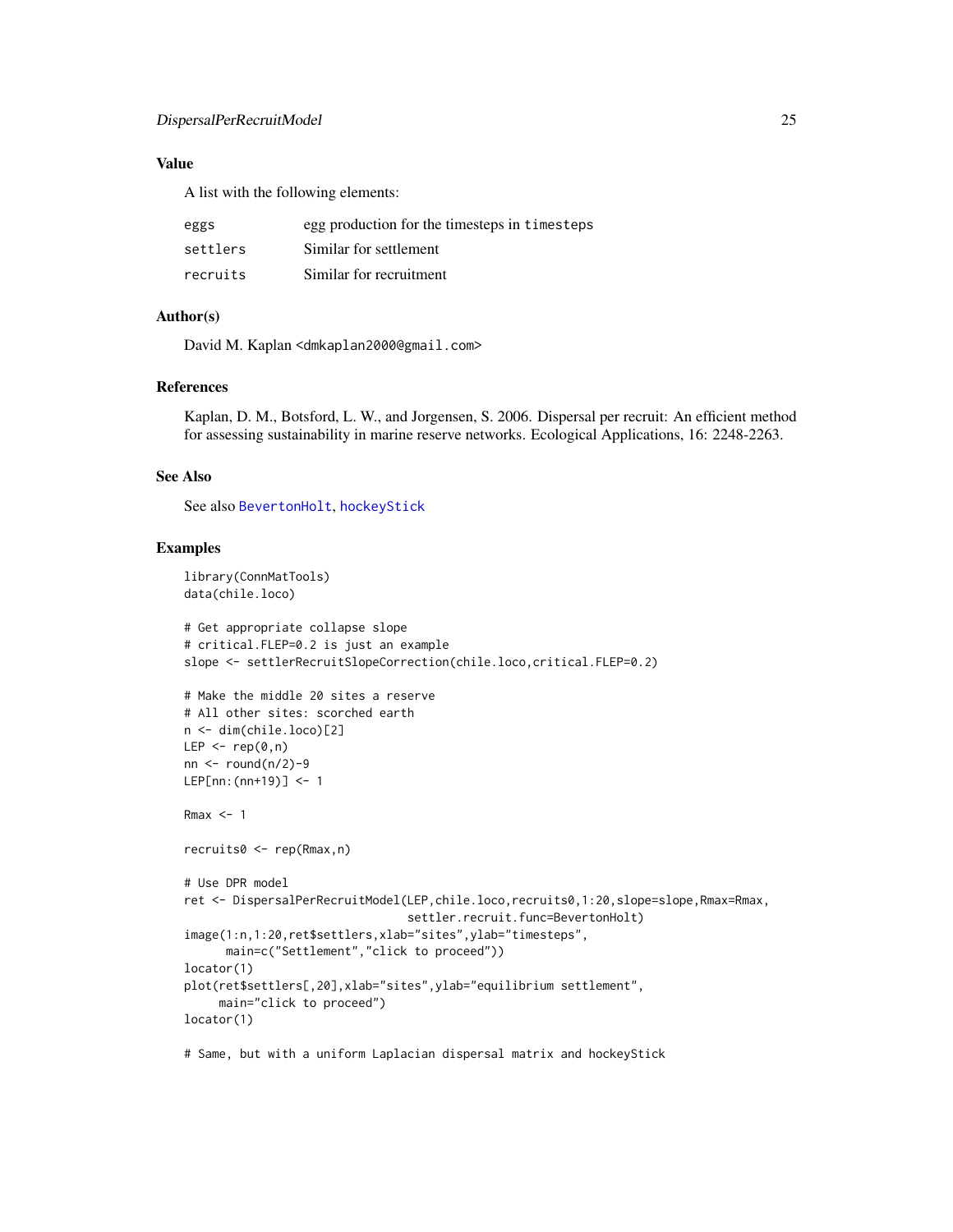```
cm <- laplacianConnMat(n,10,0,"circular")
ret <- DispersalPerRecruitModel(LEP,cm,recruits0,1:20,slope=1/0.35,Rmax=Rmax)
image(1:n,1:20,ret$settlers,xlab="sites",ylab="timesteps",
     main=c("Settlement","click to proceed"))
locator(1)
plot(ret$settlers[,20],xlab="sites",ylab="equilibrium settlement")
```
DPRHomerangeGravity *Extended DPR population dynamics model to include homerange movement*

# Description

This function implements the marine population dynamics model described in Gruss et al. (2011). The model is an extension of the dispersal-per-recruit model in Kaplan et al. (2006) to include movement in a homerange and a gravity model for fishing effort redistribution.

# Usage

```
DPRHomerangeGravity(
  larval.mat,
  adult.mat,
  recruits0,
  f0,
  timesteps = 10,
  settler.recruit.func = hockeyStick,
 LEP.of.f = function(f) 1 - f,
 YPR.of.f = function(f) f,
 gamma = 0,
 gravity.ts.interval = 1,
  ...
\lambda
```
#### **Arguments**

| larval.mat           | a square larval connectivity matrix. $dim(larval.mat) = rep(length(recruits0), 2)$                                                                                |
|----------------------|-------------------------------------------------------------------------------------------------------------------------------------------------------------------|
| adult.mat            | a square adult homerange movement matrix. $dim(adult.math) = rep(length(recruits0), 2)$ .<br>adult.mat must be properly normalized so that each column sums to 1. |
| recruits0            | a vector of initial recruitment values for each site.                                                                                                             |
| f0                   | a vector of initial real fishing mortalities for each site.                                                                                                       |
| timesteps            | a vector of timesteps at which to record egg production, settlement and recruit-<br>ment.                                                                         |
| settler.recruit.func |                                                                                                                                                                   |
|                      | a function to calculate recruitment from the number of settlers at each site. De-<br>faults to hockeyStick.                                                       |
| $LEP.$ of.f          | a function that returns lifetime-egg-productions given a vector of fishing rates.                                                                                 |

<span id="page-25-0"></span>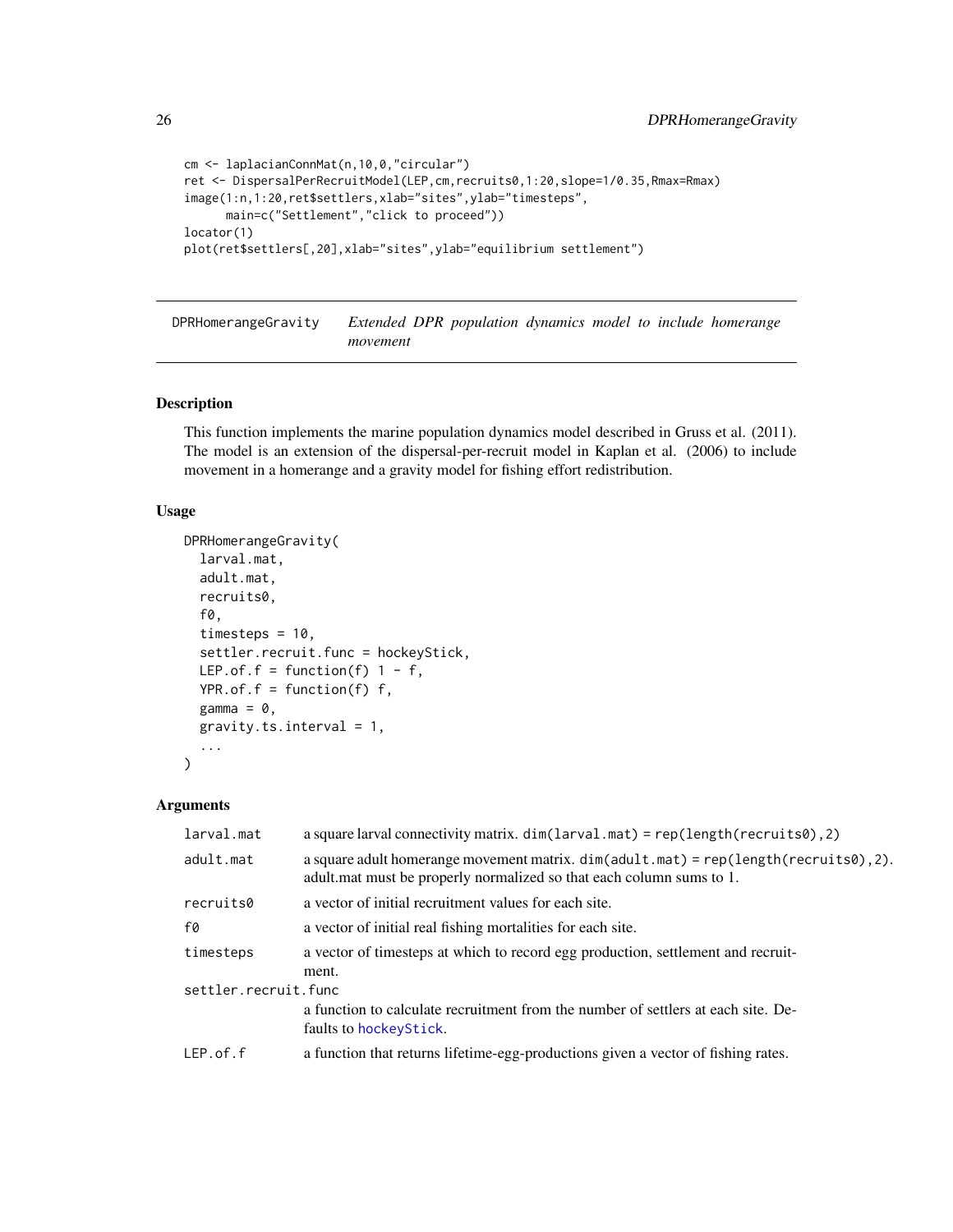# <span id="page-26-0"></span>DPRHomerangeGravity 27

| YPR.of.f            | a function that returns yields-per-recruit given a vector of fishing rates.                   |
|---------------------|-----------------------------------------------------------------------------------------------|
| gamma               | exponent for the gravity model. Defaults to 0, i.e., no gravity model.                        |
| gravity.ts.interval |                                                                                               |
|                     | number of timesteps between updates of gravity model. Defaults to 1, i.e., every<br>timestep. |
| $\cdot\cdot\cdot$   | additional arguments to settler.recruit.func.                                                 |

# Value

A list with the following elements:

| eggs                        | egg production for the timesteps in timesteps                        |
|-----------------------------|----------------------------------------------------------------------|
| settlers                    | Similar for settlement                                               |
| recruits                    | Similar for recruitment                                              |
| fishing.mortality           |                                                                      |
|                             | Real spatial distribution of fishing mortality                       |
| effective.fishing.mortality | Effective fishing mortality taking into account adult movement       |
| yield                       | Real spatial distribution of yield                                   |
| effective.yield             |                                                                      |
|                             | Effective yield indicating where fish biomass caught originates from |
|                             |                                                                      |

# Author(s)

David M. Kaplan <dmkaplan2000@gmail.com>

# References

Gruss A, Kaplan DM, Hart DR (2011) Relative Impacts of Adult Movement, Larval Dispersal and Harvester Movement on the Effectiveness of Reserve Networks. PLoS ONE 6:e19960

Kaplan, D. M., Botsford, L. W., and Jorgensen, S. 2006. Dispersal per recruit: An efficient method for assessing sustainability in marine reserve networks. Ecological Applications, 16: 2248-2263.

# See Also

See also [BevertonHolt](#page-2-1), [hockeyStick](#page-31-1), [DispersalPerRecruitModel](#page-23-1)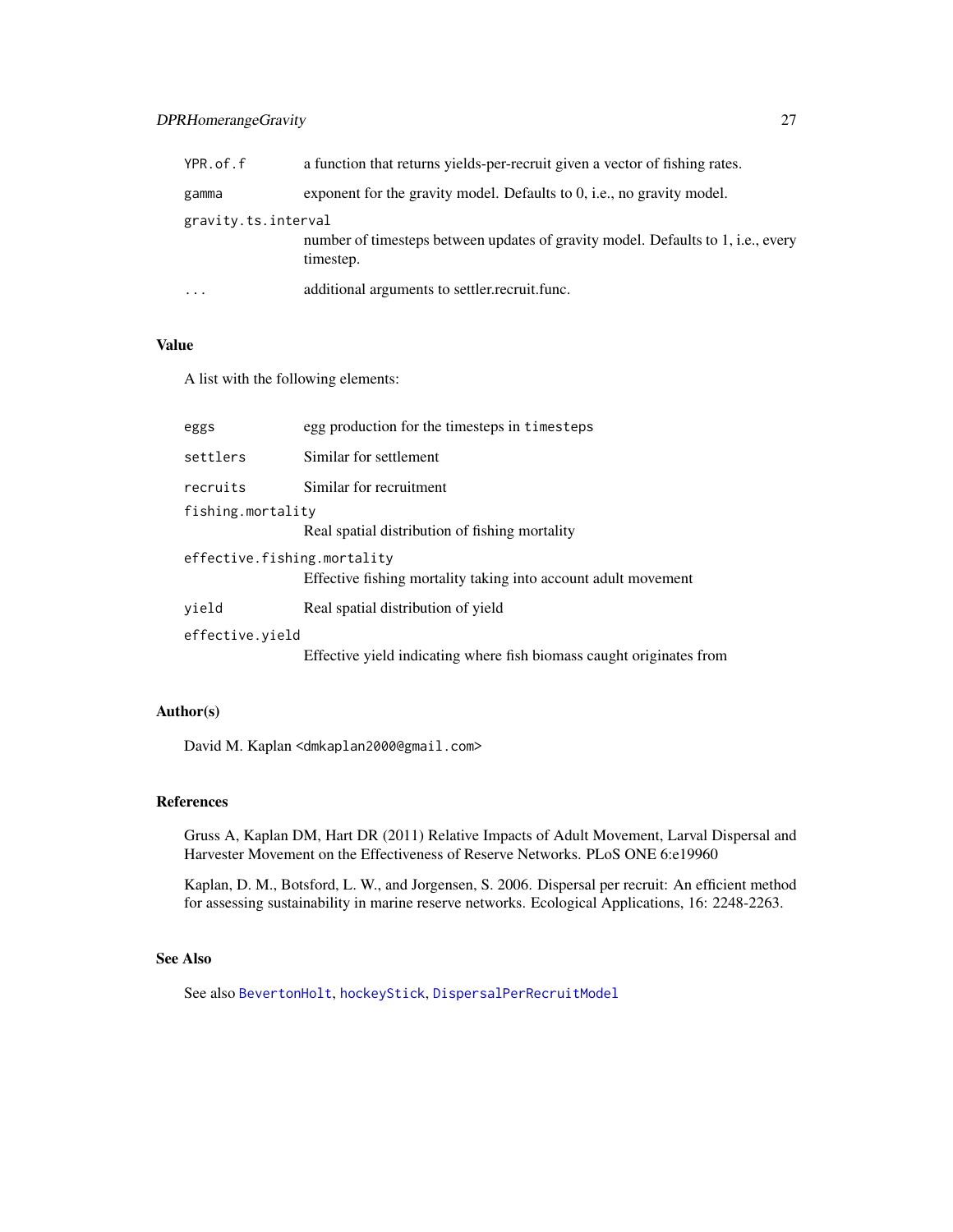```
dual.mark.transmission
```
*Fraction of eggs marked for male and female mark transmission*

#### **Description**

Estimates the fraction of eggs produced at the source site that are the result of crossing parents, one or both of which have been genotyped. Based on the assumption that probability of breeding between pairs of individuals is completely independent of whether or not one or more of those individuals was genotyped.

#### Usage

```
dual.mark.transmission(p.female, p.male = p.female)
```
#### Arguments

| p.female | Fraction of all adult females genotyped in the source population                                     |  |
|----------|------------------------------------------------------------------------------------------------------|--|
| p.male   | Fraction of all adult males genotyped in the source population. Defaults to be<br>equal to p. female |  |

#### Value

A list with the following elements:

- prob.matrix 2x2 matrix with probabilities for producing offspring with male or female known or unknown parents
- p fraction of all eggs produced at source site that will come from at least one genotyped parent
- p.female.known Fraction of eggs with a single known female parent among all eggs that have one or more known parents
- **p.male.known** Fraction of eggs with a single known male parent among all eggs that have one or more known parents
- p.two.known.parents Fraction of eggs with two known parents among all eggs that have one or more known parents

#### Author(s)

David M. Kaplan <dmkaplan2000@gmail.com>

#### References

Kaplan DM, Cuif M, Fauvelot C, Vigliola L, Nguyen-Huu T, Tiavouane J and Lett C (in press) Uncertainty in empirical estimates of marine larval connectivity. ICES Journal of Marine Science. doi:10.1093/icesjms/fsw182.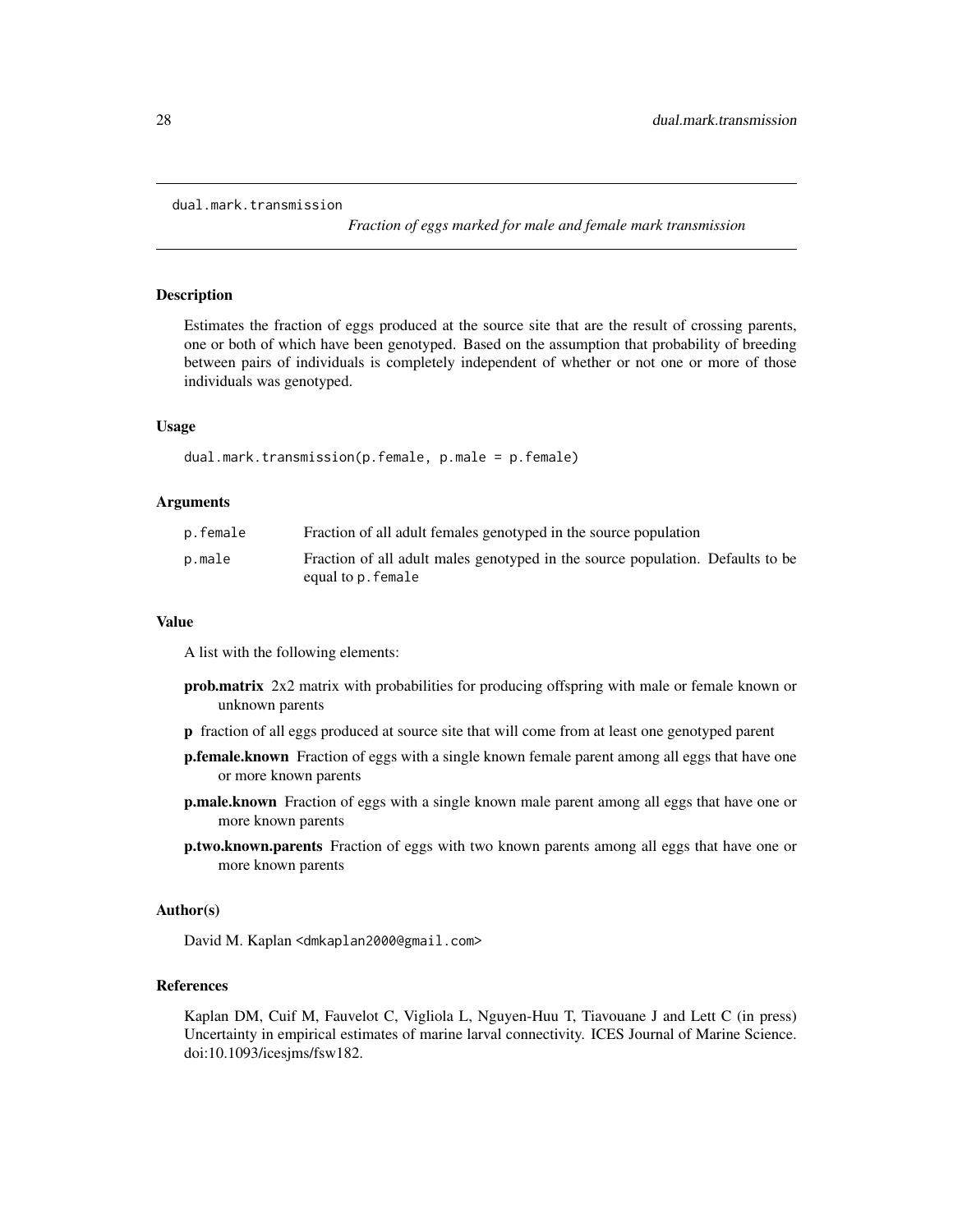# <span id="page-28-0"></span>See Also

```
d.rel.conn.beta.prior(d.rel.conn.dists.func(), d.rel.conn.finite.settlement
d.rel.conn.multinomial.unnorm(d.rel.conn.multiple(d.rel.conn.unif.prior(optim.rel.conn.dists()
r.marked.egg.fraction()
```
#### Examples

```
library(ConnMatTools)
data(damselfish.lods)
# Histograms of simulated LODs
1 \leq seq(-1,30,0.5)
h.in <- hist(damselfish.lods$in.group,breaks=l)
h.out <- hist(damselfish.lods$out.group,breaks=l)
# PDFs for marked and unmarked individuals based on simulations
d.marked <- stepfun.hist(h.in)
d.unmarked <- stepfun.hist(h.out)
# Fraction of adults genotyped at source site
p.addults < -0.25# prior.shape1=1 # Uniform prior
prior.shape1=0.5 # Jeffreys prior
# Fraction of eggs from one or more genotyped parents
p <- dual.mark.transmission(p.adults)$p
# PDF for relative connectivity
D <- d.rel.conn.dists.func(damselfish.lods$real.children,
                           d.unmarked,d.marked,p,
                           prior.shape1=prior.shape1)
# Estimate most probable value for relative connectivity
phi.mx <- optim.rel.conn.dists(damselfish.lods$real.children,
                                    d.unmarked,d.marked,p)$phi
# Estimate 95% confidence interval for relative connectivity
Q <- q.rel.conn.dists.func(damselfish.lods$real.children,
                           d.unmarked,d.marked,p,
                           prior.shape1=prior.shape1)
# Plot it up
phi <- seq(0,1,0.001)
plot(phi,D(phi),type="l",
     xlim=c(0,0.1),
     main="PDF for relative connectivity",
     xlab=expression(phi),
     ylab="Probability density")
abline(v=phi.mx,col="green",lty="dashed")
abline(v=Q(c(0.025,0.975)),col="red",lty="dashed")
```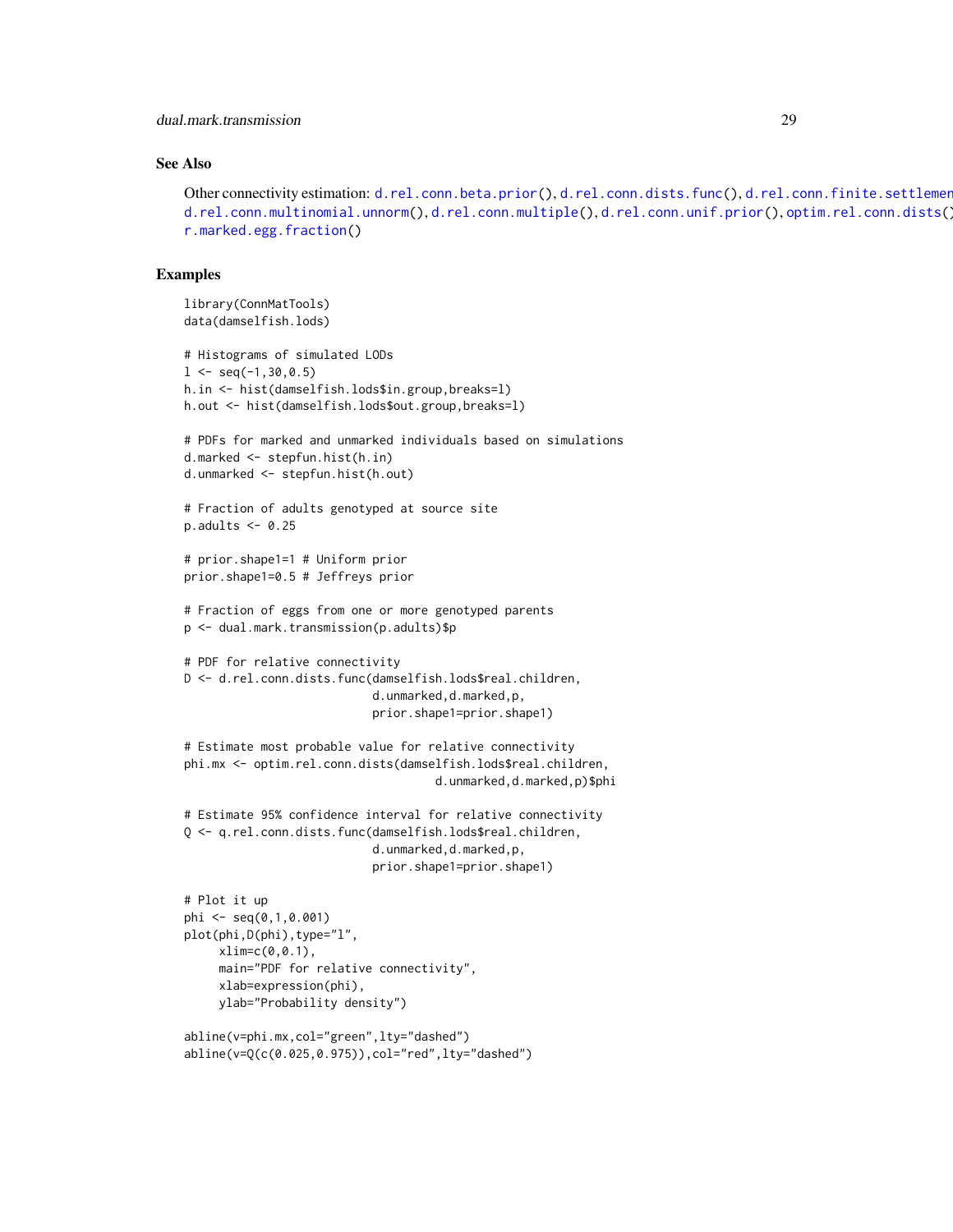#### <span id="page-29-1"></span><span id="page-29-0"></span>Description

This function computes a limited number of eigenvalues and eigenvectors of a matrix. It uses [arpack](#page-0-0) function from the [igraph](#page-0-0) package. If this package is not available, it will use the standard [eigen](#page-0-0) function to do the calculation, but will issue a warning.

# Usage

```
eigs(
 M,
 nev = min(dim(M)[1] - 1, 1),sym = sum(abs(M - t(M)))/sum(abs(M)) < 1e-10,
 which = "LM",use.arpack = TRUE,
 options.arpack = NULL
)
```
#### Arguments

| M          | a matrix.                                                                                                                                                                                                                                                                                                                                                                                    |
|------------|----------------------------------------------------------------------------------------------------------------------------------------------------------------------------------------------------------------------------------------------------------------------------------------------------------------------------------------------------------------------------------------------|
| nev        | number of eigenvalues and eigenvectors to return                                                                                                                                                                                                                                                                                                                                             |
| sym        | A boolean indicating if matrix is symmetric or not. Defaults to checking if this<br>is the case or not.                                                                                                                                                                                                                                                                                      |
| which      | A character string indicating which eigenvalues to return. Defaults to "LM",<br>meaning largest magnitude eigenvalues. If not using arpack, then "SM" is also<br>a possibility to return the smallest magnitude eigenvalues. If using arpack, then<br>a number of options are possible, though they are not all guaranteed to work for<br>all use cases. See that function for more details. |
| use.arpack | Boolean determining if calculation is to be done with arpack function from the<br>igraph package. This is much quicker for large matrices, but requires igraph.<br>Defaults to TRUE, but will use eigen instead if igraph is not found.                                                                                                                                                      |
|            | options are a Additional options for are ack. See that function for details. Not all options are<br>compatible with this function.                                                                                                                                                                                                                                                           |

# Value

A list with at least the following two items:

| values  | A set of eigenvalues     |
|---------|--------------------------|
| vectors | A matrix of eigenvectors |

# Author(s)

David M. Kaplan <dmkaplan2000@gmail.com>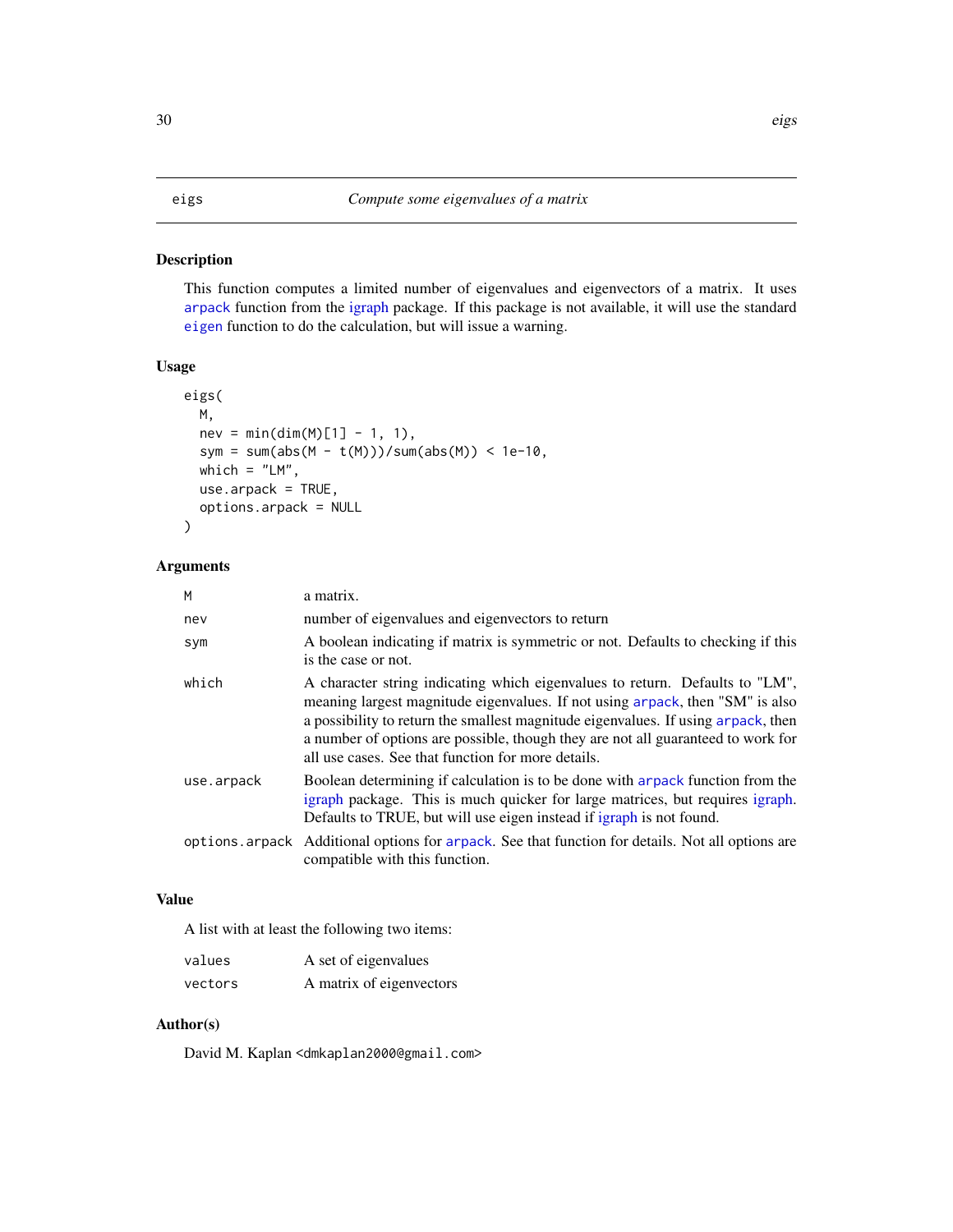# <span id="page-30-0"></span>gammaParamsConvert 31

# See Also

See also [arpack](#page-0-0)

gammaParamsConvert *Gamma distribution shape and scale parameters from mean and standard deviation, or vice-versa*

# Description

Calculates shape and scale parameters for a gamma distribution from the mean and standard deviation of the distribution, or vice-versa. One supplies either mean and sd or shape and scale and the function returns a list with all four parameter values.

# Usage

```
gammaParamsConvert(...)
```
#### Arguments

... This function can be run either supplying mean and sd, or supplying shape and scale, but not both pairs of parameters.

#### Value

A list with mean, sd, shape and scale parameters of the corresponding gamma distribution.

#### Author(s)

David M. Kaplan <dmkaplan2000@gmail.com>

# Examples

```
library(ConnMatTools)
mn \leq -1sd < -0.4l <- gammaParamsConvert(mean=mn,sd=sd)
x \leftarrow \text{seq}(0, 2, \text{length.out}=50)# Plot gamma and normal distributions - for sd << mean, the two should be very close
plot(x,dgamma(x,l$shape,scale=l$scale),
     main="Normal versus Gamma distributions", type="l")
```

```
lines(x,dnorm(x,l$mean,l$sd),col="red")
```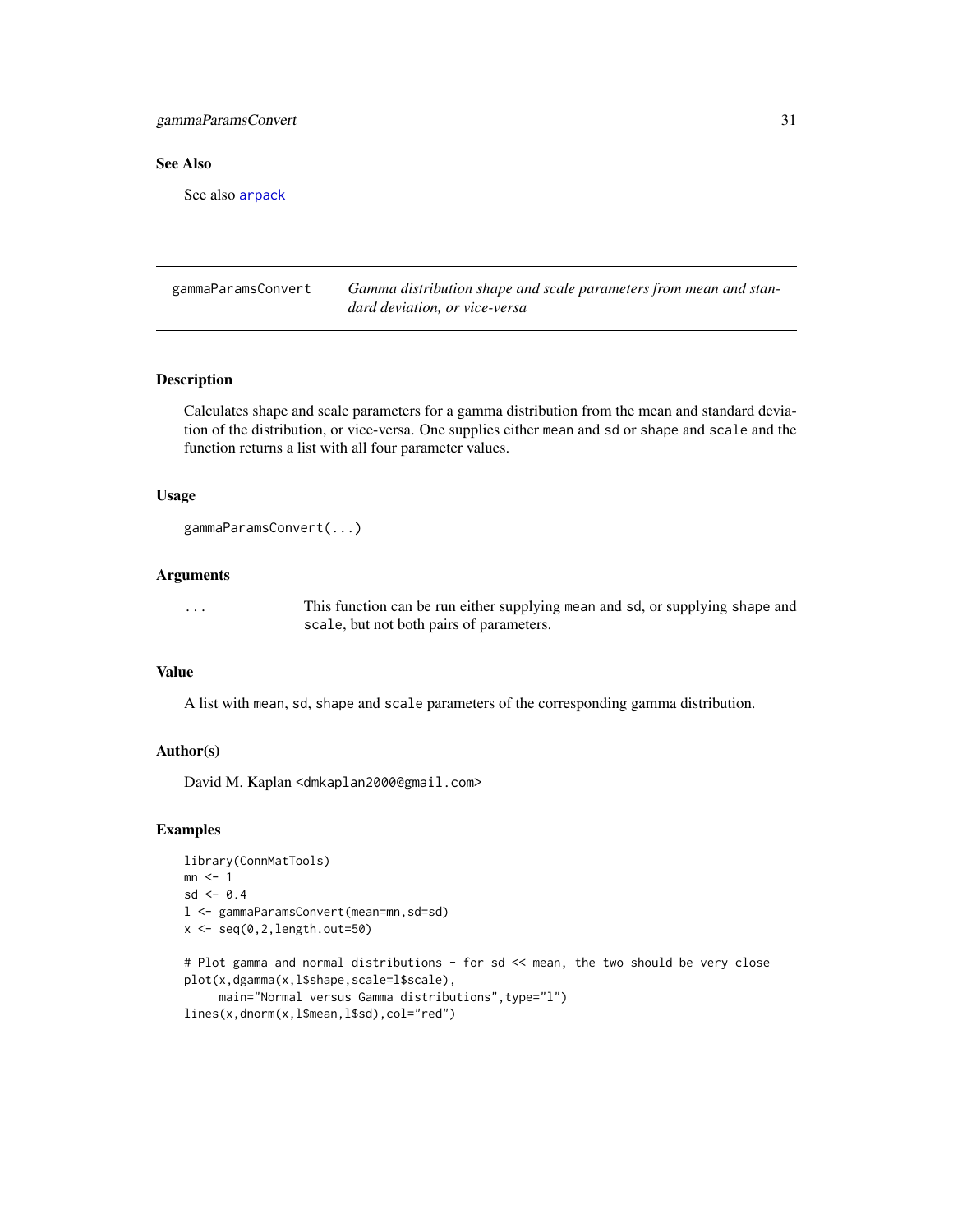<span id="page-31-1"></span><span id="page-31-0"></span>

# Description

Calculates recruitment based on a settler-recruit relationship that increases linearly until it reaches a maximum values.

# Usage

hockeyStick(S, slope =  $1/0.35$ , Rmax = 1)

# Arguments

|       | a vector of settlement values, 1 for each site.                                                  |
|-------|--------------------------------------------------------------------------------------------------|
| slope | slope at the origin of the settler-recruit relationship. Can be a vector of same<br>length as S. |
| Rmax  | maximum recruitment value.                                                                       |

# Details

slope and Rmax can both either be scalars or vectors of the same length as S.

# Value

A vector of recruitment values.

# Author(s)

David M. Kaplan <dmkaplan2000@gmail.com>

# References

Kaplan, D. M., Botsford, L. W., and Jorgensen, S. 2006. Dispersal per recruit: An efficient method for assessing sustainability in marine reserve networks. Ecological Applications, 16: 2248-2263.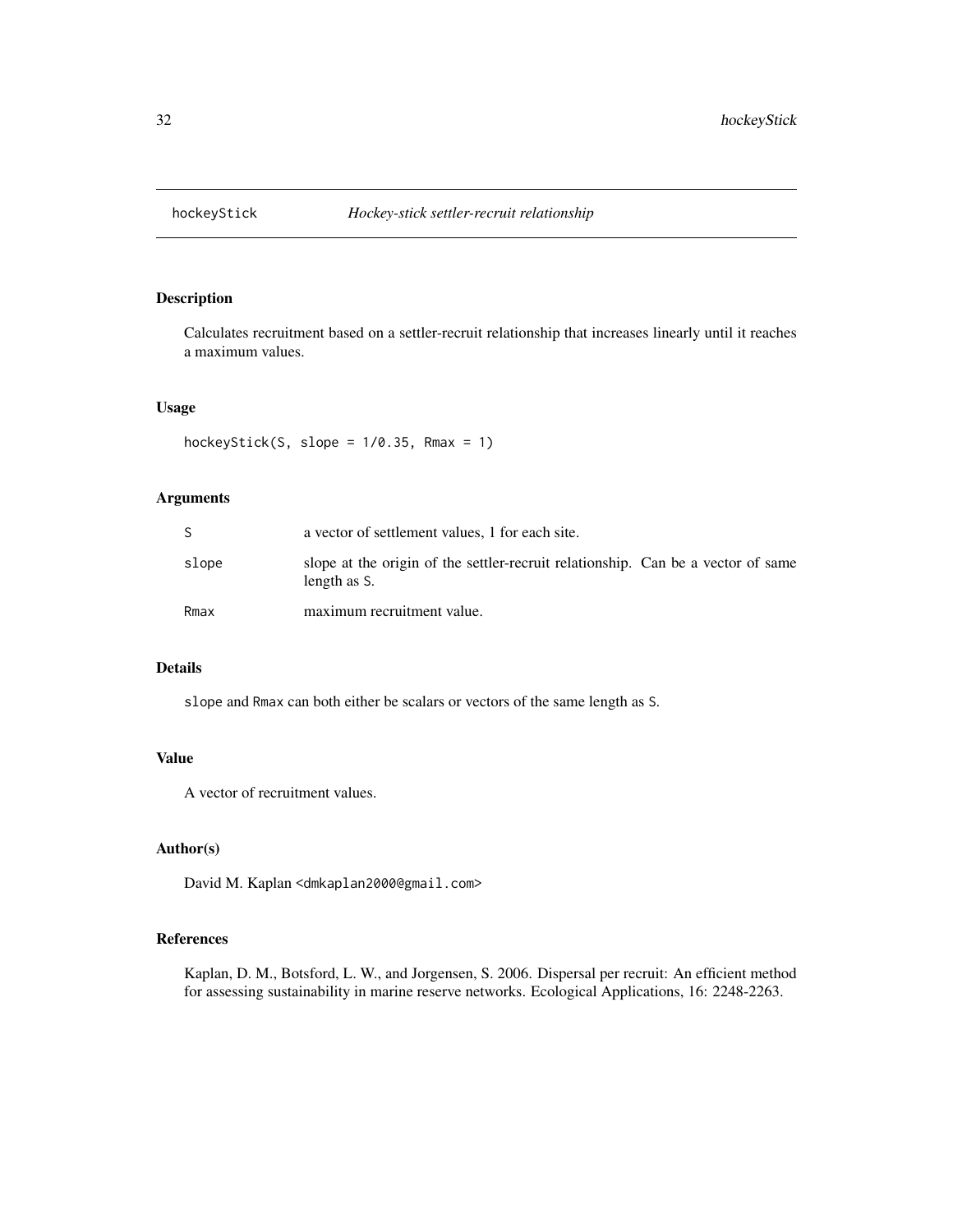<span id="page-32-0"></span>laplacianConnMat *Uniform Laplacian connectivity matrix*

#### Description

This function generates a connectivity matrix that is governed by a Laplacian distribution:  $D[i, j] = exp(abs(x[i]-y[i]-shi])$ 

# Usage

```
laplacianConnMat(num.sites, disp.dist, shift = 0, boundaries = "nothing")
```
#### Arguments

| num.sites  | number of sites. Sites are assumed to be aligned on a linear coastline.                                                                 |
|------------|-----------------------------------------------------------------------------------------------------------------------------------------|
| disp.dist  | dispersal distance in "site" units (i.e., $1$ site $= 1$ unit of distance)                                                              |
| shift      | advection distance in "site" units. Defaults to 0.                                                                                      |
| boundaries | string indicating what to do at boundaries. Defaults to "nothing". Possible values<br>include: "nothing", "conservative" and "circular" |

# Details

The boundary argument can have the following different values: "nothing" meaning do nothing special with boundaries; "conservative" meaning force columns of matrix to sum to 1; and "circular" meaning wrap edges.

#### Value

A square connectivity matrix

#### Author(s)

David M. Kaplan <dmkaplan2000@gmail.com>

#### References

Kaplan, D. M., Botsford, L. W., and Jorgensen, S. 2006. Dispersal per recruit: An efficient method for assessing sustainability in marine reserve networks. Ecological Applications, 16: 2248-2263.

#### See Also

See also [DispersalPerRecruitModel](#page-23-1)

# Examples

```
library(ConnMatTools)
cm <- laplacianConnMat(100,10,15,"circular")
image(cm)
```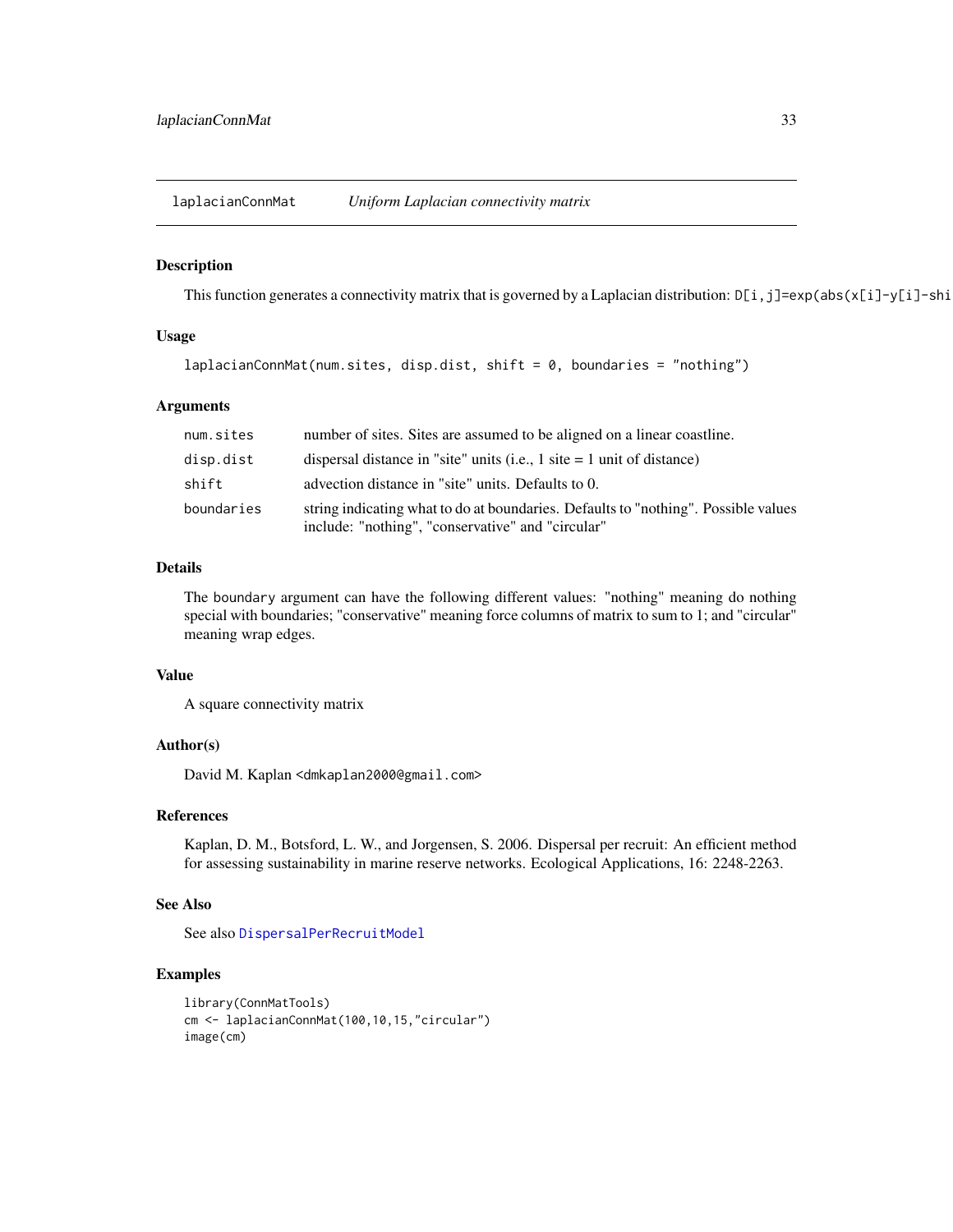<span id="page-33-0"></span>

#### Description

Local retention is defined as the diagonal elements of the connectivity matrix.

# Usage

```
localRetention(conn.mat)
```
# Arguments

conn.mat A square connectivity matrix.

# Author(s)

David M. Kaplan <dmkaplan2000@gmail.com>

# Examples

```
library(ConnMatTools)
data(chile.loco)
```
sr <- selfRecruitment(chile.loco) lr <- localRetention(chile.loco) rlr <- relativeLocalRetention(chile.loco)

<span id="page-33-1"></span>mergeSubpops *Merge subpopulations*

# Description

This function tries to merge random subopoulations, checking if the result is a better soluton to the minimization problem.

#### Usage

```
mergeSubpops(subpops.lst, conn.mat, beta)
```
#### Arguments

| subpops.lst | A list whose elements are vectors of indices for each subpopulation. See subpops Vector ToList.                             |
|-------------|-----------------------------------------------------------------------------------------------------------------------------|
| conn.mat    | A square connectivity matrix. This matrix has typically been normalized and<br>made symmetric prior to using this function. |
| beta        | Controls degree of splitting of connectivity matrix, with larger values generating<br>more subpopulations.                  |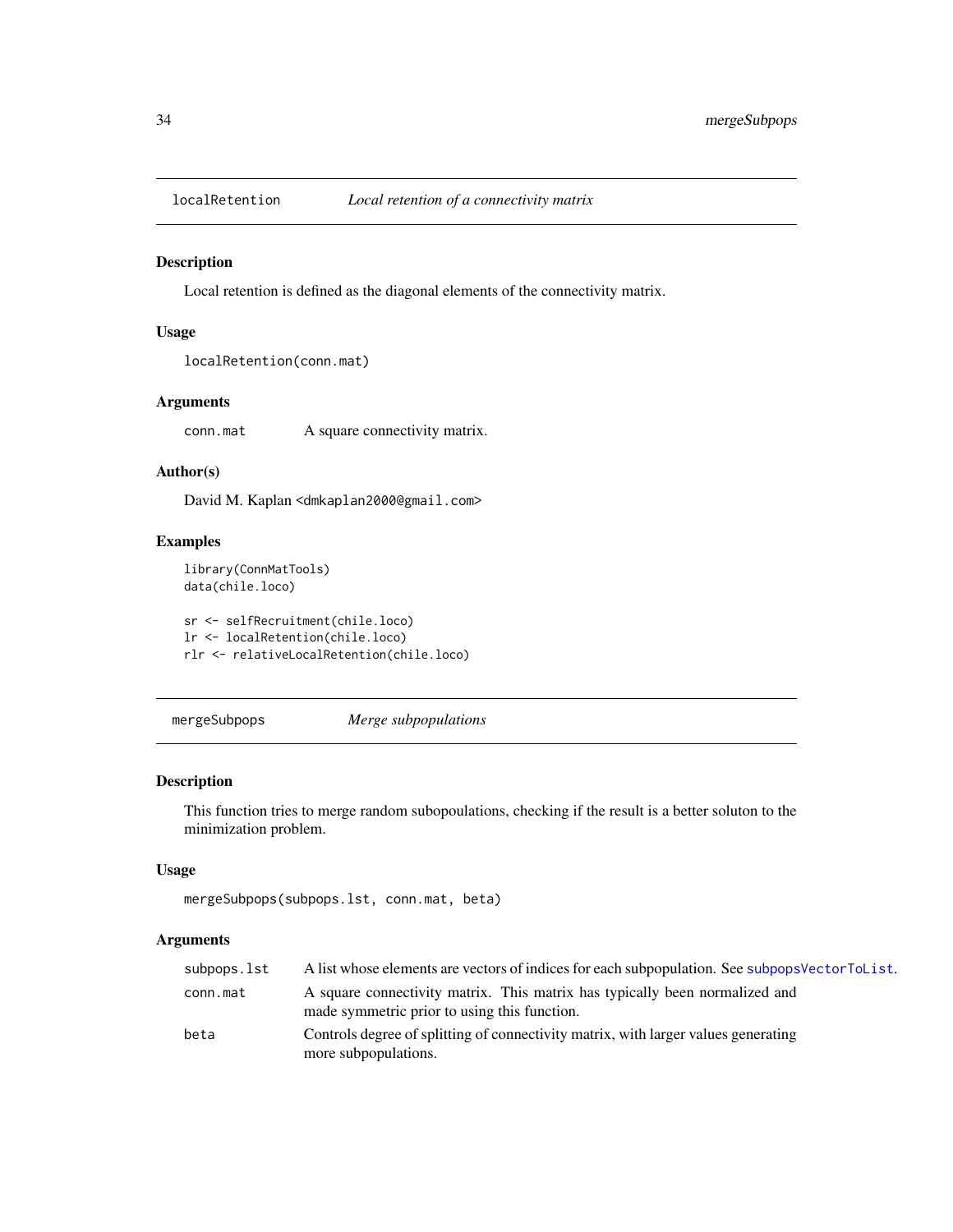# <span id="page-34-0"></span>Value

List of the same format as subpops.lst, but with potentially fewer subpopulations.

#### Author(s)

David M. Kaplan <dmkaplan2000@gmail.com>

# References

Jacobi, M. N., Andre, C., Doos, K., and Jonsson, P. R. 2012. Identification of subpopulations from connectivity matrices. Ecography, 35: 1004-1016.

# See Also

See also [optimalSplitConnMat](#page-36-1),

<span id="page-34-1"></span>optim.rel.conn.dists *Maximum-likelihood estimate for relative connectivity given two distributions for scores for marked and unmarked individuals*

# Description

This function calculates the value for relative connectivity that best fits a set of observed score values, a pair of distributions for marked and unmarked individuals and an estimate of the fraction of eggs marked in the source population, p.

#### Usage

```
optim.rel.conn.dists(
  obs,
  d.unmarked,
  d.marked,
  p = 1,
  phi = 0.5,
  method = "Brent",
  lower = \theta,
  upper = 1,
  ...
\mathcal{L}
```
#### Arguments

| obs        | Vector of observed score values for potentially marked individuals                                                                           |
|------------|----------------------------------------------------------------------------------------------------------------------------------------------|
| d.unmarked | A function representing the PDF of unmarked individuals. Must be normalized<br>so that it integrates to 1 for the function to work properly. |
| d.marked   | A function representing the PDF of marked individuals. Must be normalized so<br>that it integrates to 1 for the function to work properly.   |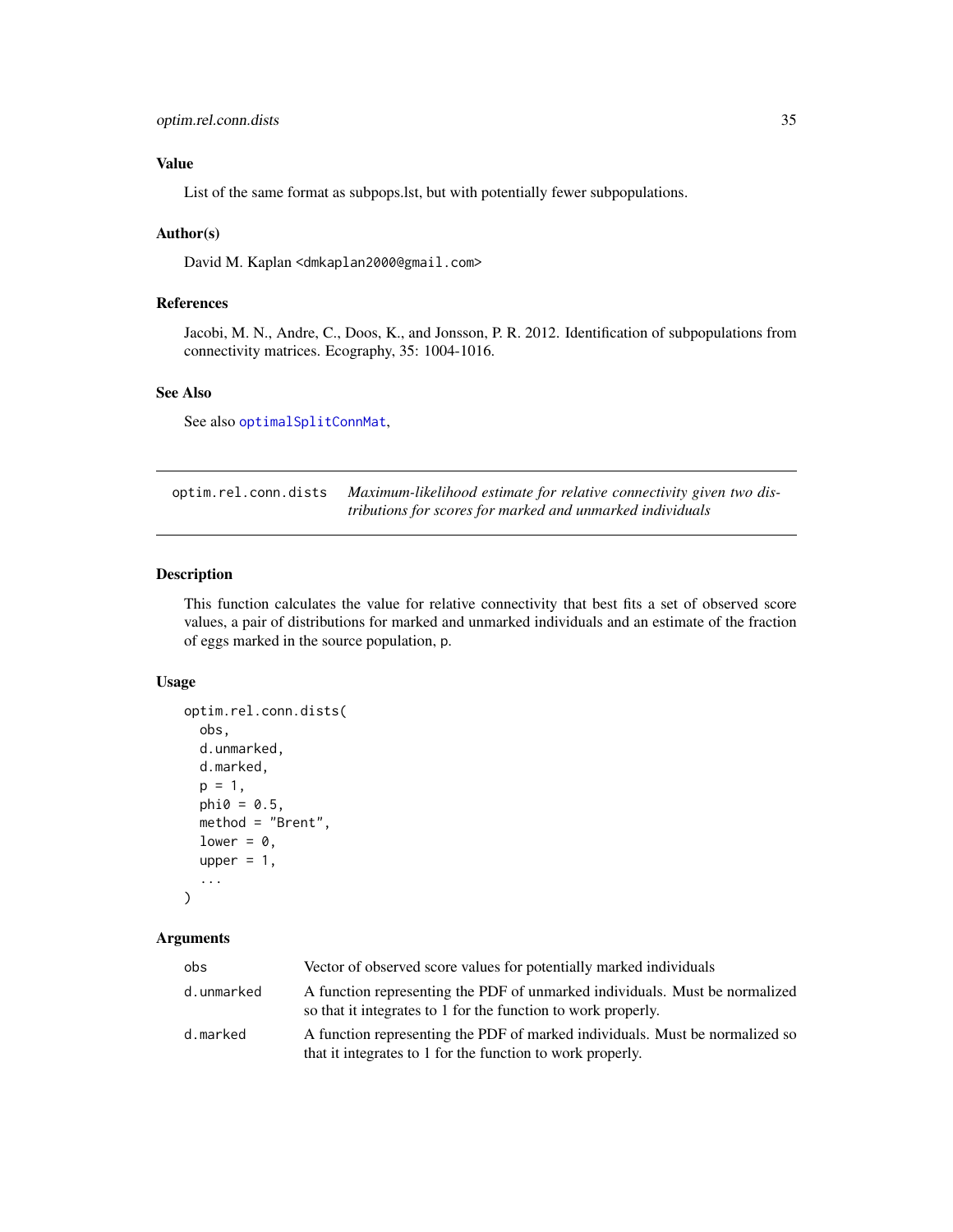<span id="page-35-0"></span>

| p        | Fraction of individuals (i.e., eggs) marked in the source population                                                                                                          |
|----------|-------------------------------------------------------------------------------------------------------------------------------------------------------------------------------|
| phi0     | Initial value for $\phi$ , the fraction of settlers at the destination population that orig-<br>inated at the source population, for $\phi$ pt implementance Defaults to 0.5. |
| method   | Method variable for optim function. Defaults to "Brent".                                                                                                                      |
| lower    | Lower limit for search for fraction of marked individuals. Defaults to 0.                                                                                                     |
| upper    | Upper limit for search for fraction of marked individuals. Defaults to 1.                                                                                                     |
| $\cdots$ | Additional arguments for the optim function.                                                                                                                                  |

#### Value

A list with results of optimization. Optimal fraction of marked individuals is in phi field. Negative log-likelihood is in the neg. log.prob field. See [optim](#page-0-0) for other elements of list.

# Author(s)

David M. Kaplan <dmkaplan2000@gmail.com>

# References

Kaplan DM, Cuif M, Fauvelot C, Vigliola L, Nguyen-Huu T, Tiavouane J and Lett C (in press) Uncertainty in empirical estimates of marine larval connectivity. ICES Journal of Marine Science. doi:10.1093/icesjms/fsw182.

#### See Also

Other connectivity estimation: [d.rel.conn.beta.prior\(](#page-6-1)), [d.rel.conn.dists.func\(](#page-9-1)), d.rel.conn.finite.settlement [d.rel.conn.multinomial.unnorm\(](#page-14-1)), [d.rel.conn.multiple\(](#page-17-1)), [d.rel.conn.unif.prior\(](#page-20-1)), dual.mark.transmission [r.marked.egg.fraction\(](#page-41-1))

# Examples

```
library(ConnMatTools)
data(damselfish.lods)
# Histograms of simulated LODs
1 \leq seq(-1,30,0.5)
h.in <- hist(damselfish.lods$in.group,breaks=l)
h.out <- hist(damselfish.lods$out.group,breaks=l)
# PDFs for marked and unmarked individuals based on simulations
d.marked <- stepfun.hist(h.in)
d.unmarked <- stepfun.hist(h.out)
# Fraction of adults genotyped at source site
p.addults < -0.25# prior.shape1=1 # Uniform prior
prior.shape1=0.5 # Jeffreys prior
# Fraction of eggs from one or more genotyped parents
```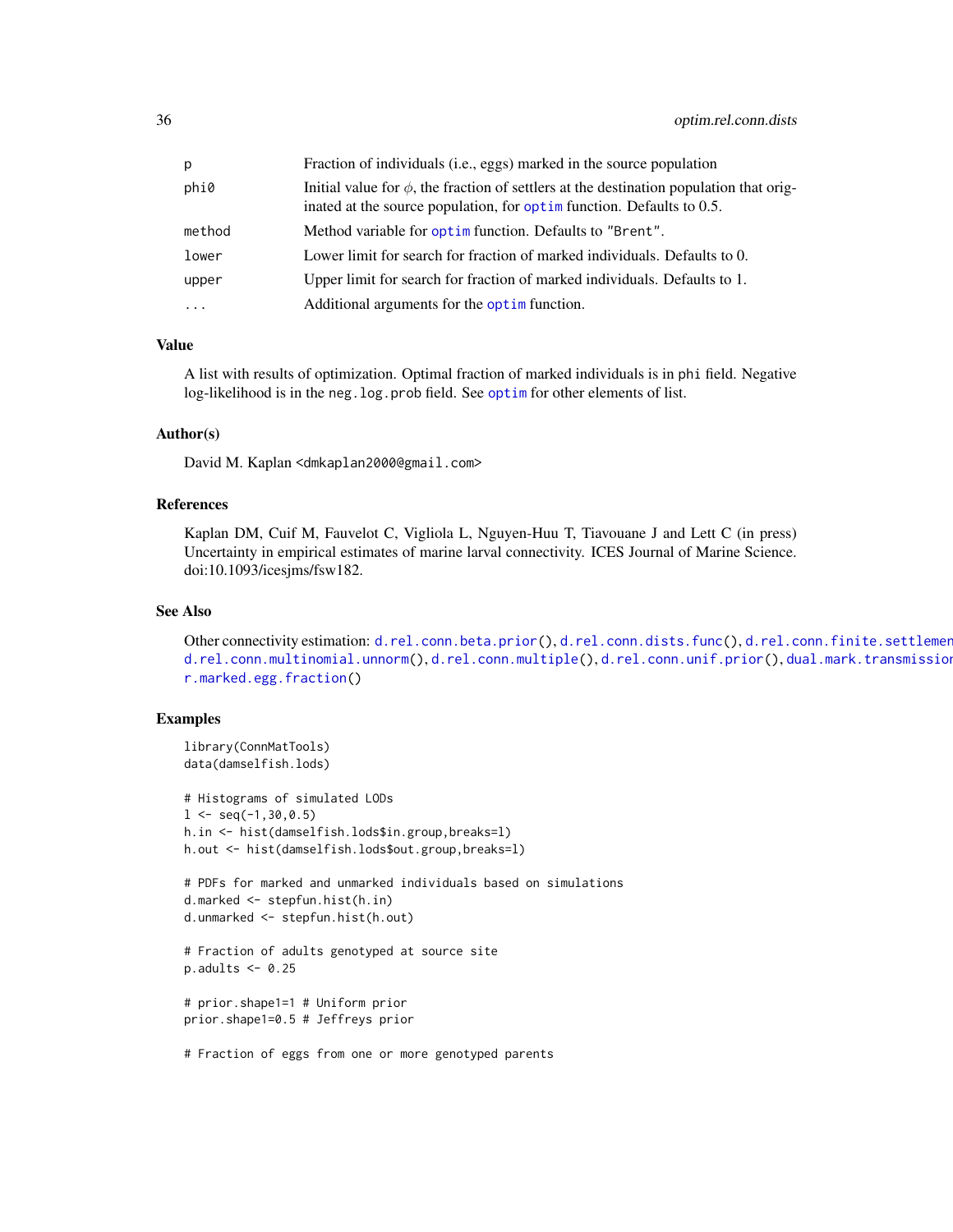```
p <- dual.mark.transmission(p.adults)$p
# PDF for relative connectivity
D <- d.rel.conn.dists.func(damselfish.lods$real.children,
                           d.unmarked,d.marked,p,
                           prior.shape1=prior.shape1)
# Estimate most probable value for relative connectivity
phi.mx <- optim.rel.conn.dists(damselfish.lods$real.children,
                                    d.unmarked,d.marked,p)$phi
# Estimate 95% confidence interval for relative connectivity
Q <- q.rel.conn.dists.func(damselfish.lods$real.children,
                           d.unmarked,d.marked,p,
                           prior.shape1=prior.shape1)
# Plot it up
phi <- seq(0,1,0.001)
plot(phi, D(phi), type="l",
     xlim=c(0,0.1),
     main="PDF for relative connectivity",
     xlab=expression(phi),
     ylab="Probability density")
abline(v=phi.mx,col="green",lty="dashed")
abline(v=Q(c(0.025,0.975)),col="red",lty="dashed")
```
<span id="page-36-1"></span>optimalSplitConnMat *Iteratively, optimally split a connectivity matrix*

# Description

Algorithm for iteratively determining subpopulations of highly-connected sites. Uses an iterative method described in Jacobi et al. (2012)

#### Usage

```
optimalSplitConnMat(
  conn.mat,
  normalize.cols = TRUE,
  make.symmetric = "mean",
  remove.diagonal = FALSE,
  cycles = 2,
 betas = betasVectorDefault(ifelse(normalize.cols, dim(conn.mat)[2],
    prod(dim(conn.mat))/sum(conn.mat)), steps),
  steps = 10,
  ...
)
```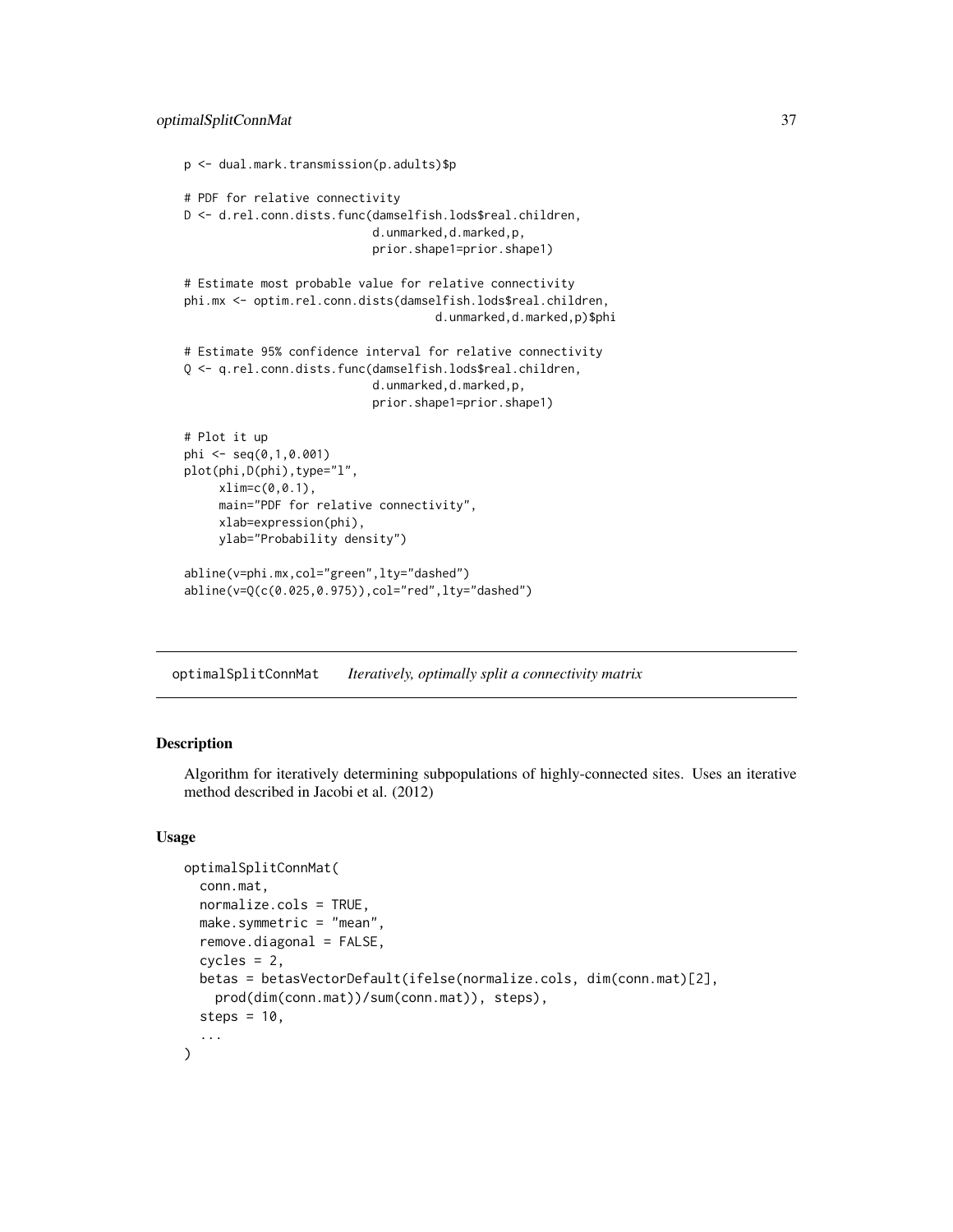#### <span id="page-37-0"></span>Arguments

| conn.mat        | A square connectivity matrix.                                                                                                                                                                               |
|-----------------|-------------------------------------------------------------------------------------------------------------------------------------------------------------------------------------------------------------|
|                 | normalize cols A boolean indicating if columns of connies a should be normalized by the sum<br>of all elements in the column. Defaults to TRUE.                                                             |
|                 | make.symmetric A string indicating how to force conn.mat to be symmetric. "mean" (the default)<br>will replace C_ij by $(C_i$ ij + C_ij)/2. "max" will replace C_ij by the maximum<br>of $C$ ij and $C$ ii. |
| remove.diagonal |                                                                                                                                                                                                             |
|                 | A boolean indicating if the diagonal elements of conn.mat should be removed<br>before determining the subpopulations. Defaults to FALSE.                                                                    |
| cycles          | Number of times to pass over values in betas.                                                                                                                                                               |
| betas           | Vector of beta values to try. If not given, will default to be tas VectorDefault (dim(conn.mat) [2], steps                                                                                                  |
| steps           | Number of beta values to produce using betas VectorDefault. Ignored if betas<br>argument is explicitly given.                                                                                               |
| $\cdots$        | further arguments to be passed to splitConnMat                                                                                                                                                              |

#### Value

A list with the following elements:

| betas       | Vector of all beta values tested                                                                                                                                                                                                                                                         |
|-------------|------------------------------------------------------------------------------------------------------------------------------------------------------------------------------------------------------------------------------------------------------------------------------------------|
| num.subpops | Vector of number of subpopulations found for each value of beta                                                                                                                                                                                                                          |
| qualities   | Vector of the quality statistic for each subpopulation division                                                                                                                                                                                                                          |
| subpops     | A matrix with dimensions dim(conn.mat)[2] X length(betas) indicating which<br>subpopulation each site belongs to                                                                                                                                                                         |
| best.splits | A list indicating for each number of subpopulations, which column of subpops<br>contains the division with the lowest quality statistic. E.g., best. splits $[[''4'']]\$ index<br>contains the column index of the optimal division of the connectivity matrix into<br>4 subpopulations. |

# Note

In Jacobi et al. (2012) paper, the connectivity matrix is oriented so that  $C_{i,j}$  is dispersal from i to j, whereas in this R package, the connectivity matrix is oriented so that  $C_{i,j}$  is dispersal from j to i. This choice of orientation is arbitrary, but one must always be consistent. From j to i is more common in population dynamics because it works well with matrix multiplication (e.g., settlers = conn.mat %\*% eggs).

# Author(s)

David M. Kaplan <dmkaplan2000@gmail.com>

#### References

Jacobi, M. N., Andre, C., Doos, K., and Jonsson, P. R. 2012. Identification of subpopulations from connectivity matrices. Ecography, 35: 1004-1016.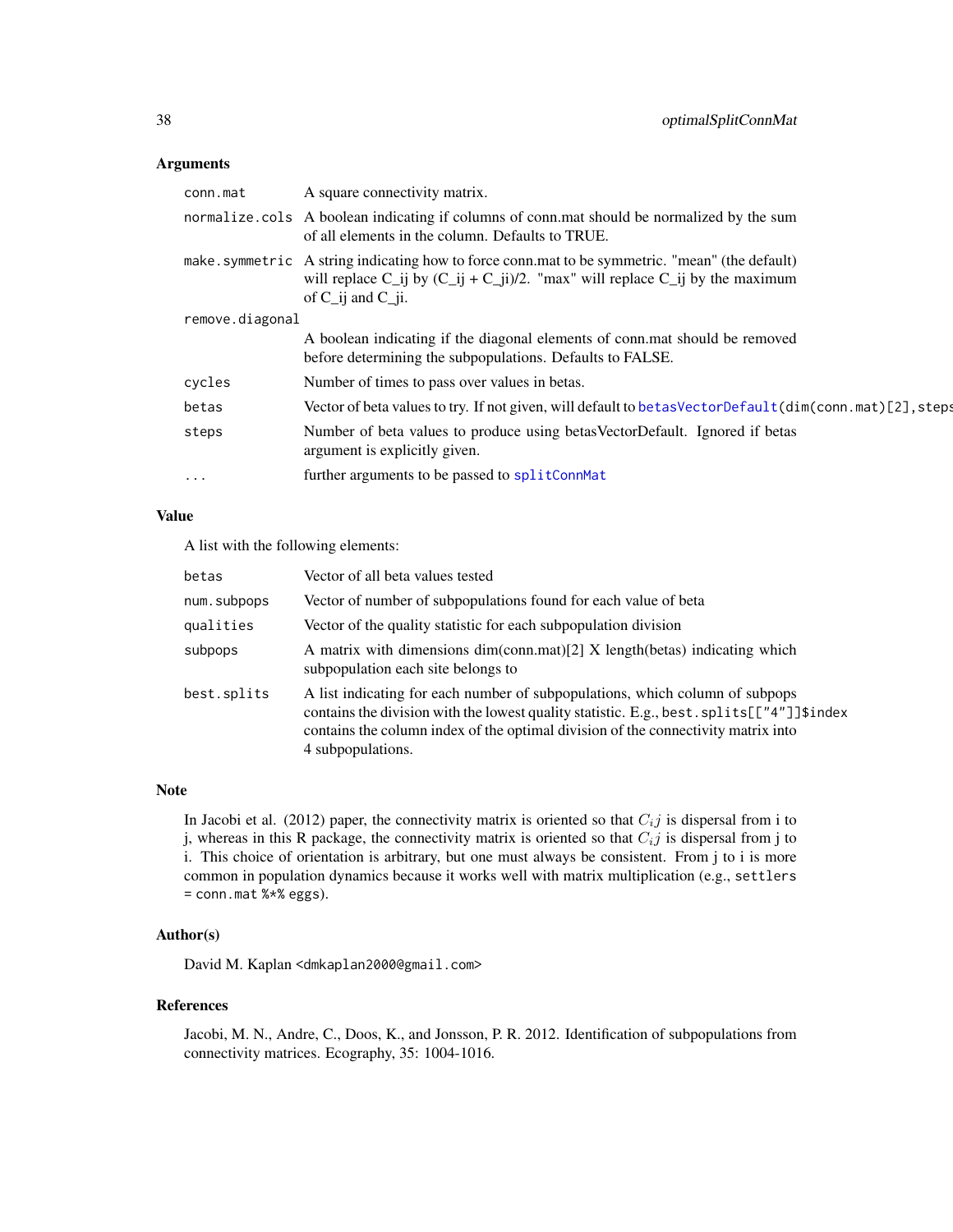# <span id="page-38-0"></span>prob.marked 39

# See Also

See also [splitConnMat](#page-49-1), [recSplitConnMat](#page-44-1), [mergeSubpops](#page-33-1), [qualitySubpops](#page-40-1)

# Examples

```
library(ConnMatTools)
data(chile.loco)
num <- prod(dim(chile.loco)) / sum(chile.loco)
betas <- betasVectorDefault(n=num,steps=4)
chile.loco.split <- optimalSplitConnMat(chile.loco,normalize.cols=FALSE,
                                        betas=betas)
# Extra 3rd division
print(paste("Examining split with",names(chile.loco.split$best.splits)[1],
            "subpopulations."))
pops <- subpopsVectorToList(chile.loco.split$subpops[,chile.loco.split$best.splits[[1]]$index])
reduce.loco <- reducedConnMat(pops,chile.loco)
sr <- selfRecruitment(reduce.loco)
lr <- localRetention(reduce.loco)
rlr <- relativeLocalRetention(reduce.loco)
```

| prob.marked | Returns probability a set of observations correspond to marked indi- |
|-------------|----------------------------------------------------------------------|
|             | viduals                                                              |

# Description

This function returns the probability each of a set of observations corresponds to a marked individual given the distribution of scores for unmarked and marked individuals and the fraction of individuals that are marked.

# Usage

```
prob.marked(obs, d.unmarked, d.marked, phi = 0.5, p = 1)
```
#### Arguments

| obs        | A vector of score values for a random sample of (marked and unmarked) indi-<br>viduals from the population                                   |
|------------|----------------------------------------------------------------------------------------------------------------------------------------------|
| d.unmarked | A function representing the PDF of unmarked individuals. Must be normalized<br>so that it integrates to 1 for the function to work properly. |
| d.marked   | A function representing the PDF of marked individuals. Must be normalized so<br>that it integrates to 1 for the function to work properly.   |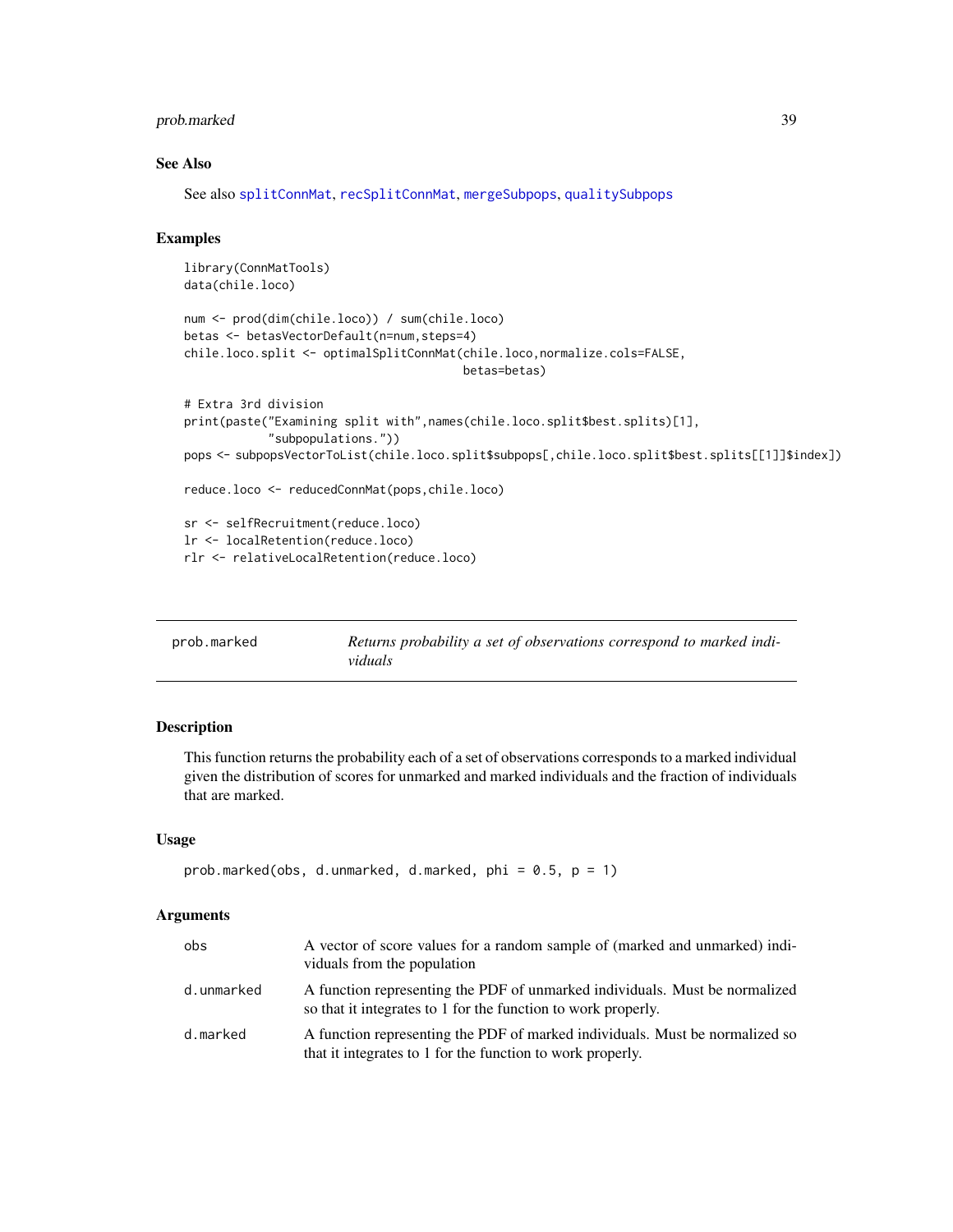<span id="page-39-0"></span>

| phi | The fraction of settlers at the destination population that originated at the source |
|-----|--------------------------------------------------------------------------------------|
|     | population. Defaults to 0.5, which would correspond to an even sample of             |
|     | marked and unmarked individuals.                                                     |
| p   | Fraction of individuals (i.e., eggs) marked in the source population. Defaults to    |
|     |                                                                                      |

### Value

A vector of the same size as obs containing the probability that each individual is marked

# Author(s)

David M. Kaplan <dmkaplan2000@gmail.com>

# References

Kaplan DM, Cuif M, Fauvelot C, Vigliola L, Nguyen-Huu T, Tiavouane J and Lett C (in press) Uncertainty in empirical estimates of marine larval connectivity. ICES Journal of Marine Science. doi:10.1093/icesjms/fsw182.

# See Also

See also [d.rel.conn.dists.func](#page-9-1), [optim.rel.conn.dists](#page-34-1).

```
protectedAreaSelection
```
*Function to select optimal network of protected areas based on connectivity*

#### Description

This function finds the optimal network of protected areas based on connectivity using the eigenvalue perturbation approach described in Nilsson Jacobi & Jonsson (2011).

# Usage

```
protectedAreaSelection(
  conn.mat,
  nev = dim(conn.mat)[1],delta = 0.1,
  theta = 0.05,
  M = 20.
  epsilon.lambda = 1e-04,
  epsilon.uv = 0.05,
  only.list = T,
  ...
)
```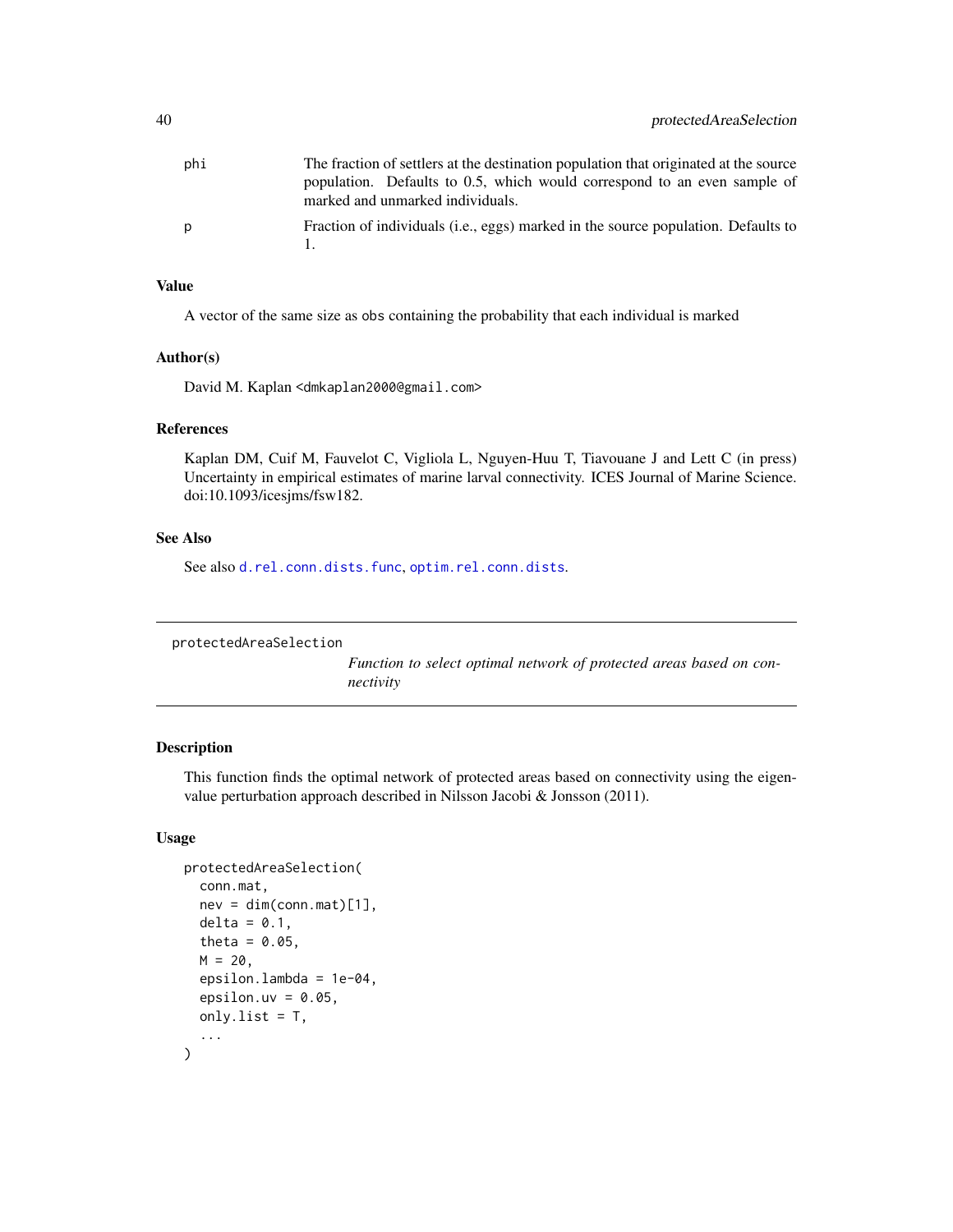# <span id="page-40-0"></span>qualitySubpops 41

#### **Arguments**

| conn.mat   | a square connectivity matrix.                                                                                                                                                                                                                                                                                                                                                            |
|------------|------------------------------------------------------------------------------------------------------------------------------------------------------------------------------------------------------------------------------------------------------------------------------------------------------------------------------------------------------------------------------------------|
| nev        | number of eigenvalues and associated eigenvectors to be calculated.                                                                                                                                                                                                                                                                                                                      |
| delta      | the effect of protecting site i (e.g. increase in survival or fecundity in protected<br>areas relative to unprotected areas). Now a single value, in future it will be<br>possible to specify site-specific values. The perturbation theory used in the con-<br>struction of the algorithm assumes delta to be small (e.g. delta=0.1). However,<br>higher values give also good results. |
| theta      | the threshold of donor times recipient value that a site must have to be selected.                                                                                                                                                                                                                                                                                                       |
| M          | the maximal number of sites selected from each subpopulation even if there are<br>more sites above the threshold theta                                                                                                                                                                                                                                                                   |
|            | epsilon. Lambda Threshold for removing complex eigenvalues.                                                                                                                                                                                                                                                                                                                              |
| epsilon.uv | Threshold for removing eigenvectors with elements of opposite signs of compa-<br>rable magnitude.                                                                                                                                                                                                                                                                                        |
| only.list  | Logical, whether the function return only the list of selected sites or also the<br>predicted impact of each selected site on the eigenvalues                                                                                                                                                                                                                                            |
|            | Additional arguments for the eigs function.                                                                                                                                                                                                                                                                                                                                              |

#### Value

If only.list is TRUE, just returns the list of selected sites. If FALSE, then result will be a list containing selected sites and predicted impact of each selected site on the eigenvalues.

#### Author(s)

Marco Andrello <marco.andrello@gmail.com>

# References

Jacobi, M. N., and Jonsson, P. R. 2011. Optimal networks of nature reserves can be found through eigenvalue perturbation theory of the connectivity matrix. Ecological Applications, 21: 1861-1870.

<span id="page-40-1"></span>qualitySubpops *Quality measure for subpopulation division*

# Description

A measure of the leakage between subpopulations for a given division of the connectivity matrix into subpopulations. This statistic is equal to 1 - mean(RLR) of the reduced connectivity matrix, where RLR=relative local retention ([relativeLocalRetention](#page-46-1)), i.e., the fraction of settling individuals that originated at their site of settlement.

# Usage

qualitySubpops(subpops.lst, conn.mat)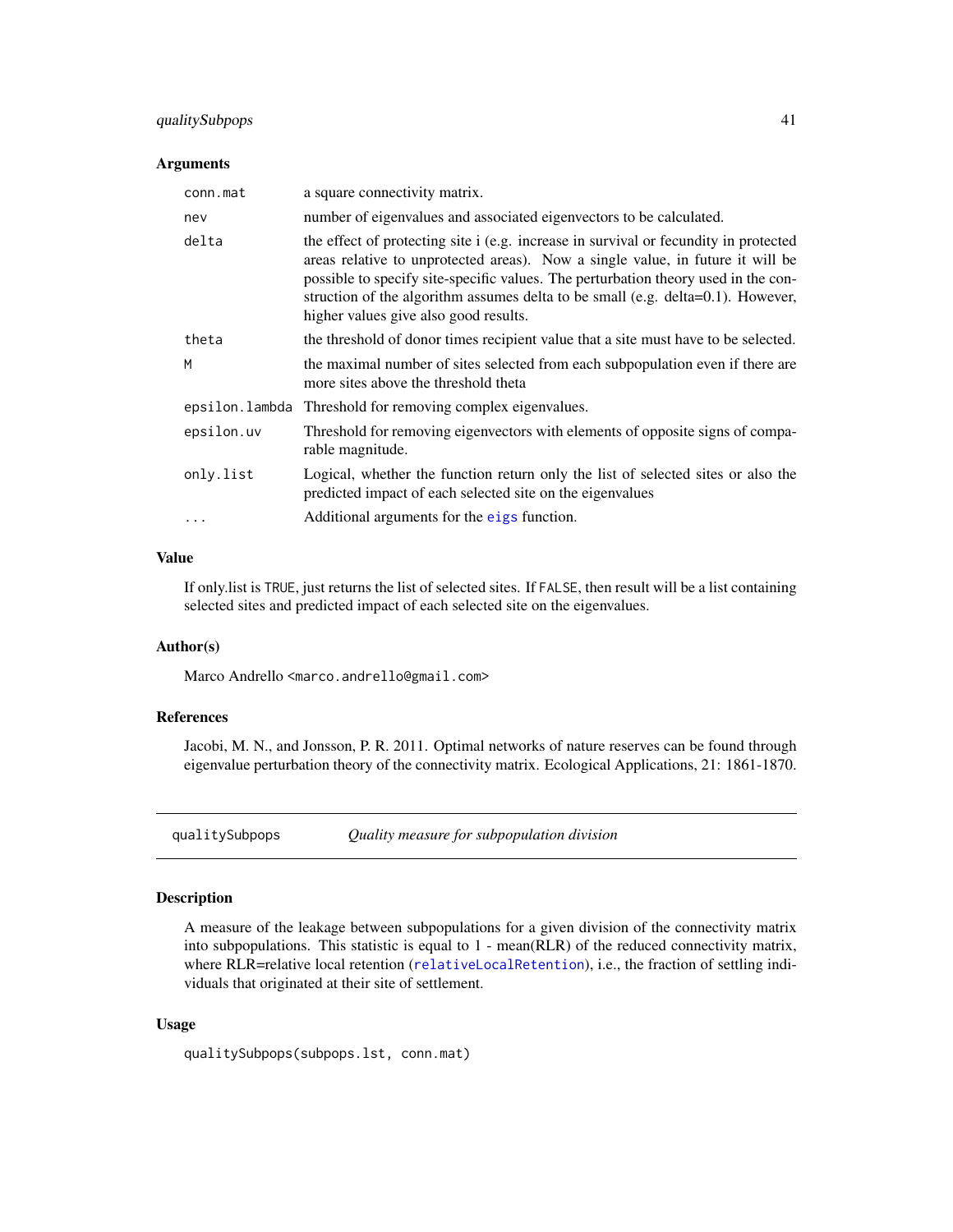#### <span id="page-41-0"></span>Arguments

| subpops.lst | A list whose elements are vectors of indices for each subpopulation. If a vector   |
|-------------|------------------------------------------------------------------------------------|
|             | of integers is given, then subpops Vector ToL is a applied to convert it to a list |
|             | of subpopulations.                                                                 |
| conn.mat    | A square connectivity matrix.                                                      |

# Value

The quality statistic.

A smaller value of the quality statistic indicates less leakage.

#### Author(s)

David M. Kaplan <dmkaplan2000@gmail.com>

#### References

Jacobi, M. N., Andre, C., Doos, K., and Jonsson, P. R. 2012. Identification of subpopulations from connectivity matrices. Ecography, 35: 1004-1016.

#### See Also

See also [optimalSplitConnMat](#page-36-1), [subpopsVectorToList](#page-51-1), [relativeLocalRetention](#page-46-1)

<span id="page-41-1"></span>r.marked.egg.fraction *Estimates of fraction of eggs marked accounting for variability in reproductive output*

#### Description

This function estimates the fraction of eggs "marked" at a site (where the "mark" could be microchemical or genetic) taking into account uncertainty in female (and potentially male in the case of dual genetic mark transmission) reproductive output. It generates a set of potential values for the fraction of eggs marked assuming that reproductive output of each marked or unmarked mature individual is given by a random variable drawn from a single probability distribution with known mean and standard deviation (or equivalently coefficient of variation) and that the numbers of marked and unmarked individuals are large enough that the central limit theorem applies and, therefore, their collective reproductive outputs are reasonably well described by a gamma distribution whose mean and standard deviation are appropriately scaled based on the number of individual reproducers. The function also returns the total egg production corresponding to each fraction of marked eggs, needed for estimating absolute connectivity values (i.e., elements of the connectivity matrix needed for assessing population persistence).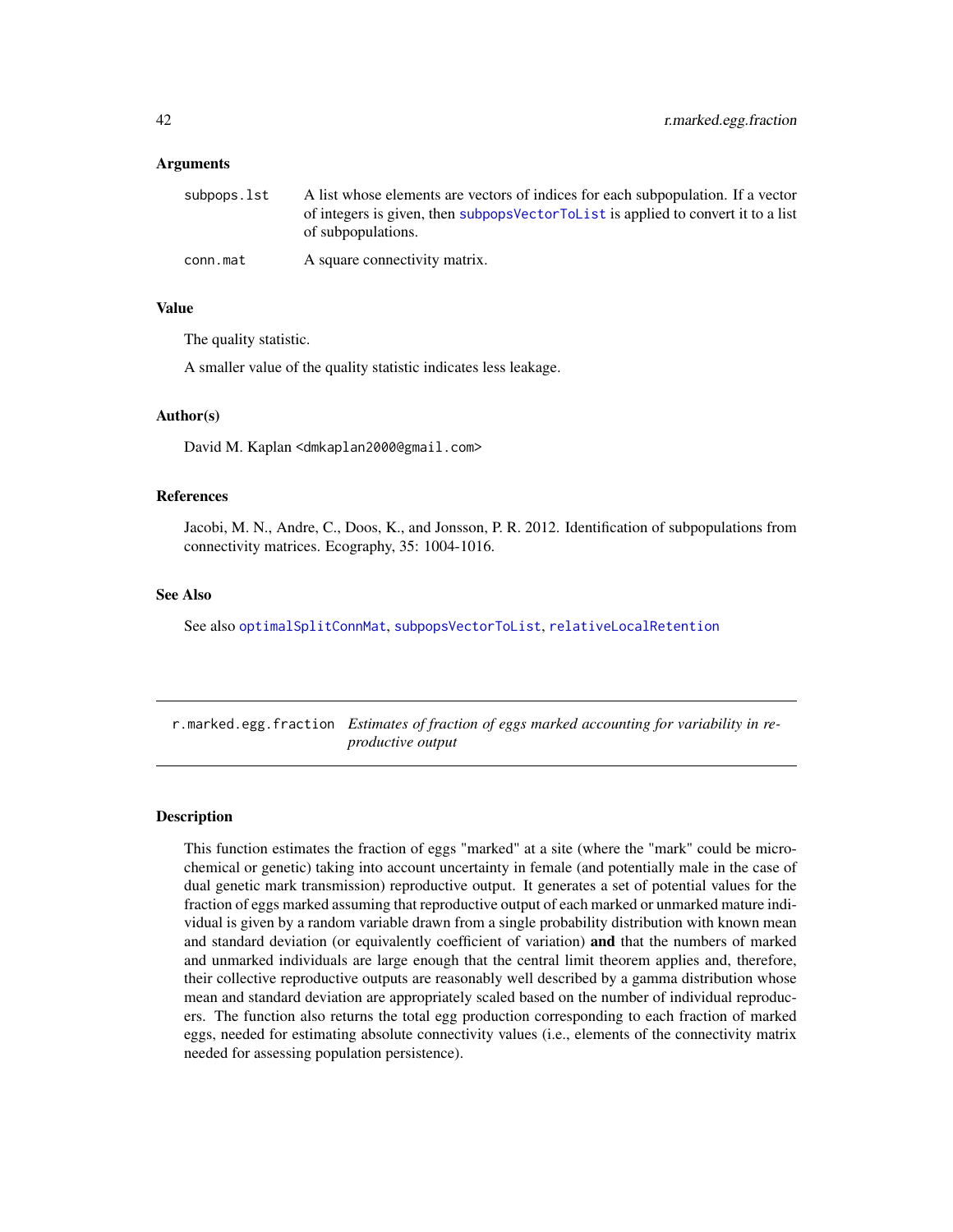# r.marked.egg.fraction 43

# Usage

```
r.marked.egg.fraction(
 n,
 n.females,
 n.marked.females = round(n.females * p.marked.females),
 mean.female = 1,
 cv.female,
 dual = FALSE,male.uncert = FALSE,
 n.males = n.females,
 n.marked.males = tryCatch(round(n.males * p.marked.males), error = function(e)
   n.marked.females),
 mean.male = mean.female,
 cv.male = cv.female,
 p.marked.females,
 p.marked.males = p.marked.females
```
# Arguments

 $\lambda$ 

| n                | Number of random values to estimates                                                                                                                                   |  |
|------------------|------------------------------------------------------------------------------------------------------------------------------------------------------------------------|--|
| n.females        | Total number of mature females in the population                                                                                                                       |  |
| n.marked.females |                                                                                                                                                                        |  |
|                  | Number of marked females in population                                                                                                                                 |  |
| mean.female      | Mean egg production of each mature female. Defaults to 1.                                                                                                              |  |
| cv.female        | Coefficient of variation of reproductive output of an individual mature female                                                                                         |  |
| dual             | Logical variable. If TRUE, then the fraction of marked eggs is calculated assum-<br>ing dual (male and female) mark transmission. Defaults to FALSE.                   |  |
| male.uncert      | Logical variable. If TRUE, then variability in male sperm output is also taken into<br>account when estimating the number of marked eggs. Defaults to FALSE.           |  |
| n.males          | Total number of mature males in the population. Only used if dual=TRUE. De-<br>faults to being equal to n. females.                                                    |  |
| n.marked.males   | Number of marked males in population. Only used if dual=TRUE. Defaults to<br>being equal to n.marked.females.                                                          |  |
| mean.male        | Mean sperm production of each mature male. Only used if dual=TRUE and<br>male.uncert=TRUE. Defaults to being equal to mean. female.                                    |  |
| cv.male          | Coefficient of variation of reproductive output of an individual mature male.<br>Only used if dual=TRUE and male.uncert=TRUE. Defaults to being equal to<br>cv.female. |  |
| p.marked.females |                                                                                                                                                                        |  |
|                  | Fraction of marked females in population. Can be supplied instead of n.marked. females.<br>Ignored if n.marked.females is given.                                       |  |
|                  | p.marked.males Fraction of marked males in population. Can be supplied instead of n.marked.males.<br>Only used if dual=TRUE. Ignored if n.marked.males is given.       |  |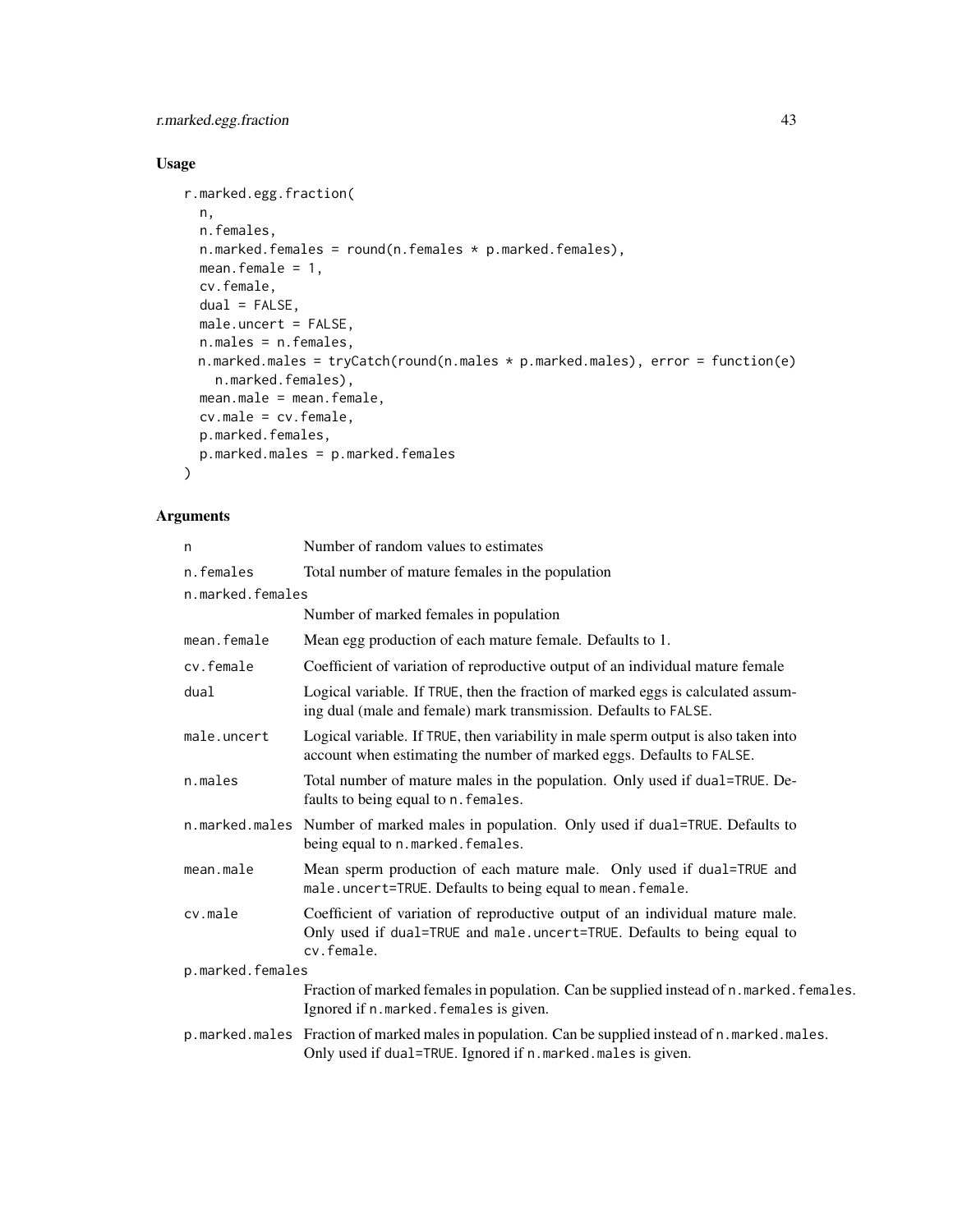#### <span id="page-43-0"></span>Value

A list with the following elements:

p Vector of length n with estimates for fraction of marked eggs

eggs Vector of length n with estimates for total egg production

marked.eggs Vector of length n with estimates for total number of marked eggs produced

sperm Only returned if dual=TRUE. If male.uncert=FALSE, then a scalar equal to n.males. Otherwise, a vector of length n with estimates for total sperm production

marked.sperm Only returned if dual=TRUE. If male.uncert=FALSE, then a scalar equal to n.marked.males. Otherwise, a vector of length n with estimates for total marked sperm production

#### Author(s)

David M. Kaplan <dmkaplan2000@gmail.com>

# References

Kaplan DM, Cuif M, Fauvelot C, Vigliola L, Nguyen-Huu T, Tiavouane J and Lett C (in press) Uncertainty in empirical estimates of marine larval connectivity. ICES Journal of Marine Science. doi:10.1093/icesjms/fsw182.

#### See Also

Other connectivity estimation: [d.rel.conn.beta.prior\(](#page-6-1)), [d.rel.conn.dists.func\(](#page-9-1)), d.rel.conn.finite.settlement [d.rel.conn.multinomial.unnorm\(](#page-14-1)), [d.rel.conn.multiple\(](#page-17-1)), [d.rel.conn.unif.prior\(](#page-20-1)), dual.mark.transmission [optim.rel.conn.dists\(](#page-34-1))

#### Examples

```
library(ConnMatTools)
```

```
n.females <- 500
n.marked.females <- 100
p.marked.females <- n.marked.females/n.females
mn \leq -1cv \leq -1# Numbers of males and marked males and variance in male sperm production
# assumed the same as values for females
# Random values from distribution of pure female mark transmission
F=r.marked.egg.fraction(1000,n.females=n.females,n.marked.females=n.marked.females,
                        mean.female=mn,cv.female=cv)
# Random values from distribution of dual female-male mark transmission, but
# fraction of marked eggs only depends on fraction of marked males
Fm=r.marked.egg.fraction(1000,n.females=n.females,n.marked.females=n.marked.females,
                        mean.female=mn,cv.female=cv,dual=TRUE,male.uncert=FALSE)
```
# Random values from distribution of dual female-male mark transmission, with # fraction of marked eggs depending on absolute marked and unmarked sperm output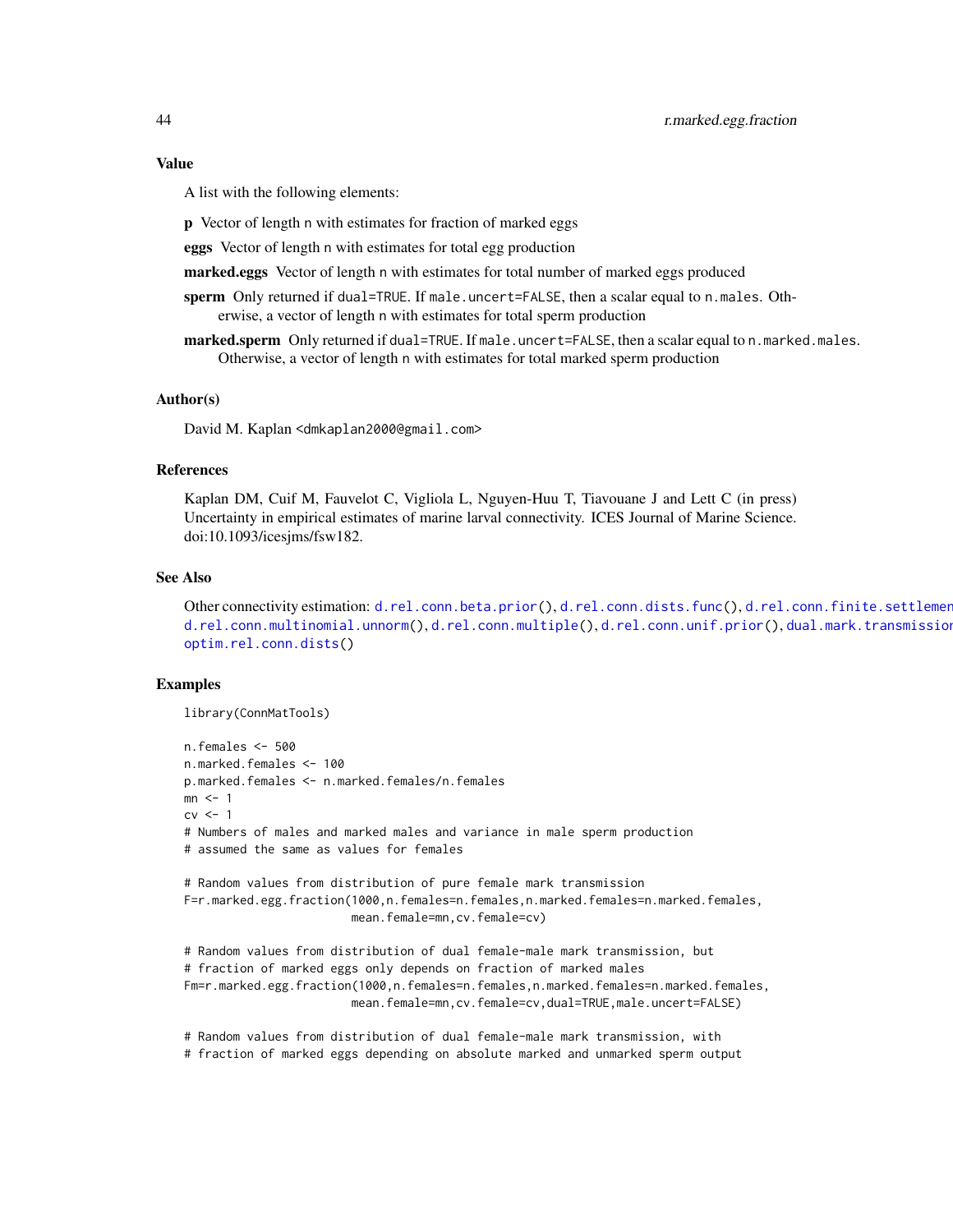```
FM=r.marked.egg.fraction(1000,n.females=n.females,n.marked.females=n.marked.females,
                         mean.female=mn,cv.female=cv,dual=TRUE,male.uncert=TRUE)
# Plot of pure female mark transmission
hist(F$p,50,main="Female mark transmission",
     xlab="Fraction of marked eggs",
     ylab="Frequency")
# Female+male mark transmission, but no variability in male mark transmission
h <- hist(Fm$p,50,main="Female+male mark transmission, no male uncert.",
          xlab="Fraction of marked eggs",
          ylab="Frequency")
hh <- hist((1-p.marked.females)*F$p + p.marked.females,
           breaks=c(-Inf,h$breaks,Inf),plot=FALSE)
lines(hh$mids,hh$counts,col="red")
# Plot of pure female mark transmission
h <- hist(FM$p,50,plot=FALSE)
hh <- hist(Fm$p,
           breaks=c(-Inf,h$breaks,Inf),plot=FALSE)
plot(h,ylim=c(0,1.1*max(hh$counts,h$counts)),
     main="Female+Male mark transmission, male uncert.",
     xlab="Fraction of marked eggs",
     ylab="Frequency")
lines(hh$mids,hh$counts,col="red")
```
<span id="page-44-1"></span>recSplitConnMat *Recursively subdivides a set of subpoplations*

# Description

This funtion recursively splits each subpopulation of a list of subpopulations until none of the subpopulations can be split further to improve the minimization.

#### Usage

```
recSplitConnMat(subpops.lst, conn.mat, beta, ...)
```
#### Arguments

| subpops.lst | A list whose elements are vectors of indices for each subpopulation. See subpops Vector To List.                            |
|-------------|-----------------------------------------------------------------------------------------------------------------------------|
| conn.mat    | A square connectivity matrix. This matrix has typically been normalized and<br>made symmetric prior to using this function. |
| beta        | Controls degree of splitting of connectivity matrix, with larger values generating<br>more subpopulations.                  |
| .           | further arguments to be passed to splitConnMat                                                                              |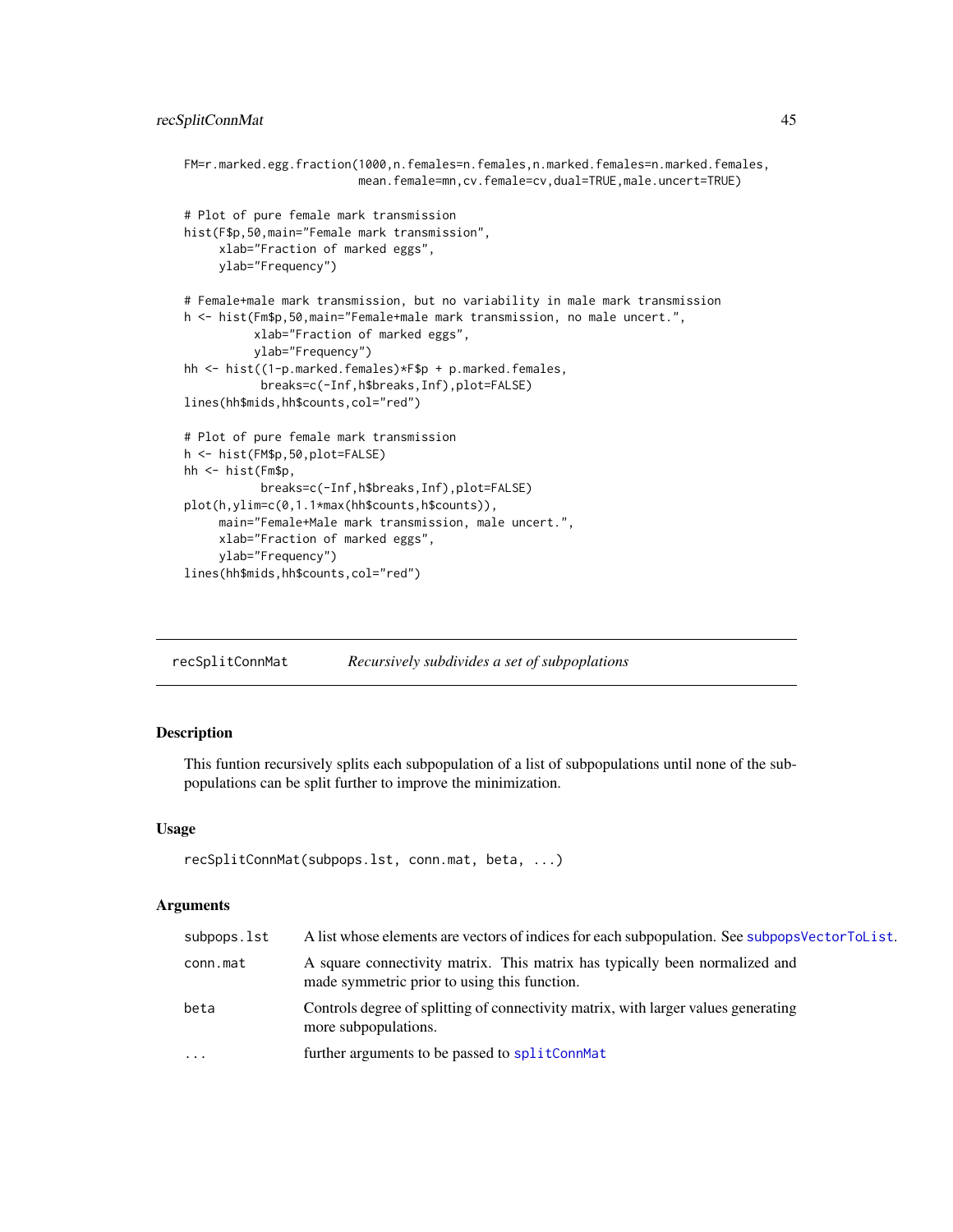#### <span id="page-45-0"></span>Author(s)

David M. Kaplan <dmkaplan2000@gmail.com>

#### References

Jacobi, M. N., Andre, C., Doos, K., and Jonsson, P. R. 2012. Identification of subpopulations from connectivity matrices. Ecography, 35: 1004-1016.

#### See Also

See also [optimalSplitConnMat](#page-36-1), [splitConnMat](#page-49-1), [subpopsVectorToList](#page-51-1)

reducedConnMat *Reduced connectivity matrix according to a set of subpopulations*

#### Description

Reduces a connectivity matrix based on a set of subpopulations. If there are N subpopulations, then the reduced matrix will have dimensions NxN. The reduced matrix will be ordered according to the order of subpopulations in subpops.lst.

# Usage

reducedConnMat(subpops.lst, conn.mat)

#### Arguments

| subpops.lst | A list whose elements are vectors of indices for each subpopulation. If a vector      |
|-------------|---------------------------------------------------------------------------------------|
|             | of integers is given, then subpops Vector ToL is t is applied to convert it to a list |
|             | of subpopulations.                                                                    |
| conn.mat    | A square connectivity matrix.                                                         |

# Value

A reduced connectivity matrix. The sum of all elements of this reduced connectivity matrix will be equal to the sum of all elements of the original connectivity matrix.

# Author(s)

David M. Kaplan <dmkaplan2000@gmail.com>

# References

Jacobi, M. N., Andre, C., Doos, K., and Jonsson, P. R. 2012. Identification of subpopulations from connectivity matrices. Ecography, 35: 1004-1016.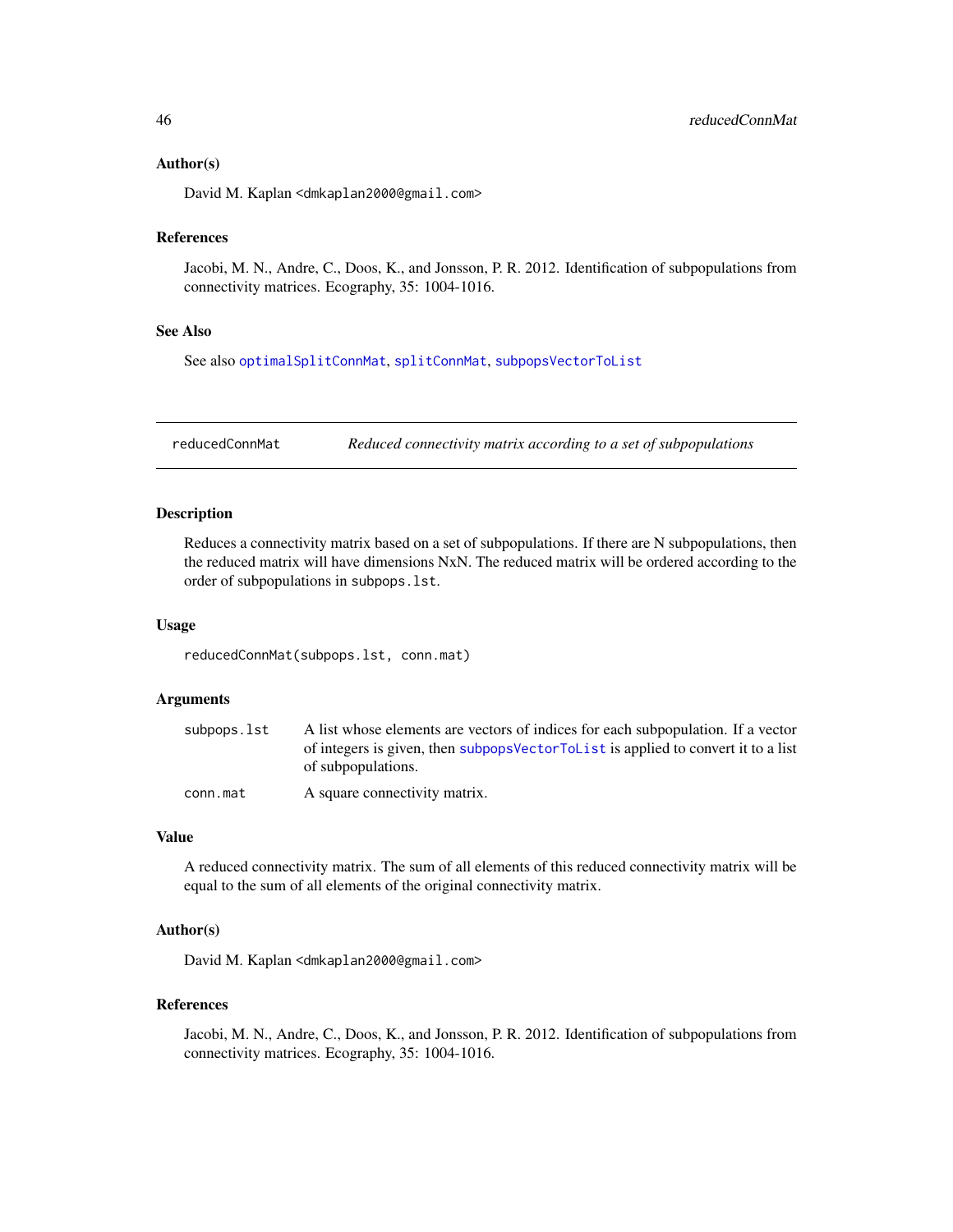<span id="page-46-0"></span>relativeLocalRetention 47

# See Also

See also [qualitySubpops](#page-40-1)

#### Examples

```
library(ConnMatTools)
data(chile.loco)
```

```
num <- prod(dim(chile.loco)) / sum(chile.loco)
betas <- betasVectorDefault(n=num,steps=4)
chile.loco.split <- optimalSplitConnMat(chile.loco,normalize.cols=FALSE,
                                        betas=betas)
```

```
# Extra 3rd division
print(paste("Examining split with",names(chile.loco.split$best.splits)[1],
            "subpopulations."))
pops <- subpopsVectorToList(chile.loco.split$subpops[,chile.loco.split$best.splits[[1]]$index])
reduce.loco <- reducedConnMat(pops,chile.loco)
```

```
sr <- selfRecruitment(reduce.loco)
lr <- localRetention(reduce.loco)
rlr <- relativeLocalRetention(reduce.loco)
```

```
relativeLocalRetention
```
*Relative local retention of a connectivity matrix*

#### Description

Relative local retention is defined as the diagonal elements of the connectivity matrix divided by the sum of the corresponding column of the connectivity matrix.

#### Usage

```
relativeLocalRetention(conn.mat)
```
#### Arguments

conn.mat A square connectivity matrix.

#### Author(s)

David M. Kaplan <dmkaplan2000@gmail.com>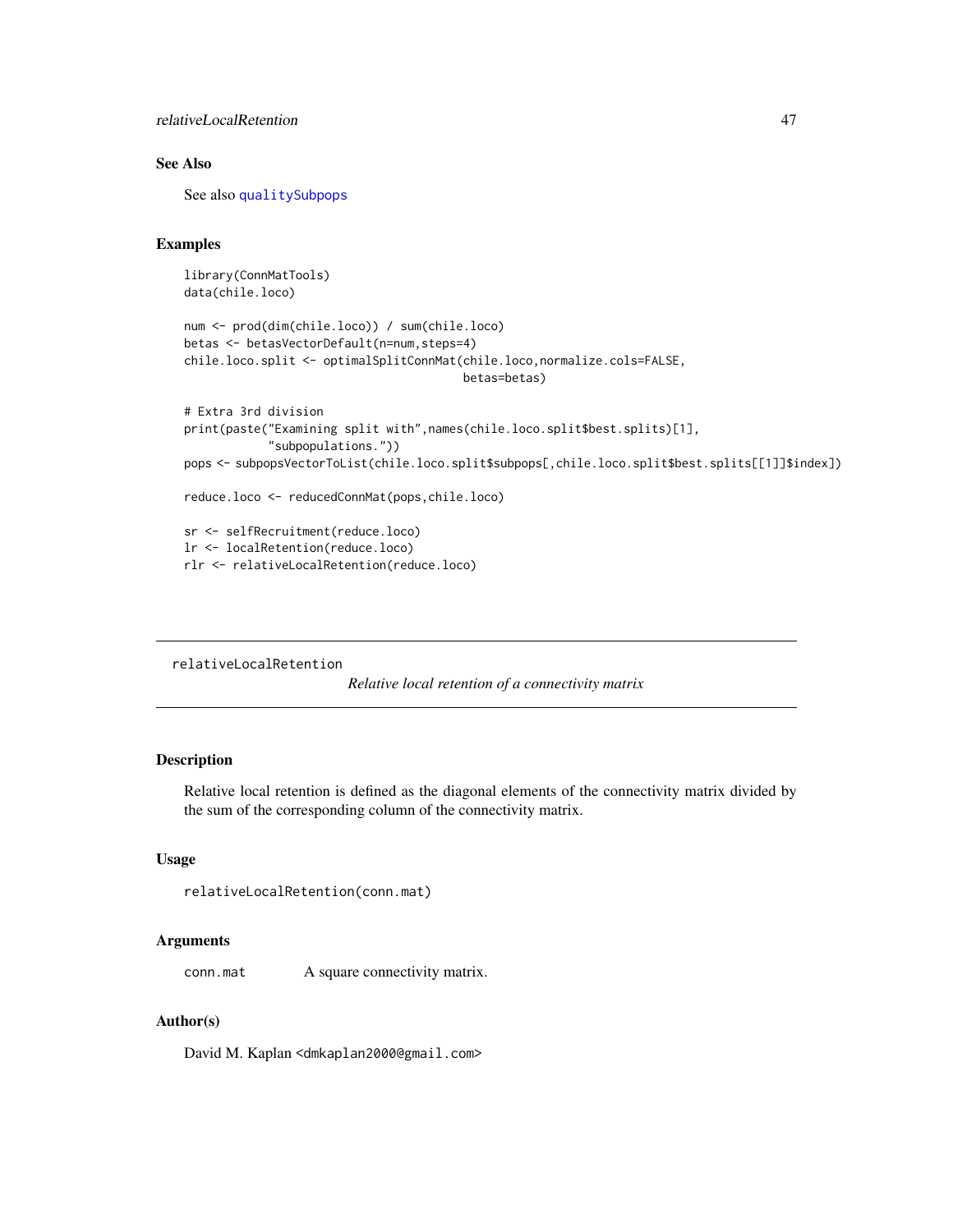# Examples

```
library(ConnMatTools)
data(chile.loco)
sr <- selfRecruitment(chile.loco)
lr <- localRetention(chile.loco)
```

```
rlr <- relativeLocalRetention(chile.loco)
```
selfRecruitment *Self recruitment of a connectivity matrix*

# Description

If egg production is uniform over sites, then self recruitment is defined as the diagonal elements of the connectivity matrix divided by the sum of the corresponding row of the connectivity matrix. If not, then the elements of the dispersal matrix must be weighted by the number of eggs produced.

#### Usage

```
selfRecruitment(conn.mat, eggs = NULL)
```
# Arguments

| conn.mat | A square connectivity matrix.                                                                                                     |
|----------|-----------------------------------------------------------------------------------------------------------------------------------|
| eggs     | A vector of egg production values for each site. Defaults to NULL, equivalent to<br>assuming all sites have equal egg production. |

# Author(s)

David M. Kaplan <dmkaplan2000@gmail.com>

#### Examples

```
library(ConnMatTools)
data(chile.loco)
```
sr <- selfRecruitment(chile.loco) lr <- localRetention(chile.loco) rlr <- relativeLocalRetention(chile.loco)

<span id="page-47-0"></span>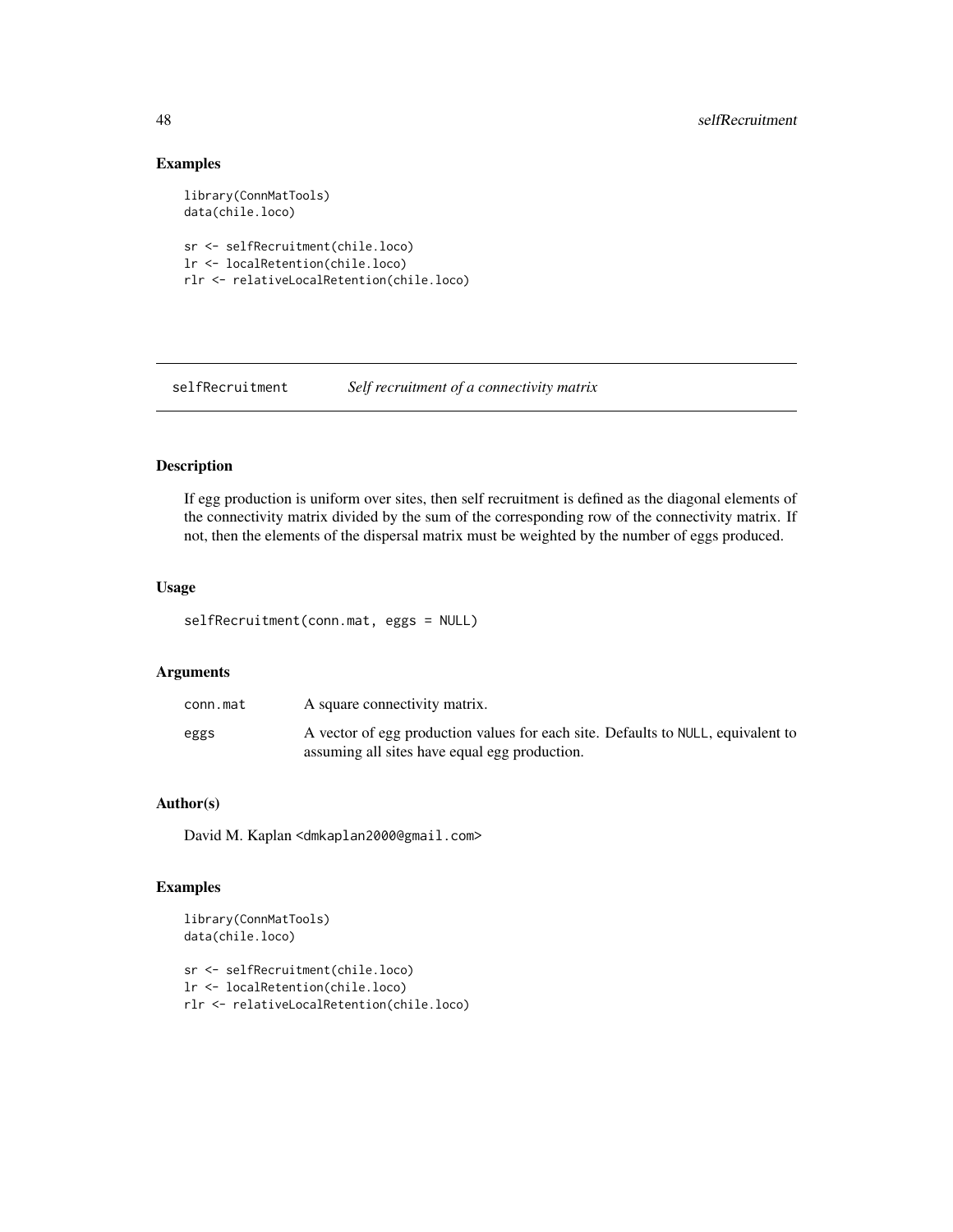<span id="page-48-0"></span>settlerRecruitSlopeCorrection

*Correction for slope of settler-recruit relationship*

# Description

This function corrects the slope of the settler-recruit curve so that the collapse point of the spatiallyexplicit population model corresponding to the connectivity matrix agrees with that of the global non-spatially-explicit model. Uses the method in White (2010).

#### Usage

```
settlerRecruitSlopeCorrection(
  conn.mat,
  slope = 1,
 natural.LEP = 1,
 critical.FLEP = 0.35,use.arpack = TRUE
)
```
#### Arguments

| conn.mat      | a square connectivity matrix.                                                                                                                                                                                                                                                                             |
|---------------|-----------------------------------------------------------------------------------------------------------------------------------------------------------------------------------------------------------------------------------------------------------------------------------------------------------|
| slope         | slope at the origin of the settler-recruit relationship. Only interesting to fix this<br>argument if it is a vector of length = $dim(conn.mat)[2]$ (i.e., if the slope varies<br>among sites and one wants to globally scale all slopes so that the collapse point<br>matches the global collapse point). |
| natural.LEP   | value of lifetime-egg-production (LEP), also known as eggs-per-recruit, in the<br>absence of fishing. Can be a vector of length = $dim(conn.mat)[2]$ . Defaults to<br>1.                                                                                                                                  |
| critical.FLEP | Fraction of natural. LEP at which collapse occurs. Defaults to 0.35.                                                                                                                                                                                                                                      |
| use.arpack    | Boolean determining if calculation is to be done with arpack function from the<br>igraph package. This is much quicker for large matrices, but requires igraph.<br>Defaults to TRUE, but will use eigen instead if igraph is not found.                                                                   |

#### Value

The slope argument corrected so that collapse happens when LEP is critical.FLEP \* natural.LEP.

#### Author(s)

David M. Kaplan <dmkaplan2000@gmail.com>

#### References

White, J. W. 2010. Adapting the steepness parameter from stock-recruit curves for use in spatially explicit models. Fisheries Research, 102: 330-334.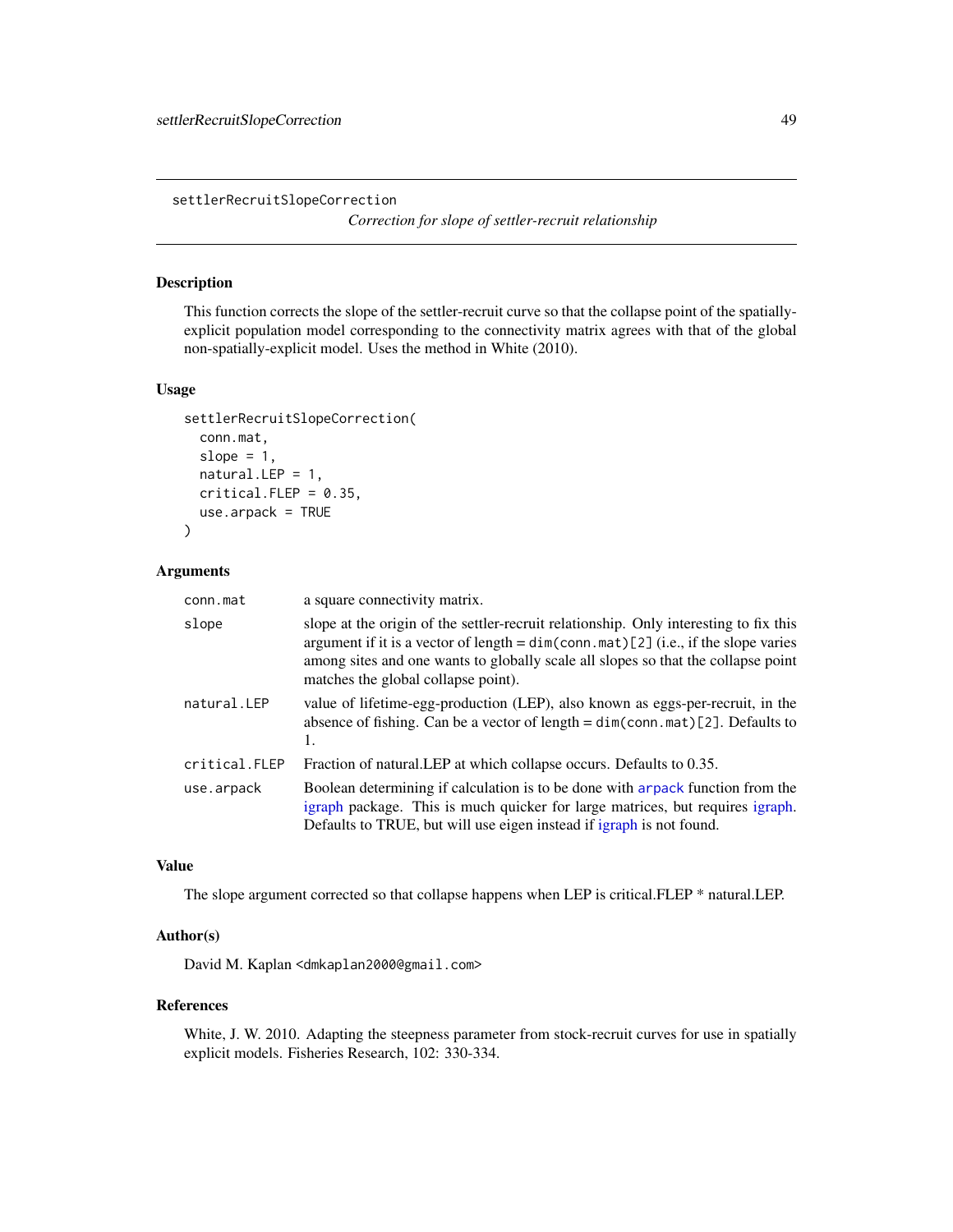# <span id="page-49-0"></span>See Also

See also [eigs](#page-29-1), [arpack](#page-0-0)

<span id="page-49-1"></span>splitConnMat *Split connectivity matrix into subpopulations*

# Description

This function tries to optimally split a given subpopulation into two smaller subpopulations.

# Usage

```
splitConnMat(
  indices,
  conn.mat,
 beta,
  tries = 5,
  threshold = 1e-10,
  alpha = 0.1,
 maxit = 500\mathcal{L}
```
### Arguments

| vector of indices of sites in a subpopulation                                                                               |
|-----------------------------------------------------------------------------------------------------------------------------|
| a square connectivity matrix. This matrix has typically been normalized and<br>made symmetric prior to using this function. |
| controls degree of splitting of connectivity matrix, with larger values generating<br>more subpopulations.                  |
| how many times to restart the optimization algorithm. Defaults to 5.                                                        |
| controls when to stop each "try". Defaults to 1e-10.                                                                        |
| controls rate of convergence to solution                                                                                    |
| Maximum number of iterations to perform per "try".                                                                          |
|                                                                                                                             |

# Value

List with one or two elements, each containing a vector of indices of sites in a subpopulations

#### Author(s)

David M. Kaplan <dmkaplan2000@gmail.com>

#### References

Jacobi, M. N., Andre, C., Doos, K., and Jonsson, P. R. 2012. Identification of subpopulations from connectivity matrices. Ecography, 35: 1004-1016.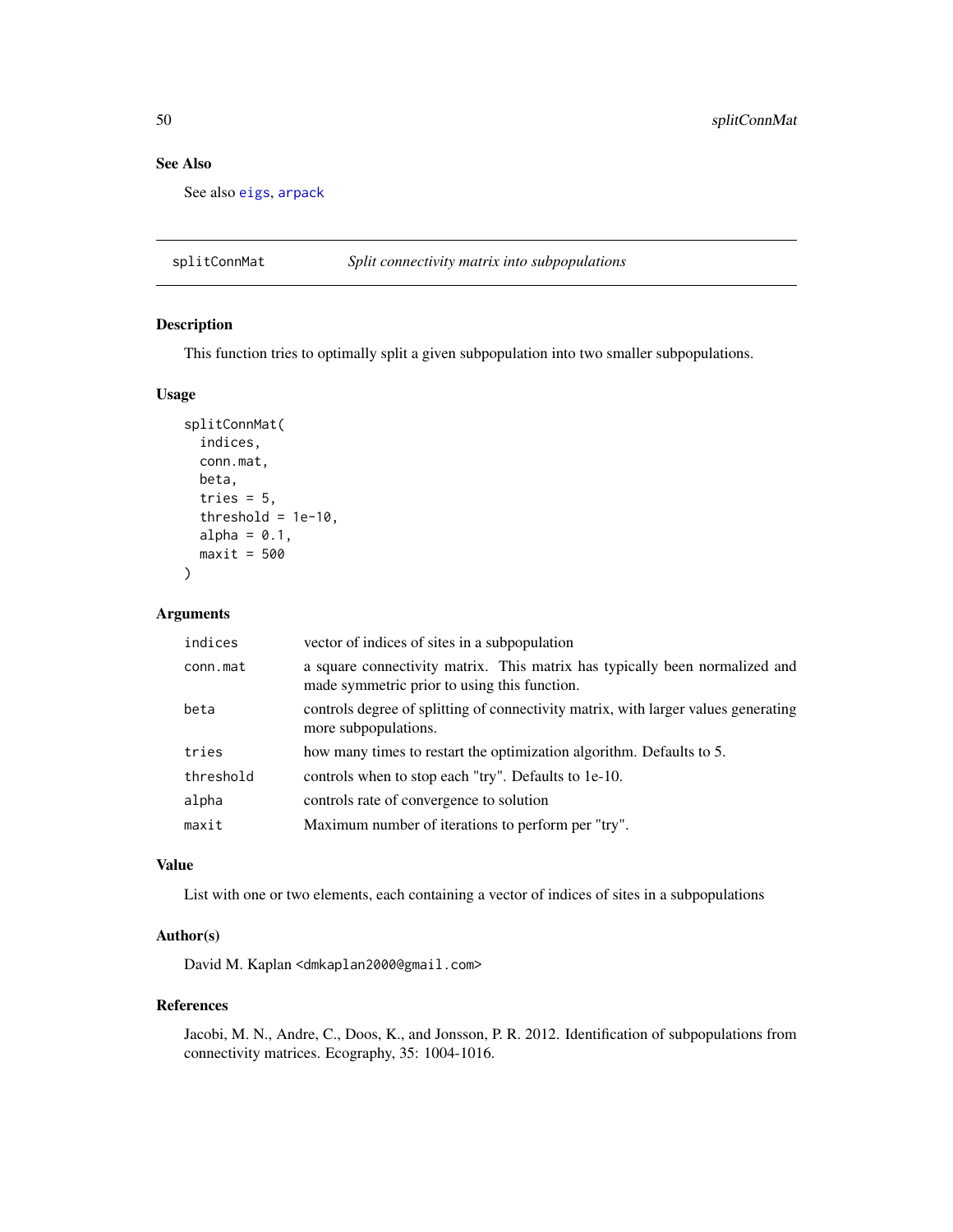# <span id="page-50-0"></span>stepfun.hist 51

# See Also

See also [optimalSplitConnMat](#page-36-1), [recSplitConnMat](#page-44-1), [subpopsVectorToList](#page-51-1)

stepfun.hist *Create a probability density step function from a histogram object*

#### Description

This function creates a step function from the bars in a histogram object. By default, the step function will be normalized so that it integrates to 1.

#### Usage

 $stepfun.hist(h, ..., normalize = TRUE)$ 

# Arguments

| h         | an object of type histogram                                                                                                                                                        |
|-----------|------------------------------------------------------------------------------------------------------------------------------------------------------------------------------------|
| $\cdots$  | Additional arguments for the default stepfun function.                                                                                                                             |
| normalize | Boolean indicating whether or not to normalize the output stepfun so that it<br>integrates to 1. Defaults to TRUE. If FALSE, then the function will integrate to<br>sum(h\$counts) |

#### Value

A function of class stepfun. The height of the steps will be divided by the distance between breaks and possibly the total count.

# Author(s)

David M. Kaplan <dmkaplan2000@gmail.com>

# See Also

See also [d.rel.conn.dists.func](#page-9-1), [optim.rel.conn.dists](#page-34-1).

# Examples

```
library(ConnMatTools)
data(damselfish.lods)
```

```
# Histograms of simulated LODs
1 \leftarrow \text{seq}(-1, 30, 0.5)h.in <- hist(damselfish.lods$in.group,breaks=l)
h.out <- hist(damselfish.lods$out.group,breaks=l)
```

```
# PDFs for marked and unmarked individuals based on simulations
d.marked <- stepfun.hist(h.in)
```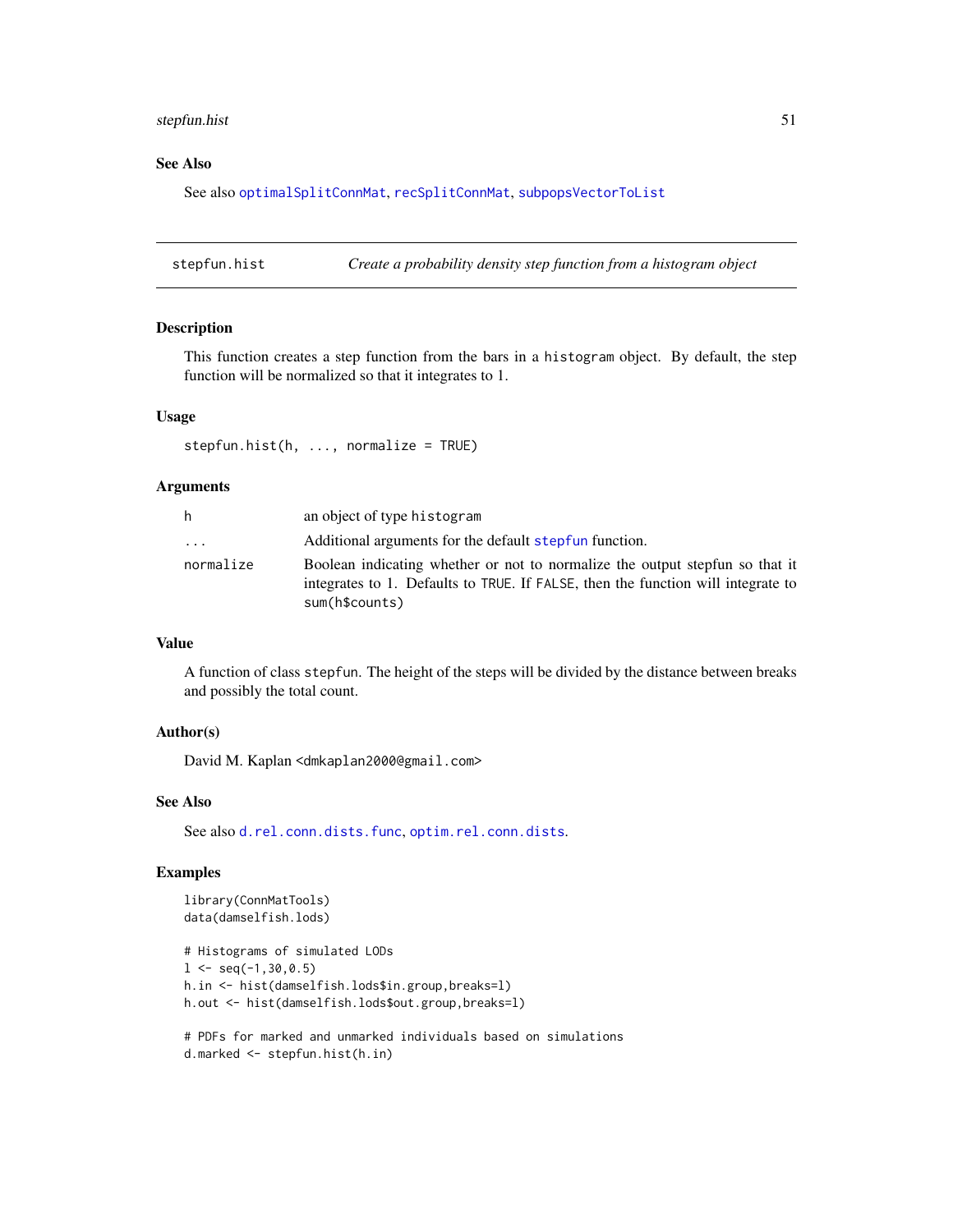```
d.unmarked <- stepfun.hist(h.out)
# Fraction of adults genotyped at source site
p.addults < -0.25# prior.shape1=1 # Uniform prior
prior.shape1=0.5 # Jeffreys prior
# Fraction of eggs from one or more genotyped parents
p <- dual.mark.transmission(p.adults)$p
# PDF for relative connectivity
D <- d.rel.conn.dists.func(damselfish.lods$real.children,
                           d.unmarked,d.marked,p,
                           prior.shape1=prior.shape1)
# Estimate most probable value for relative connectivity
phi.mx <- optim.rel.conn.dists(damselfish.lods$real.children,
                                    d.unmarked,d.marked,p)$phi
# Estimate 95% confidence interval for relative connectivity
Q <- q.rel.conn.dists.func(damselfish.lods$real.children,
                           d.unmarked,d.marked,p,
                           prior.shape1=prior.shape1)
# Plot it up
phi <- seq(0,1,0.001)
plot(phi,D(phi),type="l",
    xlim=c(0,0.1),
     main="PDF for relative connectivity",
    xlab=expression(phi),
    ylab="Probability density")
abline(v=phi.mx,col="green",lty="dashed")
abline(v=Q(c(0.025,0.975)),col="red",lty="dashed")
```
<span id="page-51-1"></span>subpopsVectorToList *Convert subpopulation vector to a list of indices*

#### Description

A helper function to convert a vector of subpopulation identifications into a list appropriate for [recSplitConnMat](#page-44-1), [qualitySubpops](#page-40-1), etc.

#### Usage

```
subpopsVectorToList(x)
```
#### Arguments

x vector of subpopulation identifications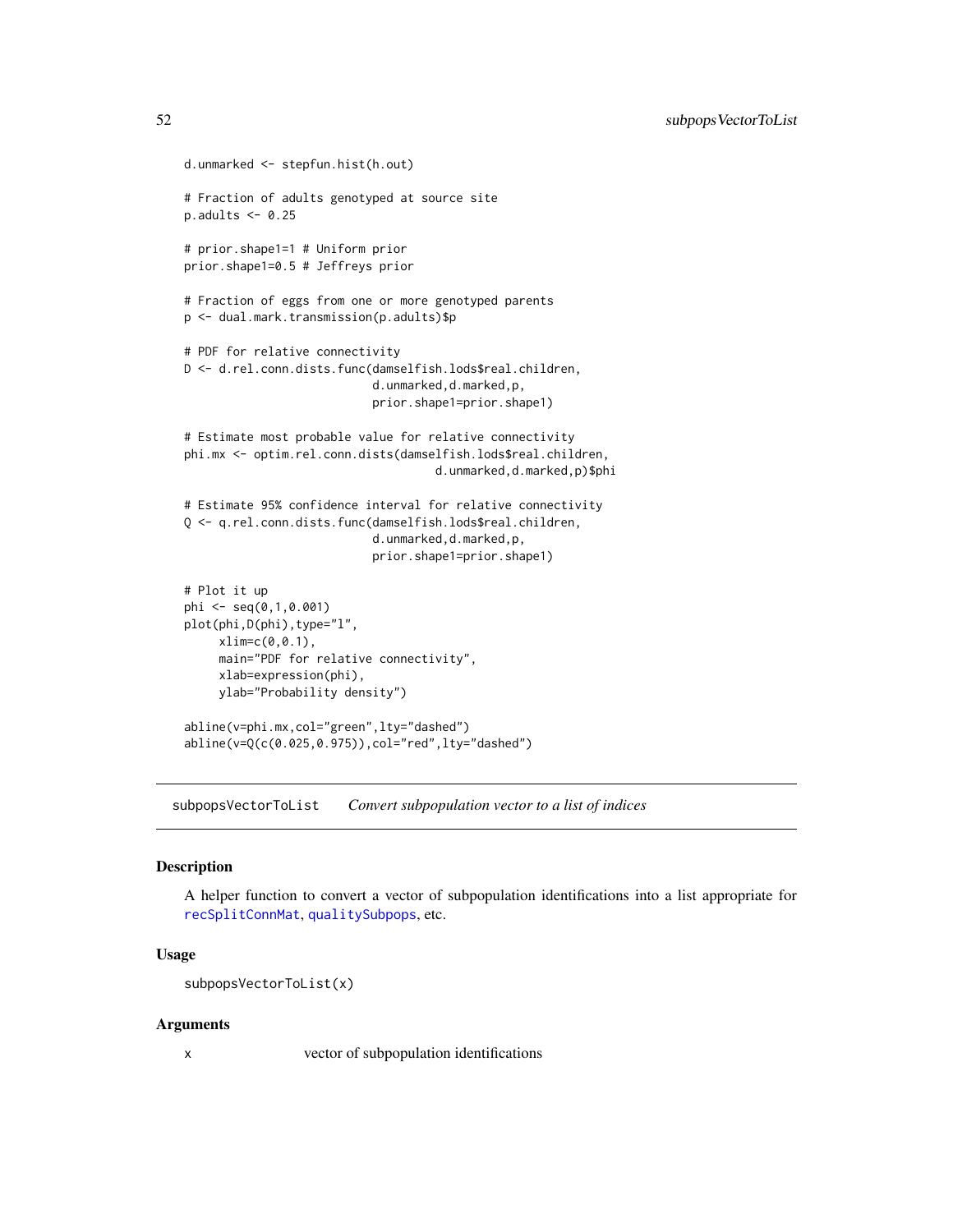# <span id="page-52-0"></span>Details

Note that subpopulations list will be ordered according to the numerical order of the subpopulation indices in the original matrix, which will not necessarily be that of the spatial order of sites in the original connectivity matrix.

# Value

A list where each element is a vector of indices for a given subpopulation.

# Author(s)

David M. Kaplan <dmkaplan2000@gmail.com>

# See Also

See also [recSplitConnMat](#page-44-1), [qualitySubpops](#page-40-1)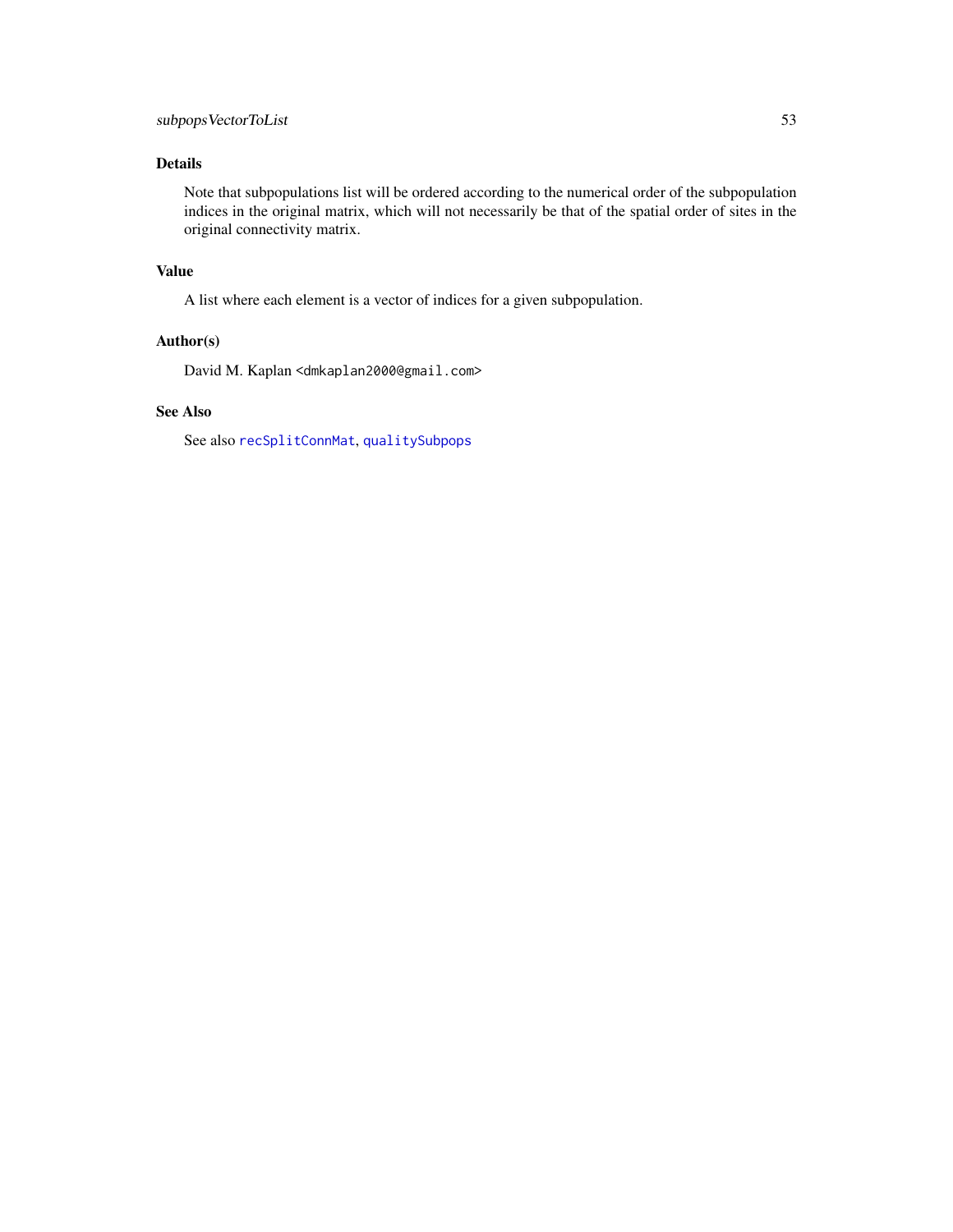# <span id="page-53-0"></span>**Index**

∗Topic data chile.loco, [4](#page-3-0) damselfish.lods, [23](#page-22-0) ∗Topic package ConnMatTools, [5](#page-4-0) approxfun, *[11](#page-10-0)* arpack, *[30,](#page-29-0) [31](#page-30-0)*, *[49,](#page-48-0) [50](#page-49-0)* betasVectorDefault, [2,](#page-1-0) *[38](#page-37-0)* BevertonHolt, [3,](#page-2-0) *[25](#page-24-0)*, *[27](#page-26-0)* chile.loco, [4](#page-3-0) ConnMatTools, [5](#page-4-0) d.mix.dists.func, [6](#page-5-0) d.rel.conn.beta.prior, *[6](#page-5-0)*, [7,](#page-6-0) *[12](#page-11-0)*, *[14](#page-13-0)*, *[17](#page-16-0)*, *[19,](#page-18-0) [20](#page-19-0)*, *[22](#page-21-0)*, *[29](#page-28-0)*, *[36](#page-35-0)*, *[44](#page-43-0)* d.rel.conn.dists.func, *[6](#page-5-0)*, *[9](#page-8-0)*, [10,](#page-9-0) *[14](#page-13-0)*, *[17](#page-16-0)*, *[20](#page-19-0)*, *[22](#page-21-0)*, *[24](#page-23-0)*, *[29](#page-28-0)*, *[36](#page-35-0)*, *[40](#page-39-0)*, *[44](#page-43-0)*, *[51](#page-50-0)* d.rel.conn.finite.settlement, *[9](#page-8-0)*, *[12](#page-11-0)*, [13,](#page-12-0) *[17](#page-16-0)*, *[20](#page-19-0)*, *[22](#page-21-0)*, *[29](#page-28-0)*, *[36](#page-35-0)*, *[44](#page-43-0)* d.rel.conn.multinomial.unnorm, *[9](#page-8-0)*, *[12](#page-11-0)*, *[14](#page-13-0)*, [15,](#page-14-0) *[20](#page-19-0)*, *[22](#page-21-0)*, *[29](#page-28-0)*, *[36](#page-35-0)*, *[44](#page-43-0)* d.rel.conn.multiple, *[9](#page-8-0)*, *[12](#page-11-0)*, *[14](#page-13-0)*, *[17](#page-16-0)*, [18,](#page-17-0) *[22](#page-21-0)*, *[29](#page-28-0)*, *[36](#page-35-0)*, *[44](#page-43-0)* d.rel.conn.unif.prior, *[9](#page-8-0)*, *[12](#page-11-0)*, *[14](#page-13-0)*, *[17](#page-16-0)*, *[19,](#page-18-0) [20](#page-19-0)*, [21,](#page-20-0) *[29](#page-28-0)*, *[36](#page-35-0)*, *[44](#page-43-0)* damselfish.lods, [23](#page-22-0) dbeta, *[21,](#page-20-0) [22](#page-21-0)* DispersalPerRecruitModel, [24,](#page-23-0) *[27](#page-26-0)*, *[33](#page-32-0)* DPRHomerangeGravity, [26](#page-25-0) dual.mark.transmission, *[9](#page-8-0)*, *[12](#page-11-0)*, *[14](#page-13-0)*, *[17](#page-16-0)*, *[20](#page-19-0)*, *[22](#page-21-0)*, [28,](#page-27-0) *[36](#page-35-0)*, *[44](#page-43-0)* eigen, *[30](#page-29-0)* eigs, [30,](#page-29-0) *[41](#page-40-0)*, *[50](#page-49-0)* gammaParamsConvert, [31](#page-30-0) hockeyStick, *[24](#page-23-0)[–27](#page-26-0)*, [32](#page-31-0)

igraph, *[30](#page-29-0)*, *[49](#page-48-0)* integrate, *[8](#page-7-0)*, *[11](#page-10-0)* laplacianConnMat, [33](#page-32-0) localRetention, [34](#page-33-0) mergeSubpops, [34,](#page-33-0) *[39](#page-38-0)* optim, *[36](#page-35-0)* optim.rel.conn.dists, *[6](#page-5-0)*, *[9](#page-8-0)*, *[12](#page-11-0)*, *[14](#page-13-0)*, *[17](#page-16-0)*, *[20](#page-19-0)*, *[22](#page-21-0)*, *[29](#page-28-0)*, [35,](#page-34-0) *[40](#page-39-0)*, *[44](#page-43-0)*, *[51](#page-50-0)* optimalSplitConnMat, *[3](#page-2-0)*, *[6](#page-5-0)*, *[35](#page-34-0)*, [37,](#page-36-0) *[42](#page-41-0)*, *[46](#page-45-0)*, *[51](#page-50-0)* p.rel.conn.beta.prior, *[19](#page-18-0)* p.rel.conn.beta.prior *(*d.rel.conn.beta.prior*)*, [7](#page-6-0) p.rel.conn.dists.func *(*d.rel.conn.dists.func*)*, [10](#page-9-0) p.rel.conn.finite.settlement *(*d.rel.conn.finite.settlement*)*, [13](#page-12-0) p.rel.conn.multiple *(*d.rel.conn.multiple*)*, [18](#page-17-0) p.rel.conn.unif.prior, *[19](#page-18-0)* p.rel.conn.unif.prior *(*d.rel.conn.unif.prior*)*, [21](#page-20-0) prob.marked, [39](#page-38-0) protectedAreaSelection, [40](#page-39-0) q.rel.conn.beta.prior *(*d.rel.conn.beta.prior*)*, [7](#page-6-0) q.rel.conn.beta.prior.func, *[8](#page-7-0)* q.rel.conn.dists.func *(*d.rel.conn.dists.func*)*, [10](#page-9-0) q.rel.conn.finite.settlement *(*d.rel.conn.finite.settlement*)*, [13](#page-12-0) q.rel.conn.multiple *(*d.rel.conn.multiple*)*, [18](#page-17-0) q.rel.conn.multiple.func, *[19](#page-18-0)* q.rel.conn.unif.prior, *[21](#page-20-0)*